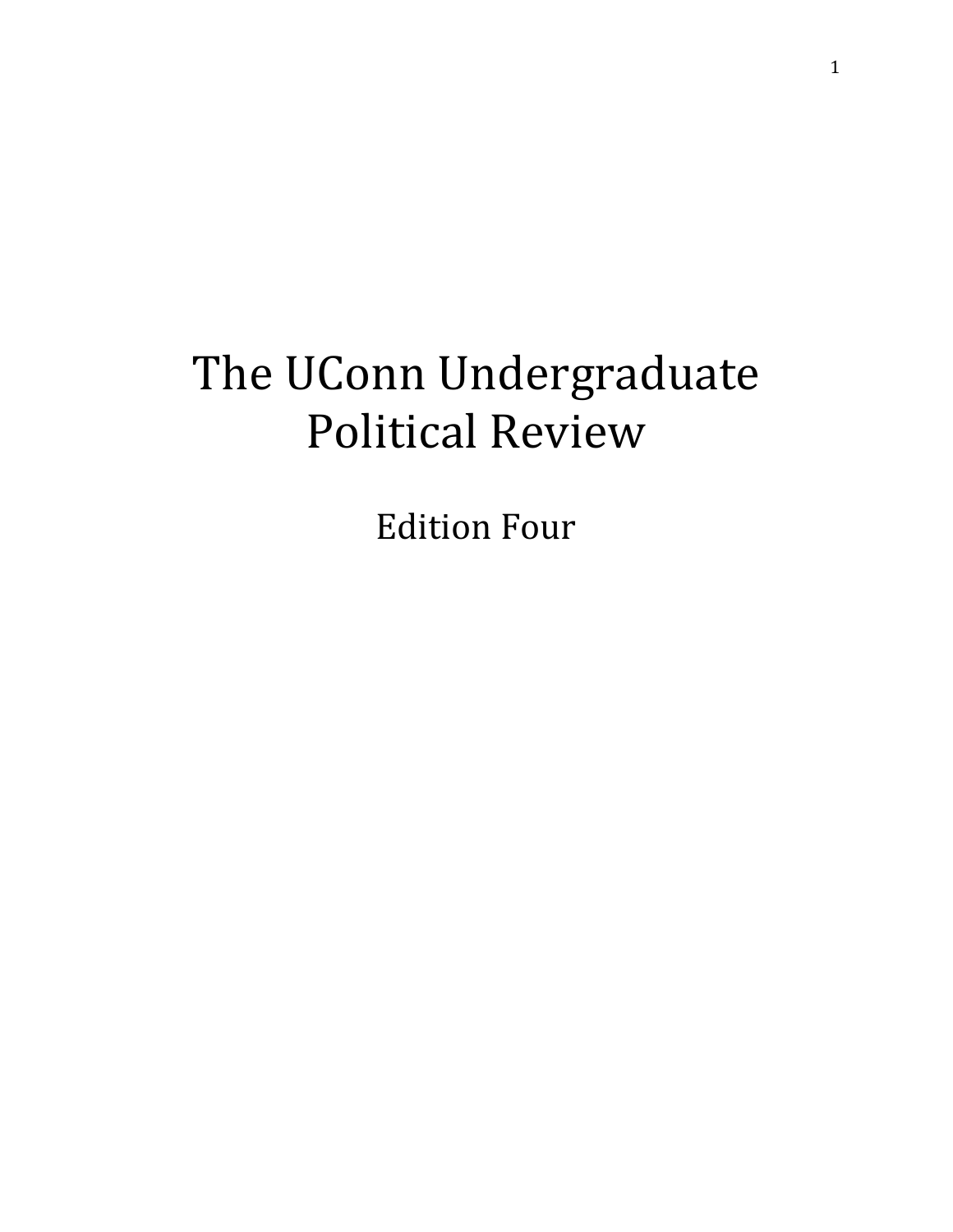# **Editorial Board**

 Editor- In- Chief

Maye L. Henning

Associate Editor-In-Chief

Will Fricke

### **Editors**

 Darren Daughtry, Jr. Nicholas Fuller Evelyn Luchs Cailin McHugh-Roohr

 Science Department for their continuing supportSpecial thanks to the University of Connecticut Political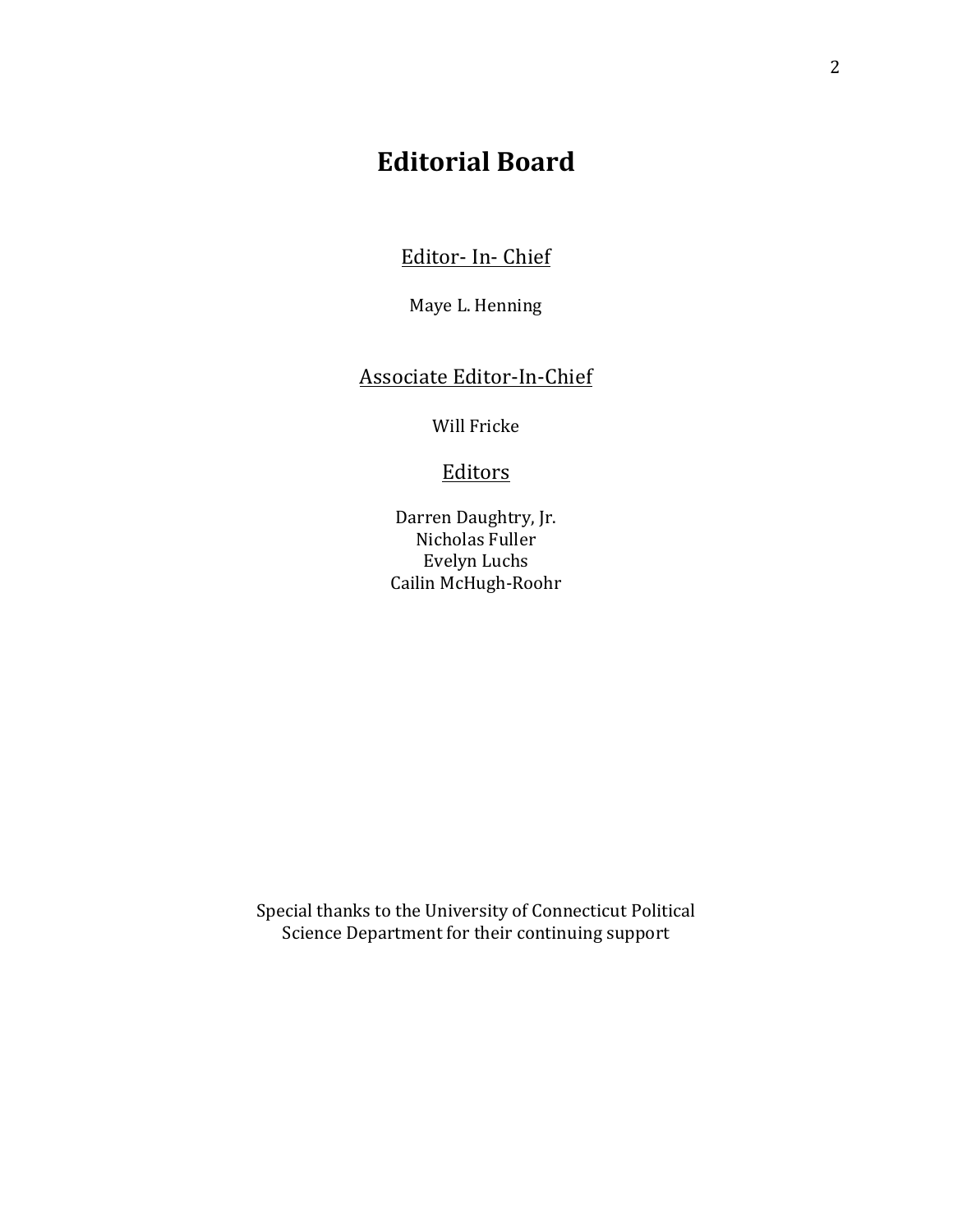# **Contents**

| Letter From the Editor<br><b>Maye Henning</b>                                                                                           | $\overline{4}$ |
|-----------------------------------------------------------------------------------------------------------------------------------------|----------------|
| America Withdraws from More than a Trade Agreement<br><b>Kyle Adams</b>                                                                 | 5              |
| Progressive Politics in a Globalizing America<br><b>Lucas Bladen</b>                                                                    | 8              |
| The Cracks on Trump's Wall<br><b>Caio Goncalves</b>                                                                                     | 11             |
| Trade, Trade, Trade: How Trump Utilized Systemic Disappointment in the Rust Belt to Win<br>the White House<br><b>James R. Brakebill</b> | 14             |
| When Money Rules the World, Is Complete Globalization a Possibility?<br><b>Mary Vlamis</b>                                              | 16             |
| Neo-Colonialism in the Global Economy<br><b>Will Butler</b>                                                                             | 19             |
| The China-Angola Model: An Alternative to Neocolonial Globalization<br><b>Cailin McHugh-Roohr</b>                                       | 23             |
| On the Question of Ends: U.S.-Iran Relations through a Kantian Vista<br><b>Samuel Rostow</b>                                            | 27             |
| Globalization and the Fate of the International<br><b>Austin Beaudoin</b>                                                               | 30             |
| Frostbite: The Cold War and its Globalizing Effects<br>Sahar Iqbal                                                                      | 34             |
| A Reexamination of Global Media as a Revolutionary Tool<br><b>Jessica Kirchner</b>                                                      | 37             |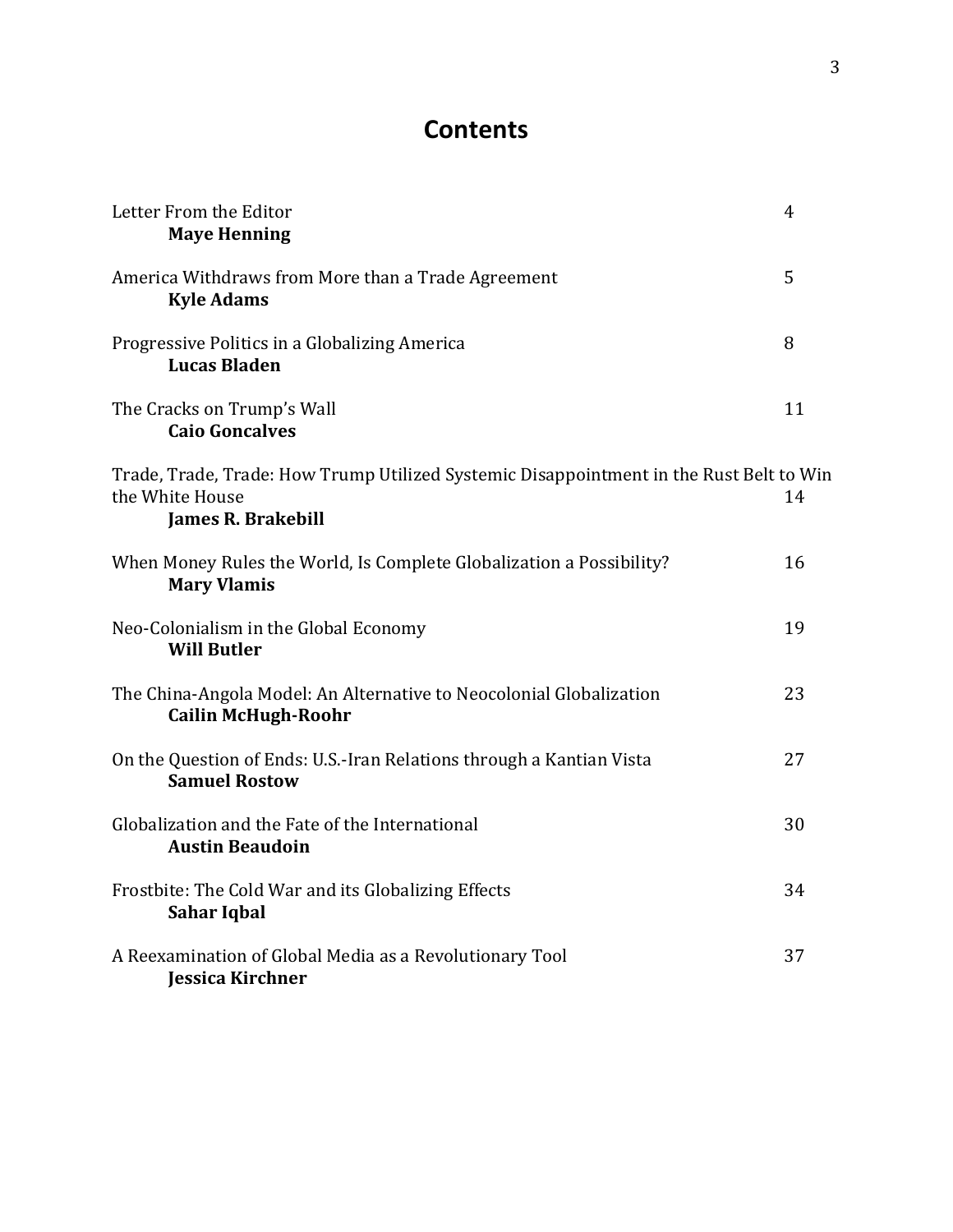# **Letter From the Editor**

### Dear Readers,

 Political Review. The theme of this fourth edition is *Globalization: Past, Present, and Future.*  It is an honor to write to you as Editor-in-Chief of the University of Connecticut Undergraduate This theme- intentionally broad, considers how individuals, institutions, and nations shape our world today.

The Undergraduate Political Review emphasizes diversity in the subject matter discussed in each edition. Article topics range from the impact of perceptions of globalization on the 2016 presidential election to global media as a tool for revolution.

 The Editorial Board takes pride in the nuance of our writers' ideas and the integrity with which they approach their writing. As you read through this edition, we encourage you to read these articles in conversation with one another and identify overlapping or opposing perspectives.

If you would like to become involved in undergraduate editing or writing for the 2017-2018 year please direct inquiries to uconnpoliticalreview@gmail.com. We accept new writers every semester, and encourage undergraduates who take an interest in political discourse to apply to be a writer or editor by emailing a writing sample and resume to uconnpolitical review  $\omega$  gmail.com.

Finally, I would like to take this opportunity to thank the Undergraduate Political Review editors and writers for their hard work and the Political Science Department for unwavering support. I extend a special thanks to our adviser, Professor Oksan Bayulgen, and to the Political Science Department Head, Professor David Yalof, without whom the Undergraduate Political Review would not be possible.

Sincerely,

### **Maye L. Henning**

*Editor-in-Chief*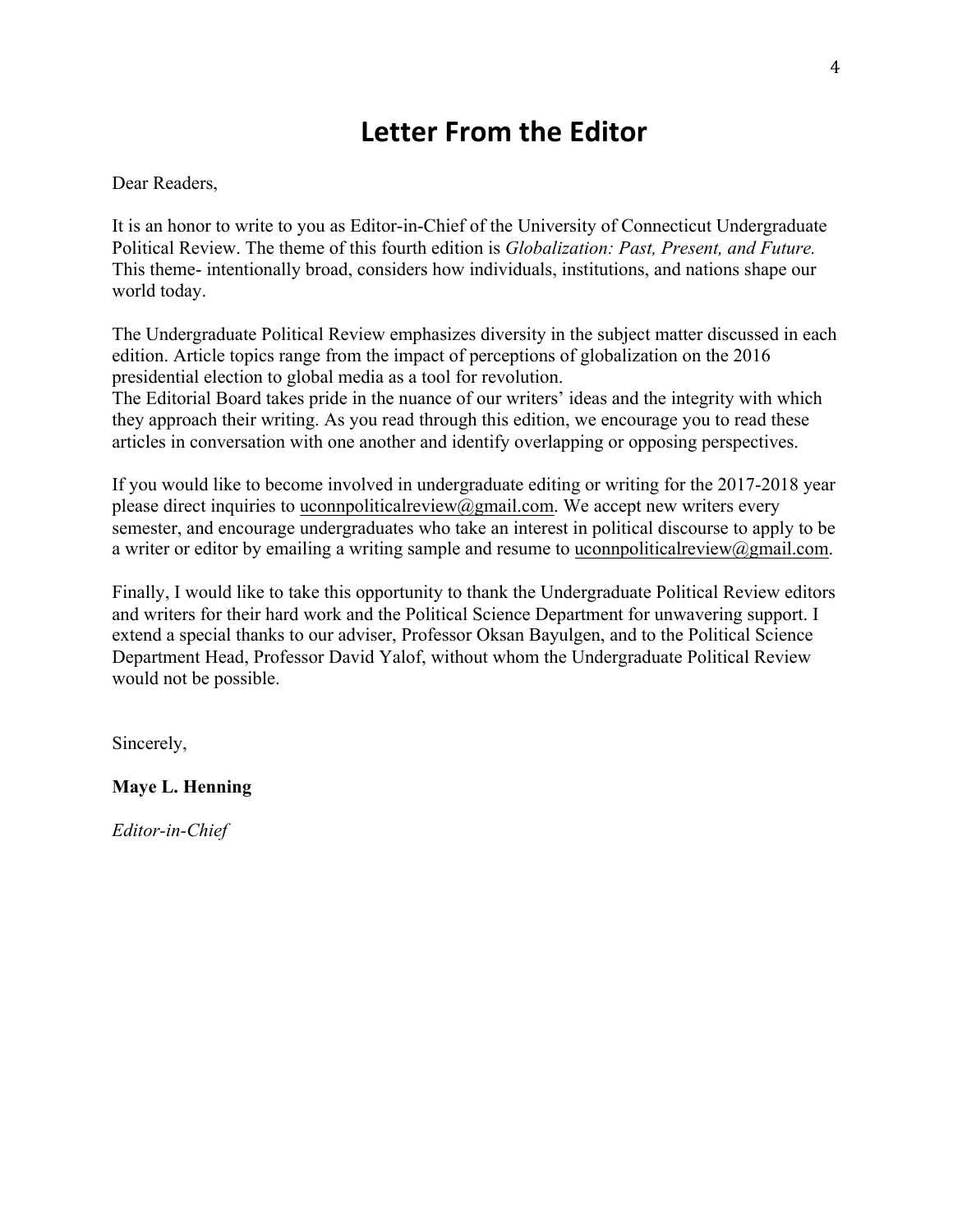### **America Withdraws from More than a Trade Agreement**

### *Kyle Adams*

 politicians, media, and voters since its inception in October 2015. The trade pact became an unsung and decisive issue during the 2016 US presidential election, and it has proven to be foreign policy benefits of the agreement and recognize that the implications of President The Trans-Pacific Partnership (TPP) has received significant attention from American nearly as divisive within political parties as it has been across them. However, despite a focus on the TPP inside the Beltway, a Politico-Harvard poll taken in September 2016 showed that 70% of Americans did not know anything about the  $TPP<sup>1</sup>$ . This widespread lack of knowledge about an agreement invoked so frequently by American politicians is concerning. By better understanding the basic goals and history of the TPP, one will be able to better appreciate the Trump's withdrawal expand well beyond economics.

Pioneered by the Obama Administration, the TPP would have enhanced economic ties between the United States and eleven other nations bordering the Pacific Ocean by slashing tariffs, promoting free trade, and coordinating economic policy and regulations, while simultaneously stunting the growth of Chinese influence in the region<sup>2</sup>. These eleven nations and the United States together accounted for 40% of the world's total economic output, and five were ranked top-20 in the world for nominal GDP (United States, Japan, Australia, Canada, and Mexico)<sup>3</sup>. However, despite President Obama placing pressure on Congress to approve this deal throughout his second term, opposition from what Rep. Rosa DeLauro (D-CT) described as a "a strong coalition of members of Congress and labor, environmental, faith, and human rights organizations and activists," was too much for him to overcome (Behsudi 2016). Indeed, opposition to the TPP united the strangest of partners when Sen. Ted Cruz (R-TX) and Sen. Bernie Sanders (I-VT) both unsuccessfully attempted to block a measure giving President Obama "fast track" negotiating authority<sup>4</sup>.

Even as President Obama struggled to push his trade agenda through Congress, some held optimism that a new president would be able to persuade Congress to ratify the TPP. However, this hope slowly began to dissipate as Democratic nominee Hillary Clinton, who started the campaign supporting the TPP, switched her position on the deal. Many doubted the sincerity of her position change, but after Donald Trump became the President-elect of the United States, few doubted that the TPP was just a couple of months away from extinction. Trump railed against the TPP and other "bad trade deals" on the campaign trail. He even once described the TPP as "a rape of our country," while campaigning in  $\overline{O}$ hio<sup>5</sup>. Unsurprisingly, just

 <sup>1</sup> Palmer, Doug. 2016. "POLITICO-Harvard Poll: Americans Say 'TPP Who?'." September 23. http://www.politico.com/story/2016/09/americans-say-tpp-who-228598 (February 23, 2017).

 <sup>2</sup> BBC Staff. 2017. "TPP: What is it and Why Does it Matter?" January.

http://www.bbc.com/news/business-32498715 (February 23, 2017).

 <sup>3</sup> Statistics Times Staff. 2016. "Projected GDP Ranking (2016-2020)." December 16.

 http://statisticstimes.com/economy/projected-world-gdp-ranking.php (February 24, 2017).

 <sup>4</sup> Greenberg, John. 2016. "Ted Cruz: 'I Always Opposed the TPP (Trans-Pacific Partnership)'."

 March 10. http://www.politifact.com/truth-o-meter/statements/2016/mar/10/ted-cruz/ted-cruz-i-always-opposed-tpp-trans-pacific-partne/ (February 22, 2017).

 <sup>5</sup> Cirilli, Kevin and David Knowles. 2016. "Trump Likens Trans-Pacific Partnership Deal to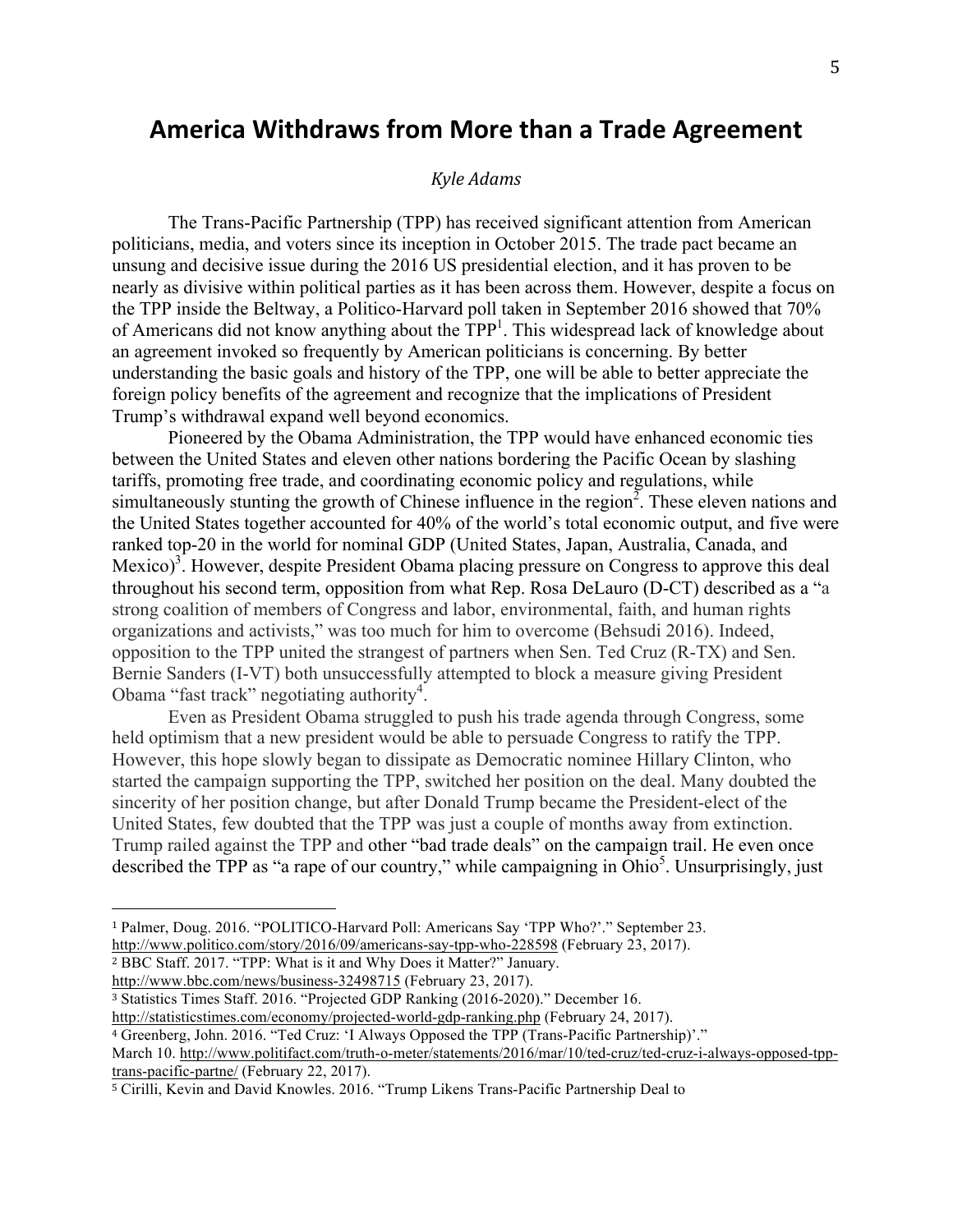$2017<sup>1</sup>$ . days after taking office, newly elected President Trump turned his campaign rhetoric into action when he withdrew the United States from the negotiating process of the TPP on January 23,

. In the United States, the debate over the TPP in has typically been framed as one of economic philosophy. Supporters argue that freer global markets will promote economic growth across all nations involved, while opponents challenge either that the deal will empower big business, harm the environment, or cause American jobs to disappear overseas. Based on most economic analysis of the deal, both sides have some justification for their claims as the TPP would have led to an estimated drop in consumer prices, a slight increase in US incomes (.4% by  $2025$ ), and a small number of jobs lost in import-competing industries<sup>2</sup>.

However, lost in this economic analysis is the idea that the TPP represented more than a trade agreement for the Obama Administration. Rather, it was likely part of a greater geopolitical strategy aimed at limiting China's growing influence in the Pacific region. To truly understand the implications of withdrawal from the TPP, one must consider both the economic *and* geopolitical consequences of the decision.

Sea<sup>33</sup>. This expansionism has focused primarily on three main islands, the Fiery Cross Reef, the number one trading partner<sup>4</sup>. Chinese expansionism has often been pushed to the backburner of US foreign policy during an era dominated by concerns over the rise of ISIS, Iran's nuclear ambitions, North Korea's unpredictability, and Russian expansionism. However, over the past decade, China has pursued "an extensive campaign of dredging and creating man-made islands in the South China Mischief Reef, and the Subi Reef, in disputed areas near the Philippines. China appears to be using these islands for military purposes such as building airstrips that can receive military aircrafts, ports that can receive tankers, and helipads. This expansion has created significant territorial tensions in the region, especially between China and Vietnam, the Philippines, Taiwan, and Malaysia. However, despite these increased tensions, China has also rapidly expanded its trade links with nations in Southeast Asia. An Association of Southeast Asian Nations (ASEAN)-China free trade zone came into effect in 2010, which helped China increase its trade to ASEAN nations increase by 10% in 2012 and surpass the EU and Japan to become ASEAN's

Clearly, with China pursuing expansionist and militaristic policies in the Pacific region while simultaneously becoming the leading trading partner in the southeast Pacific, it is understandable that the Obama administration would be concerned. The United States had a significant foreign policy interest to push back on Chinese expansion and prevent Pacific nations

<u> 1989 - Andrea Santa Andrea Santa Andrea Santa Andrea Santa Andrea Santa Andrea Santa Andrea Santa Andrea San</u>

http://www.bbc.com/news/world-us-canada-38721056 (April 2, 2017).

 Rape." June 28. https://www.bloomberg.com/politics/articles/2016-06-28/trump-channels-brexit-in-anti-tradespeech-at-pennsylvania-factory (February 24, 2017).

 <sup>1</sup> BBC Staff. 2017. "Trump Executive Order Pulls Out of TPP Trade Deal." January 24.

 <sup>2</sup> Gunn, Dwyer. 2017. "Will the U.S. Economy Pay the Price for Pulling out of the Trans-Pacific Partnership?" January 23. http://www.newsweek.com/trans-pacific-partnership-pulling-out-bad-us-economy-donald-trump-547173 (February 23, 2017).

 <sup>3</sup> Macias, Amanda and Jeremy Bender. 2016. "These Images Might Just be the Clearest Signs of China's Expansion in the Disputed South China Sea." March 20. http://www.businessinsider.com/images-chinas- expansion-in-the-disputed-south-china-sea-2016-3/#fiery-cross-reef-january-2006--june-2015-1 (February 22, 2017).

 <sup>4</sup> Le Pla, Ruth. 2013. "China-Southeast Asia Trade Links Expanding Rapidly." January. http://www.asianz.org.nz/bulletin/china-southeast-asia-trade-links-expanding-rapidly (February 22, 2017).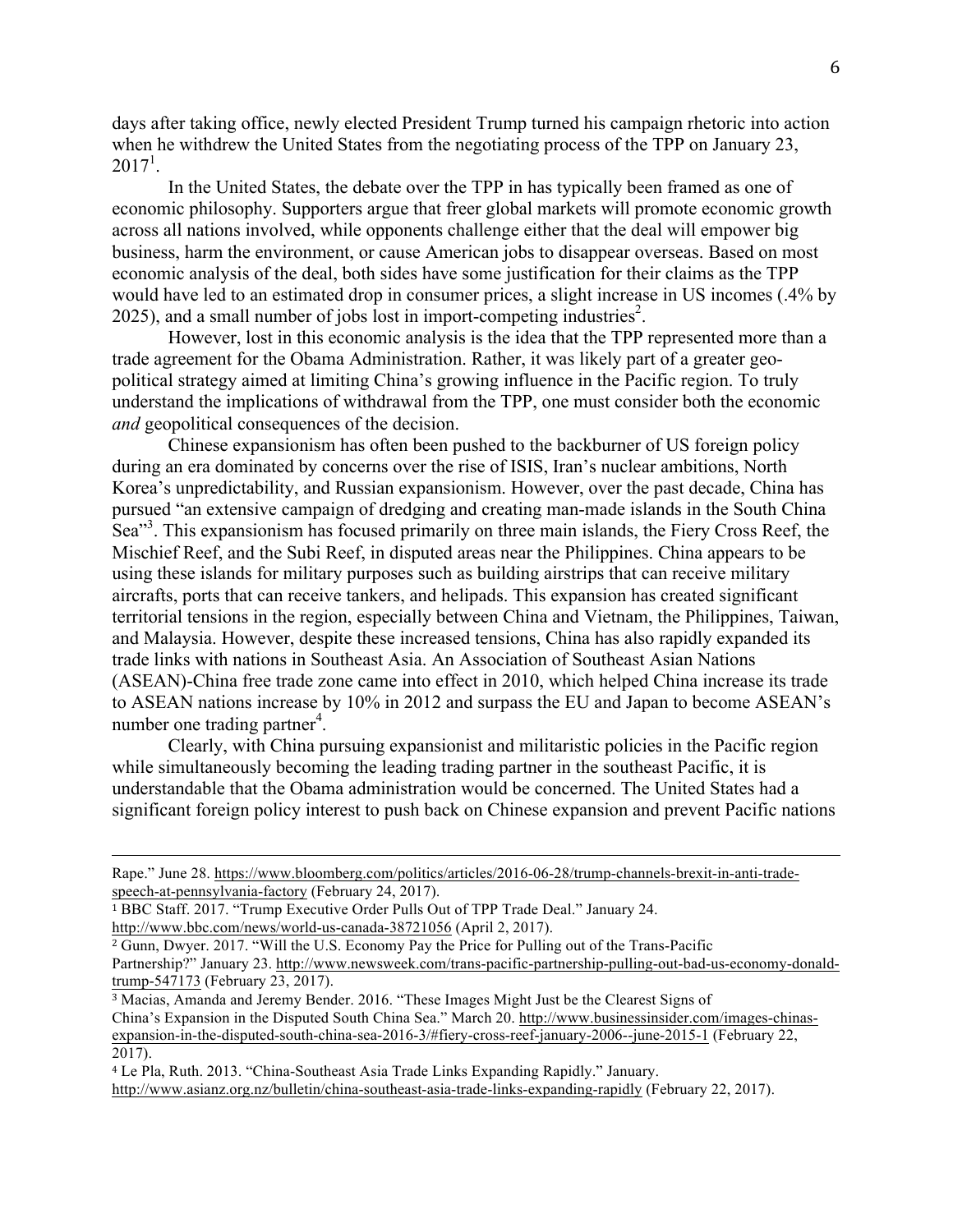from becoming too heavily dependent on Chinese trade, and the TPP was an agreement that could help achieve that interest.

 its sphere of influence as nations such as the Philippines, Vietnam, and Singapore, who have Following the American withdrawal from the TPP, China seems set to continue to expand its role as both an economic and political power in the Pacific region. Since the election of President Trump, China has been pushing aggressively for an agreement with Pacific nations called Regional Comprehensive Partnership (RCEP). Many nations who would have been part of the TPP are reportedly "shifting their focus to RCEP" which is catastrophic for the United States from both a geopolitical and economic perspective. Geopolitically, China will be able to expand already faced territorial pressure from China, will be less willing to fight such territorial expansion as they become increasingly economically dependent on China. Economically, American companies could see erosion of their access to markets in Pacific countries relative to Chinese firms due to RCEP tariff cuts<sup>1</sup>. This could be especially devastating should Japan agree to RCEP as the US currently sells \$5.3 billion worth of goods to Japan.

In conclusion, President Trump's decision to withdraw from the TPP will likely have geopolitical ramifications that few are anticipating. Beyond losing a few minor short-term economic benefits of the deal itself, America has more importantly lost an opportunity to push back against Chinese expansionism and secure long-term access to Southeast Asian markets. Instead, China has now been left with a gaping hole to continue its economic and territorial expansion into the Pacific. America has not only withdrawn from an impactful trade agreement, but also from its role as a geopolitical force in the Pacific region.

 $1$  Gunn, Dwyer. 2017. "Will the U.S. Economy Pay the Price for Pulling out of the Trans-Pacific Partnership?" January 23. http://www.newsweek.com/trans-pacific-partnership-pulling-out-bad-us-economy-donaldtrump-547173 (February 23, 2017).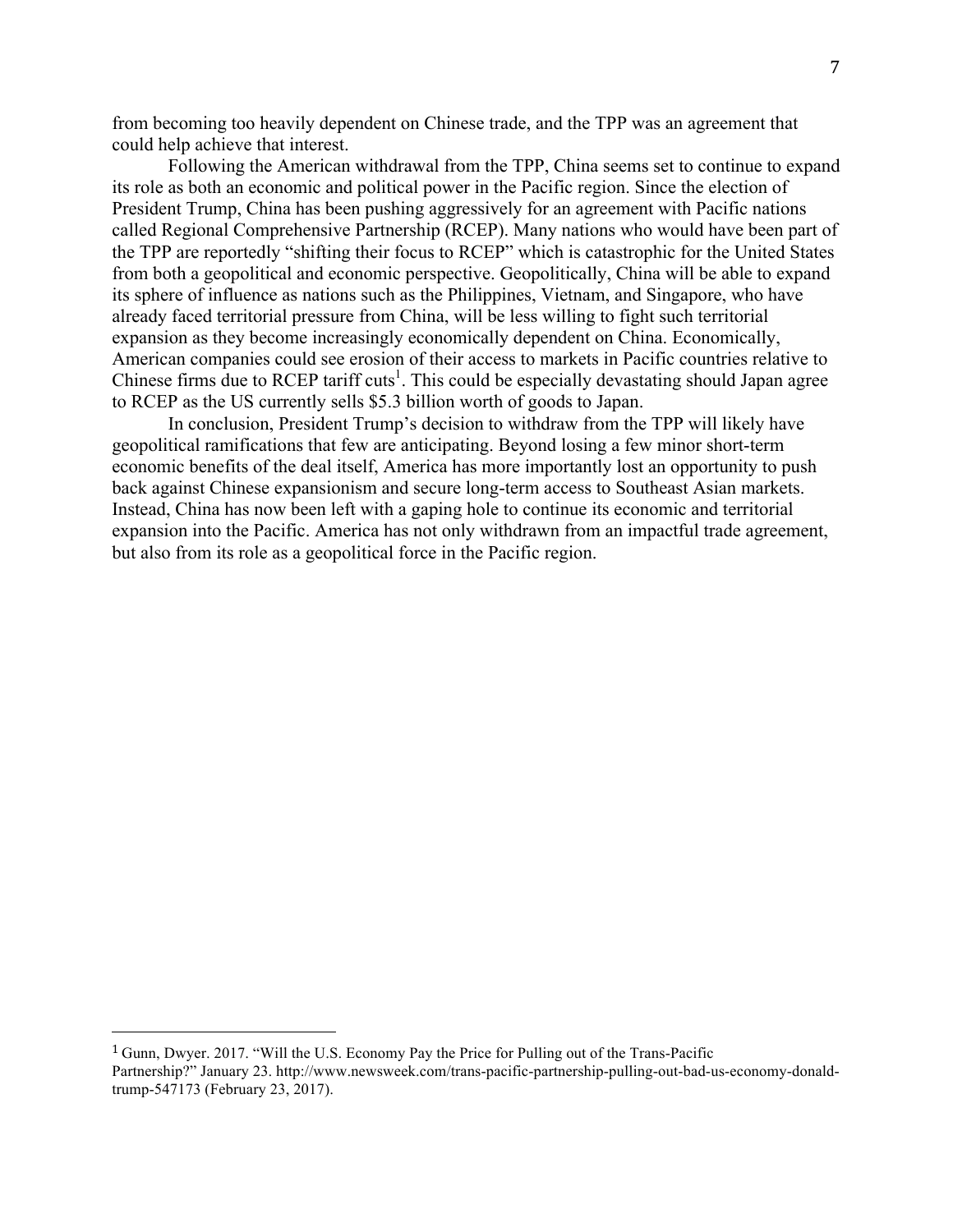### **Progressive Politics in a Globalizing America**

### *Lucas Bladen*

 Still recovering from President Donald Trump's first few months in office, Democratic officials have struggled to keep pace with the development of a grassroots insurgency in their party. The state and national elections of 2016 have reminded us that globalization has not produced universal prosperity; just as Brexit and the political ascendancy Vladimir Putin have exemplified the rebirth of nationalist anti-liberalism, so too has the Republican rise to power. Democrats have been increasingly criticized by economically insecure voters for their emphasis on cultural issues, but skeptics, rather than demonstrating the party's failure, neglect the fact that such an approach has successfully driven Americans to the left socially.<sup>1</sup>The 2016 presidential election, however, was about more than a collection of isolated issues; Donald Trump ran and won on a nationalist platform based on structural questions of trade, economic mobility, immigration, and American national identity.<sup>2</sup> Though it is impossible to ignore islamophobic, xenophobic, and sexist rhetoric in the President's victory, Democrats found themselves overly reliant on name-calling and perceived moral superiority, limiting their chances to broaden the base of their party.

 With President Trump in the White House, it appears that Republicans have taken a decidedly nationalist policy outlook, preferring the certainty of an inward-looking economy and narrow national identity. Democrats, assuming unequivocal support for globalization among voters, have adopted a postmaterialist message as the primary foundation for their party, meaning that they stress issues such as environmental well-being and political and civil liberties over domestic law and order.<sup>3</sup> Globalization has not brought about universal prosperity and international solidarity, though; Democrats have been heretofore unable to avoid being labeled the party that prioritizes lofty ideals over basic societal needs. Responding to globalization requires that politicians take a drastic set of measures, but instead of pursuing nationalist withdrawal, Democrats can empower their progressive wing to advocate structural changes to the American economy and conception of national identity. Though loosely defined, conventional usage of the term "progressivism" is rooted in the trust-busting, anti-corruption movements of the early 20th century.<sup>4</sup> Modern progressive politicians find themselves in an unorganized, minority branch of the Democratic Party whose most notable members include Senators Bernie Sanders, Elizabeth Warren, and Democratic National Committee Deputy Chairman Keith Ellison. Despite a lack of internal structure, progressivism urges broad institutional changes to tackle globalization-driven questions of income equality and social inclusion, placing industrial reform, diversification of economic opportunity, and a welcoming national identity.

 <sup>2</sup> Flegenheimer, Matt, and Michael Barbaro. 2016. "Donald Trump Is Elected President in Stunning Repudiation of  the Establishment." *The New York Times*. https://www.nytimes.com/2016/11/09/us/politics/hillary-clinton-donaldhttp://www.gallup.com/poll/191741/democrats-liberal-social-issues-economic-ones.aspx (February 21, 2017).

trump-president.html (February 21, 2017).

 <sup>1</sup> Jones, Jeffrey M. 2016. "Democrats More Liberal on Social Issues Than Economic Ones." *Gallup.com*.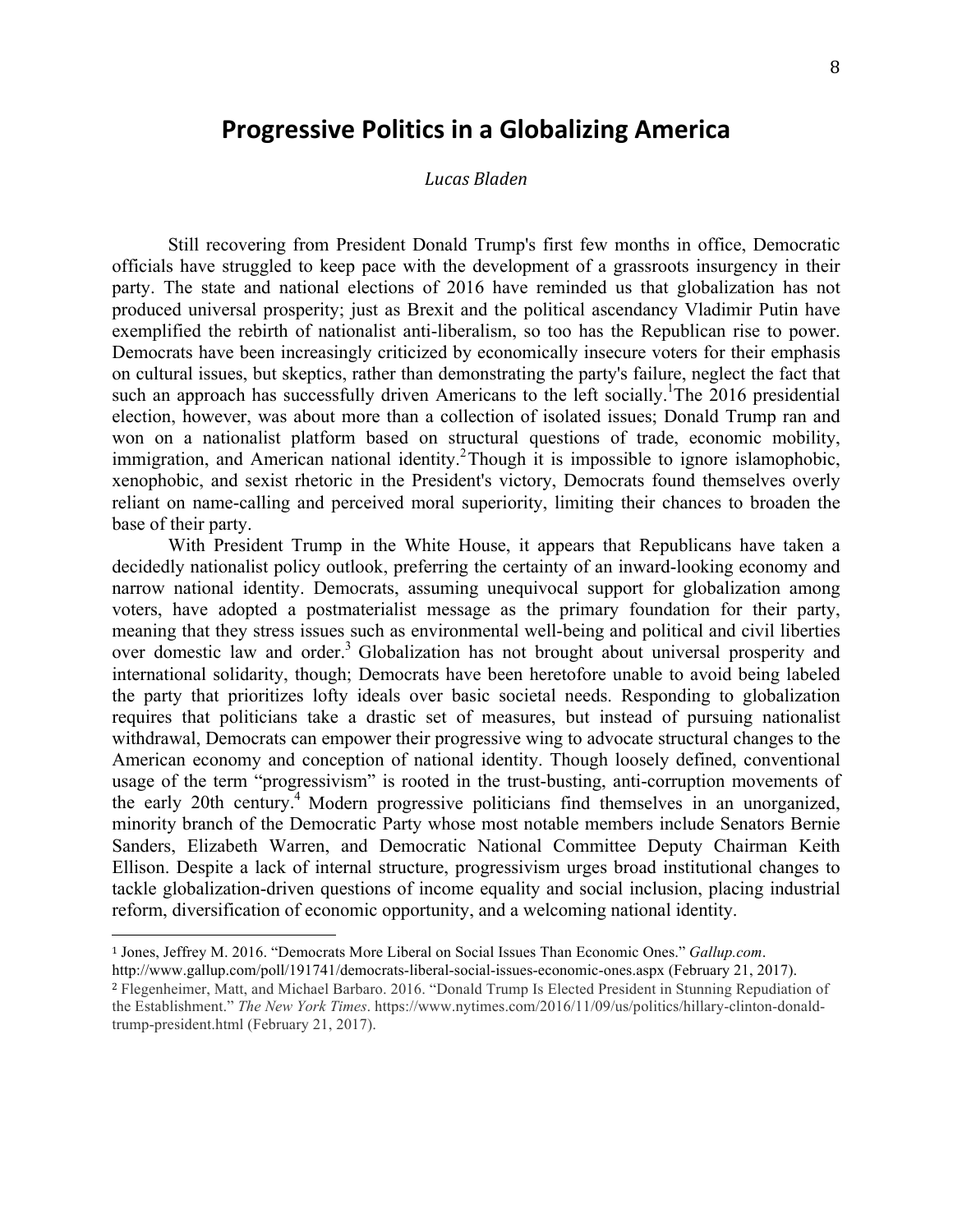While some conservatives may be content in waiting patiently for market forces to shift back to Americans' favor, a progressive solution relies on economic action, preparing a new generation of skilled, computer-literate workers for modern factory floors.<sup>5</sup> Under the guise of "America first," Republicans and the Trump Administration have already begun to enact policies deregulating large corporations and empowering fossil fuel industries, $6$  providing them with dangerous international influence that isolationism cannot counterbalance. International cooperation and interdependence define the role of the nation-state in today's globalist era;<sup>7</sup> by retreating into a nationalist paradigm of closed borders, the United States will be more likely to suffer the abuses of powerful transnational corporations. Progressivism views global transparency and coordination, rather than an idealized, nostalgic past, as the foundation for a future in which citizens can be proud of their country. A new wave of industry based on infrastructure, technology, and clean energy are some of the progressive economic possibilities for sustaining American competitiveness in a global economy.

 Praise for global free trade has historically characterized both American political parties, rising from the ashes of the Second World War and culminating in such accords as the North Atlantic Free Trade Agreement (NAFTA). However, cheap labor and economic liberalization in developing nations have incentivized manufacturers to move overseas in the name of free markets. The working class that relied on factory jobs has seen its infrastructure crumble, its neighborhoods decay, and its high unemployment rates endure.<sup>8</sup> Indeed, attacks directed at free trade by then-candidates Donald Trump and Bernie Sanders are representative of Americans' economic discomfort and insecurity. It is an accepted truth that capitalism results in both winners and losers, but Americans whose jobs have disappeared, instead of finding new economic opportunities, fear the possibility of becoming a permanent underclass.

 guaranteeing the wellbeing of the individuals responsible for perpetuating them. Millennials have found or are still searching for jobs in an economic era defined by the effects of the Great Recession; it is for this reason, then, that so many of them support a government commitment to infrastructure, shelter, and a living wage. $9$  While Democrats have been accused of being the "take" from the rich, give to the poor" party, they have been hesitant to more strongly target the structural problems facing the economy. The American people are uneasy with the idea that they live in a nation in which the top 10 percent of households are able to accumulate 76 percent of the wealth.<sup>10</sup> The idolization of "self-made men" has long motivated workers, but it loses salience in the face of wage stagnation and the rise of an oligarchical class. As author J.D. Vance writes in his book, *Hillbilly Elegy: A Memoir of a Family and Culture in Crisis*, the overseas migration of middle-class jobs to developing nations has given American workers the sense that their choices and work ethic do not matter in a transnational system that's meant to guarantee their failure. The economic advancement of the American people as a whole is essential to the nation's prosperity and productivity on a global scale; progressive policies acknowledge that it is cheaper to alleviate poverty than it is to sustain a class that finds itself in perpetual financial A reconsideration of the country's businesses, on the other hand, is useless without  $discomfort.<sup>11</sup>$ 

 those white working-class voters who found a champion in Donald Trump. As new questions of race, religion, gender, and class come to the forefront of American politics, it will be more Yet poverty is something that affects all demographics of American society, not just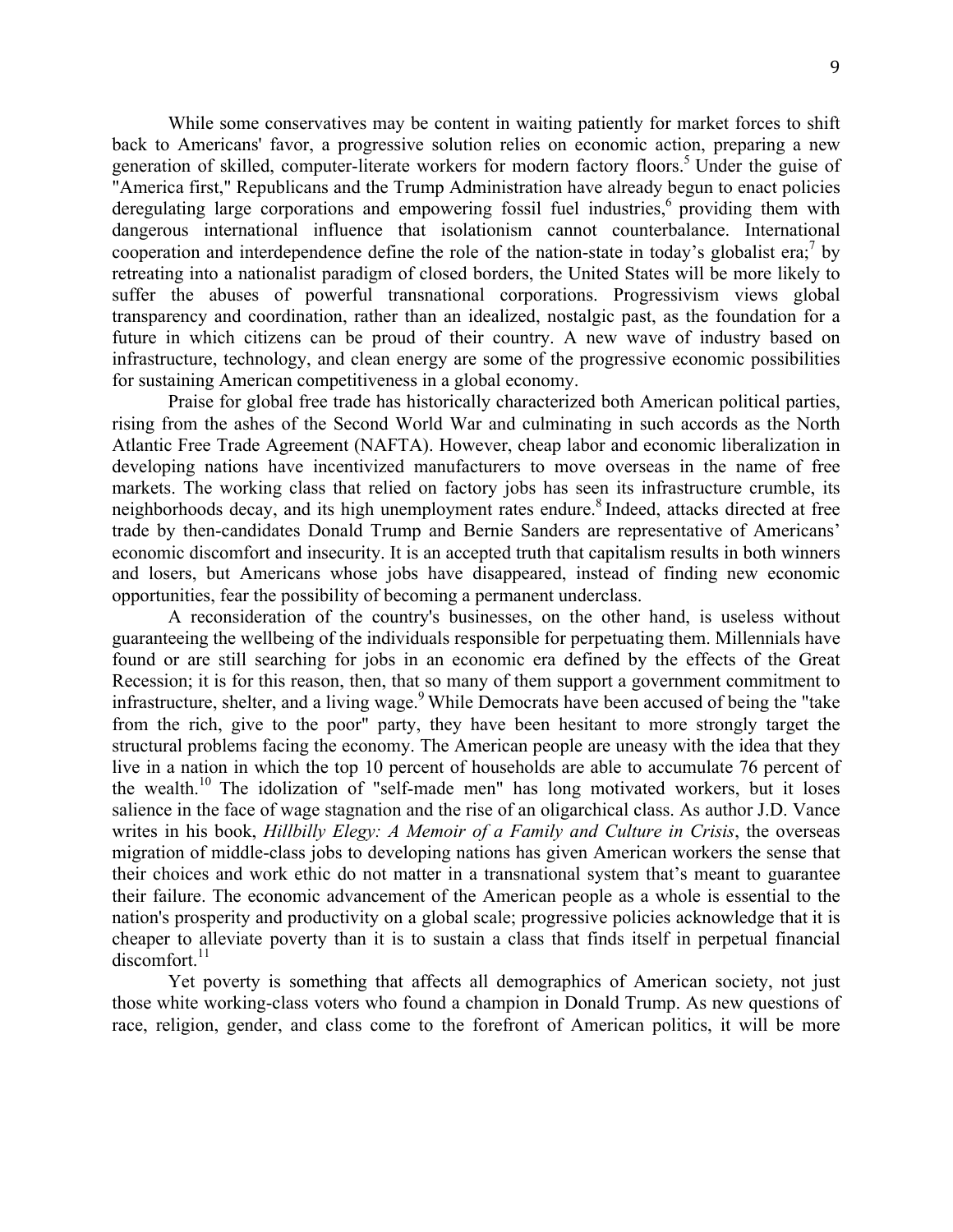effective to celebrate diversity not because it represents natural "progress" but because it emphasizes community cohesion and strength. It has consistently been shown that the president found his most enthusiastic support among rural, uneducated, white, working-class men<sup>9</sup> with whom the call to "make America great again" most resounded. Whether this slogan evokes a bygone era of social and economic opportunity, though, is debatable, as Trump supporters also indicate a pervasive influence of nativism.<sup>12</sup> The nation's demographic changes, driven by globalization, have made the American populace more diverse, a phenomenon which is not likely to slow in the near future.<sup>13</sup> Changing family structures, religious affiliations, and cultural backgrounds in the population have called traditional American national identity into question.

 Progressives work to spread the notion that diversity does not obstruct unity but rather encourages it; in such a framework, policy initiatives would not frame undocumented immigrants and minorities as the enemy. The basis for such a political shift is economic, empowering underrepresented groups to move from the fringes of society to the center of it. Black Lives Matter focuses on ending racially motivated police brutality, but progressive lawmakers view this goal only as a stepping-stone to long-term stability for black communities. Similarly, they do not see immigrants as merely a source of cheap labor; racial and cultural divisions are, to a large extent, artificial barriers designed to inhibit the betterment of the entire working class. Status as a "global citizen" is often less meaningful in the face of domestic conflict,<sup>14</sup> which is why even socially marginalized groups can benefit from progressive materialist policies. Social equality of women, ethnic minorities, immigrants, and LGBTQI people can only go so far without economic protections provided by health care, reproductive care, adequate education, and a living wage. Research suggests that these material forms of empowerment provide the security that is necessary for empathy, allowing citizens to embrace inclusion rather than clinging to immediate self-interest and individualistic survival instincts.<sup>15</sup>

 most important shift in recent American politics, challenging norms of and expectations for candidates, elected officials, and even entire parties. Barack Obama was both a member and a victim of this establishment, and in trying to stay above the political fray he has left the Democrats in their weakest position in decades. Despite his numerous successes, his wing of the party proved unable to face underlying, big-picture questions of trade and America's place in an ready to tackle these issues; Democrats can either attempt to hesitantly govern from the center or they can craft a bold progressive platform that meets the needs of those left behind by globalization. Barack Obama's call of "Yes we can" was a source of inspiration for a generation of young political activists, but Democrats must form an innovative, consistent vision if they The repudiation of the global political "establishment" by voters has been arguably the ever-globalizing world. Republicans have, for better or worse, organized an uneasy coalition wish to retain that message of hope in an increasingly insecure world.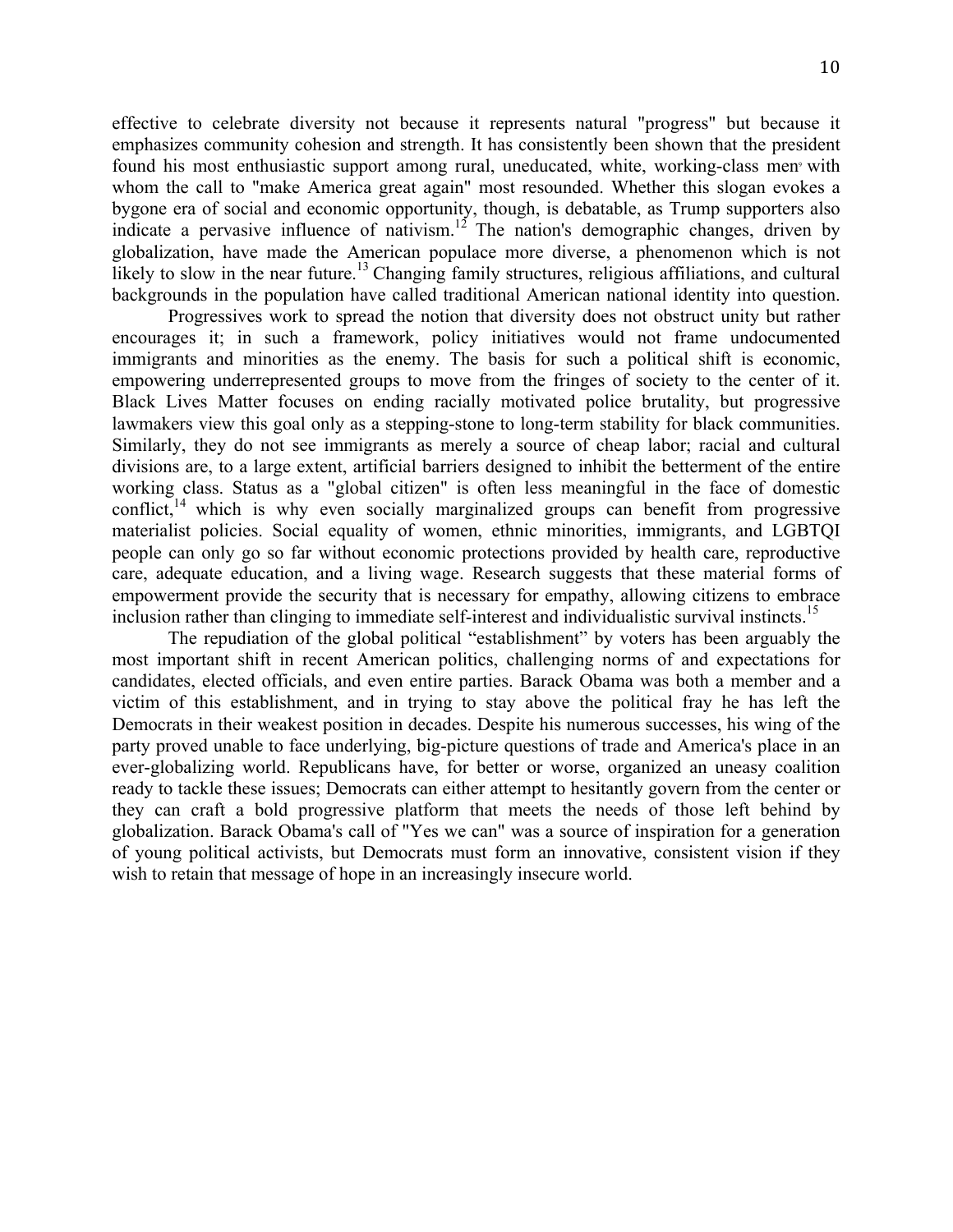### **The Cracks on Trump's Wall**

#### *Caio Goncalves*

 President Donald Trump made his fortune by being a big fan of globalization and a heavy player in world trade. Among so many unique facets to Trump's ultimately successful White House run, is the fact that the billionaire appealed to blue-collar working white men by hammering a message of nationalism, populism, and ironically being against globalization. While Trump enjoys the benefits of doing business with investors all over the world, manufacturing his products outside of America, and branding Trump properties outside of the the electorate. Failing trade deals and the threat of open borders and illegal immigration sold Trump to just enough voters, even when many saw Hillary Clinton as a safer alternative. Sure, Clinton's candidacy and campaign were plagued with scandals and hurdles of its own, but what is remarkable, is that at every step of the way Trump misrepresented how he and his businesses benefit from globalization. Trump painted the picture that globalization is hurting our country, and that his policies against globalization and illegal immigration will ensure America's economic prosperity.<sup>1</sup> country, Trump succeeded in framing globalization as an imminent disaster to a big portion of

 Trump relished in the country's populist mood with the mantra of "America First". "Our politicians have aggressively pursued a policy of globalization -- moving our jobs, our wealth and our factories to Mexico and overseas," he said in a campaign rally in Pennsylvania.<sup>2</sup> "Globalization has made the financial elite who donate to politicians very, very wealthy. I used to be one of them. Hate to say it, but I used to be one of them."

 It was remarks like these and others, such as telling the Wall Street Journal, "As a whatever the hell you want them to do," that gave Trump this fake aura of authenticity to his supporters. Trump appeared to be unwaveringly candid, and honest about the how he - a man admittedly a part of the swamp he promised to drain, was more morally apt to become president businessman and a very substantial donor to very important people, when you give, they do than his Democratic counterpart.

 The looming question is this - what does a Trump presidency, one that promised to "Make America Great Again" at all costs mean for the future of globalization? After Brexit, as improbable as it seemed back then, a Trump win appeared even more ludicrous to fathom. Yet here we are, two months into the Trump Administration. The effects of his policies on the world cannot yet be quantified at length, but what we can examine so far are the few policies he has kept a more clear and consistent stance on throughout the campaign and after his inauguration.

 One of Trump's central campaign promises, the Mexican border wall, may get an earlier start than some thought. The Associated Press reported that U.S. Customs and Border Protection

 <sup>1</sup> Tankersley, Jim. 2017. "Globalization was great for Trump's business. As president, he hates it." *Vox*.

 http://www.vox.com/2017/1/20/14339424/globalization-trumps-business-china-trade-protectionism (April 5, 2017). <sup>2</sup> Diamond, Jeremy. 2016. "Trump slams globalization, promises to upend status quo." *CNN*.

 http://www.cnn.com/2016/06/28/politics/donald-trump-speech-pennsylvania-economy/ (April 5, 2017).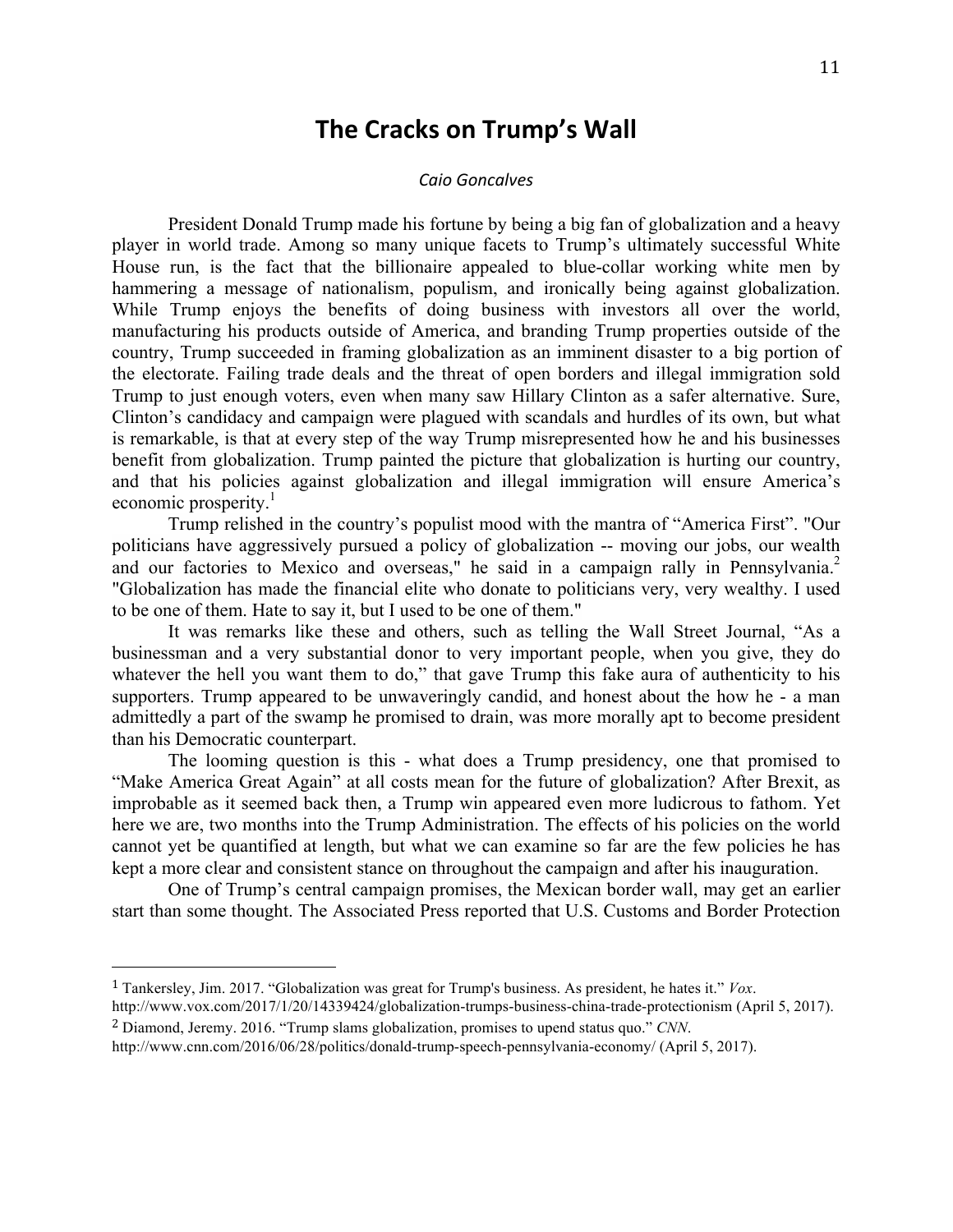expect to award contracts for construction as early as mid-April,<sup>1</sup> and Homeland Security Secretary John Kelly told Fox News he hopes to have a wall between the U.S. and Mexico built within two years. $2$ 

 Despite this accelerated schedule, questions and controversy remain. Issues include the cost and who will pay for the wall, protests over its location and whether the "beautiful wall," will even be a wall after all.<sup>345</sup> Trump has been vague on the timeline of construction, telling the Conservative Political Action Committee late last month, "We're building the wall. In fact, it's going to start soon. Way ahead of schedule."6 But one thing has remained consistent, and in January during his first press conference as the President-elect, Trump repeated that Mexico would pay for the wall, just as he promised during his campaign.

 with the tumultuous back and forth between America and its southern neighbor. In the midst of a barrage of hostile remarks made by both Trump and Mexico's president, Enrique Peña Nieto, What followed after Trump's inauguration was another blunder by the administration, Nieto cancelled a scheduled meeting with a statement released on Twitter, Trump-style.

 Trump still maintains that Mexico will pay for the wall, and his press secretary, Sean Spicer, has said that Trump is calling for a 20% tax on imports to pay for it.<sup>7</sup> At this time, it is unclear how much money, if any, Congress would eventually allocate for the project.

 Here's the problem with Trump's border tax. Trump and Spicer's assertions that the tax translates into Mexico essentially paying for the wall, is far-reaching to say the least. Export barriers would most certainly hurt Mexico's economy, but it would actually be the American people who would pick up the tab. Since companies selling their products in the U.S. pay for a border adjustment tax, these same companies would likely have to drastically increase prices in order to protect their profit margins.<sup>8</sup> Consequently, American consumers would pay higher

 <sup>1</sup> Spagat, Elliot. 2017. "Agency plans to award Mexico border wall contracts by April." *Yahoo! News*.

 https://www.yahoo.com/news/agency-publishes-timetable-mexico-border-wall-191426103.html (April 5, 2017). <sup>2</sup> Herridge, Catherine. 2017. "DHS secretary: Border wall should be finished in two years." *Fox News*.

 (April 5, 2017). http://www.foxnews.com/politics/2017/02/02/dhs-secretary-border-wall-should-be-finished-in-two-years.html

 <sup>3</sup> Schmidt, Samantha. 2016. "A 75-Mile-Wide gap in Trump's wall? A tribe says it won't let it divide its land." *The Washington Post*. https://www.washingtonpost.com/news/morning-mix/wp/2016/11/15/a-75-mile-wide-gap-intrumps-wall-a-tribe-says-it-wont-let-the-wall-divide-its-land/?utm\_term=.f23179166941 (April 5, 2017).

 <sup>4</sup> Crocker, Lizzie. 2017. "Who Will Really End Up Paying for Trump's Mexico Wall?" *The Daily Beast*. (April 5, 2017). http://www.thedailybeast.com/articles/2017/01/25/who-will-really-end-up-paying-for-trump-s-mexico-wall.html

 <sup>5</sup> Bronstein, Scott. 2017. "Trump wants a wall. Border experts want a fence." *CNN*.

 http://www.cnn.com/2017/02/16/politics/trump-border-wall/ (April 5, 2017).

 <sup>6</sup> Stoltzfoos, Rachel . 2017. "Trump: Border Wall Will Go Up 'Way Head Of Schedule' [VIDEO]." *The Daily Caller*. http://dailycaller.com/2017/02/24/trump-border-wall-will-go-up-way-head-of-schedule-video/ (April 5, 2017).

<sup>&</sup>lt;sup>7</sup> Bryan, Bob. 2017. "Trump press secretary says the administration is considering a 20% border tax on Mexican 20-tax-on-mexican-imports-2017-1 (April 5, 2017). imports to help pay for the wall." *Business Insider*. http://www.businessinsider.com/sean-spicer-trump-considering-

 <sup>8</sup> Bryan, Bob. 2017. "There are a lot of problems with Trump's 20% border tax idea." *Business Insider*. http://www.businessinsider.com/problems-with-trumps-20-mexican-border-tax-idea-2017-1 (April 5, 2017).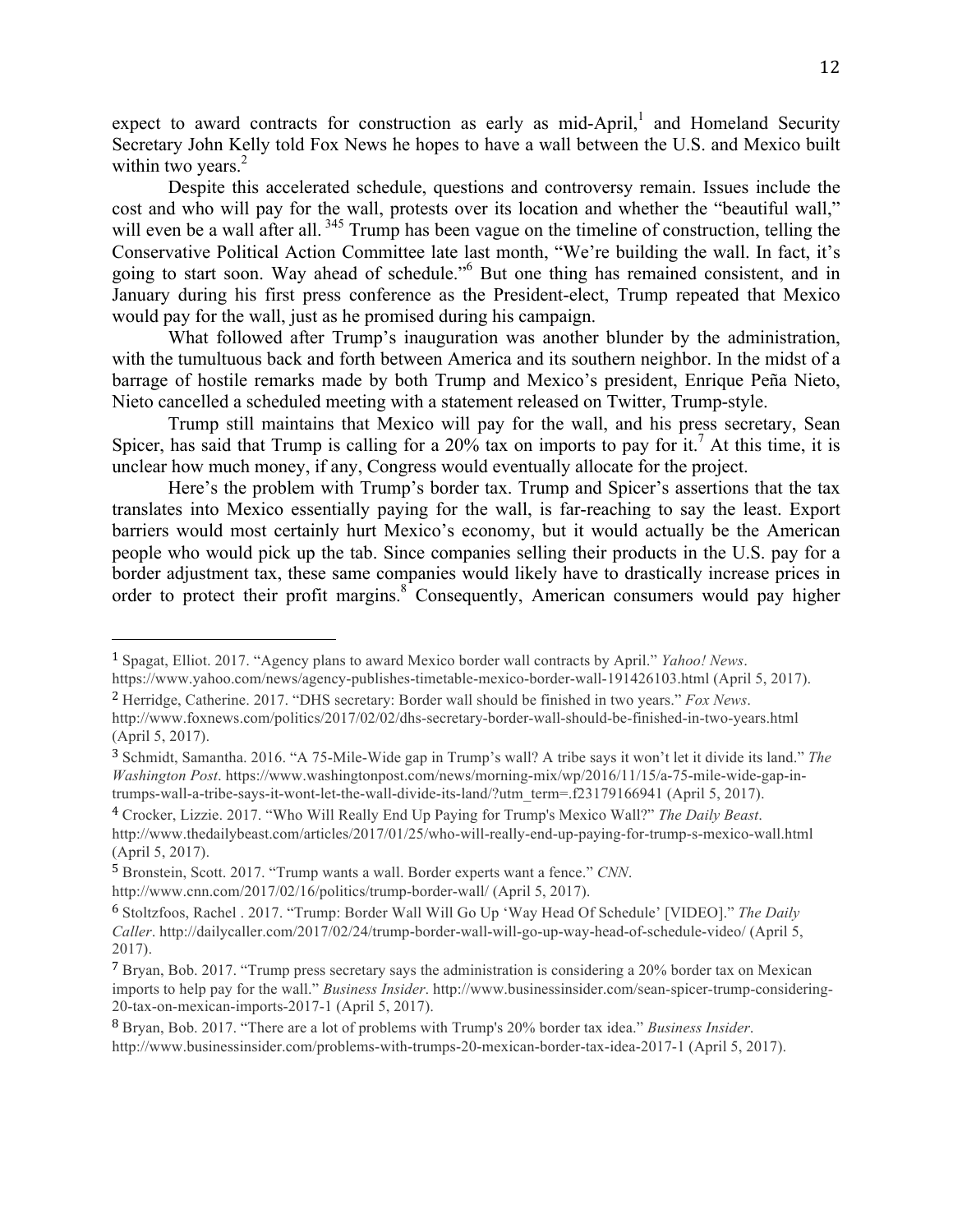prices in order to fund the wall, not the people of Mexico.

 Trump has acknowledged the complexities of border adjustment, saying, "Anytime I hear border adjustment, I don't love it," Trump told the Wall Street Journal. "Because usually it means we're going to get adjusted into a bad deal. That's what happens."<sup>1</sup> But he has yet to produce any meaningful plan that outlines how a border tax will actually result in Mexico paying for the wall as promised.

 The fact is President Trump totally misunderstands globalization. While he has arguably mastered it by doing business all over the world and further enriching himself and his family, as the man who holds the highest office in the country, he has no idea how to negotiate in that same kind of global market for the interest of the American people. The empty promise that "Mexico will pay for the wall," was never anything but, and it was his rebuke of globalization and incendiary tactics, coupled with the country's populist direction and unserious attitudes toward politics, that gave way for the most unserious candidate to become the most unserious and incompetent president to date.

 <sup>1</sup> Freund, Caroline. 2017. "Trump Is Right: 'Border Adjustment' Tax Is Complicated." *Bloomberg.com*. https://www.bloomberg.com/view/articles/2017-01-18/trump-is-right-border-adjustment-tax-is-complicated (April 5, 2017).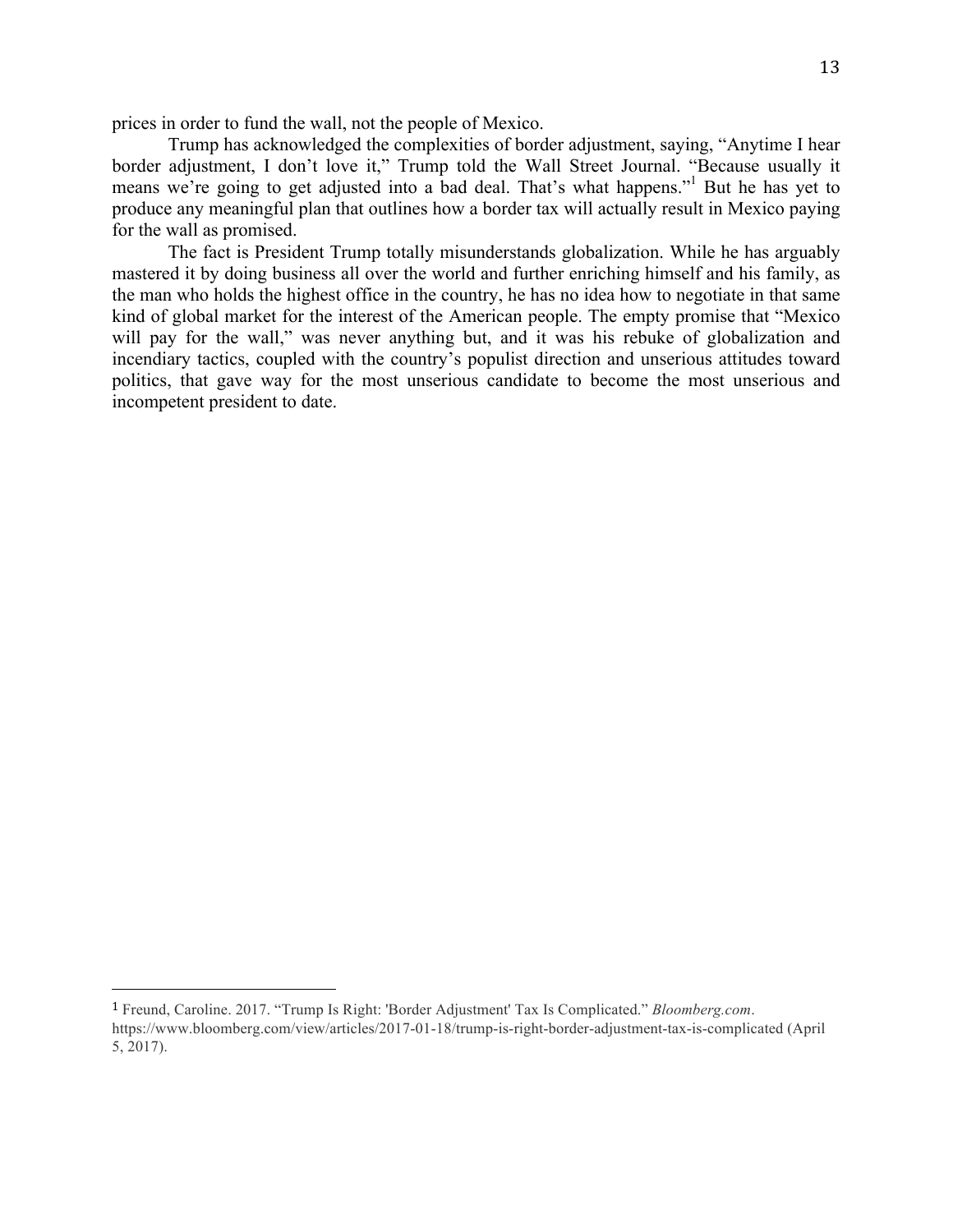# **Disappointment in the Rust Belt to Win the White House Trade, Trade, Trade: How Trump Utilized Systemic**

### *James R. Brakebill*

 Michigan, and Pennsylvania, many believed his campaign was dead. After a string of controversy early in the month, Hillary Clinton was dominating the polling of the Rust Belt, supposed to act as her Electoral College "firewall" in case Trump gained ground in both Ohio and Florida. Fast-forward to November  $8<sup>th</sup>$ , however, and Trump's gamble on the Rust Belt paid When Donald Trump continued to campaign throughout October in Wisconsin, off. He extinguished Clinton's firewall, as well as her chances of winning the presidency.

 Republican presidential candidate in nearly three decades, center on Trump's ability to tap into Michigan, and Pennsylvania are much more likely to believe that free trade has a negative impact on jobs and the economy compared to the rest of the nation. Roughly 58 percent of the nation thinks free trade is generally good for jobs<sup>1</sup> compared to only about a third of the voters in WI, MI, and  $PA.<sup>2</sup>$ The reasons for her surprise losses in these states, none of which have gone to a voters' fears over economic globalization, particularly international trade. People in Wisconsin,

 18 percent more voters believed trade takes away U.S. jobs than believed it created U.S. points. Union households, a group that traditionally favors Democrats as well as protectionist anti-free trade policies, backed Donald Trump substantially more than they have previous Republican candidates. While still not a majority, Trump improved upon Mitt Romney's 2012 jobs. Among the former group, Donald Trump bested Hillary Clinton by nearly 30 percentage performance among union households by 10 percentage points.<sup>3</sup>

 of the isle were promising to rewrite trade deals and stop future ones. Both Donald Trump and Senator Bernie Sanders lambasted our current trade agreements as unfair and harmful to American workers. During the Democratic primaries, Senator Sanders criticized Hillary Clinton for her support of the North American Free Trade Agreement (NAFTA) and questionable position on the Trans-Pacific Partnership (TPP)<sup>4</sup>. Both Trump and Sanders have also been highly critical of China, accusing China of manipulating their currency to improve their trade balance. Sanders won primaries against Clinton in Wisconsin and Michigan where trade was part of his central message.<sup>5</sup> Part of the reason trade became an important issue was because candidates on both sides

 <sup>1</sup> "American Public Opinion on Trade." Gallup, http://www.gallup.com/opinion/polling-matters/190427/americanpublic-opinion-foreign-trade.aspx

 <sup>2</sup> Exit Polls, Election 2016. CNN, http://www.cnn.com/election/results/exit-polls

 <sup>3</sup> Exit Polls, Election 2016. CNN, http://www.cnn.com/election/results/exit-polls

 <sup>4</sup> Gaudiano, Nicole. "Bernie Sanders Pledges to Rewrite Disastrous Trade Deals." USA Today,

http://www.usatoday.com/story/news/politics/onpolitics/2016/03/31/bernie-sanders-pledges-rewrite-disastroustrade-deals/82473012/

 <sup>5</sup> Kerson, Roger. "Money and Ground Game Alone Can't Explain Bernie Sanders Stunning Win in Michigan." Salon,

http://www.salon.com/2016/03/11/money and ground game cant explain bernie sanders stunning win in michi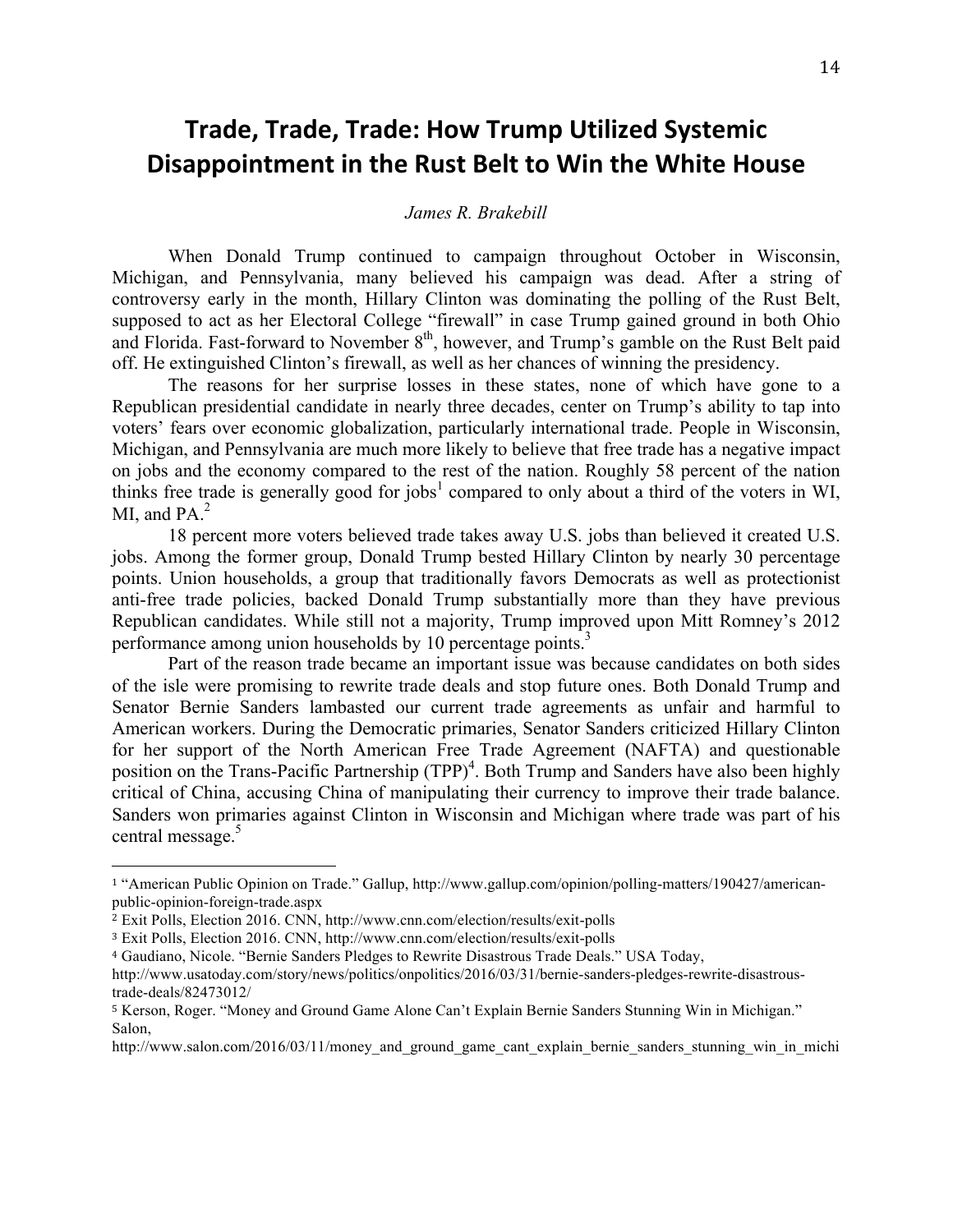Economic Policy Institute reveal that NAFTA has cost the United States over 700,000 jobs and the Korea-US Trade Agreement displaced another 70,000.<sup>1</sup> Since China entered the World Trade Organization in 2001, the United States' trade deficit with China has grown 285 percent and the United States is estimated to have lost upwards of 4.1 million jobs due to trade with China.<sup>2</sup> In addition to job losses, U.S. workers' wages have been suppressed due to high trade deficits. Even as corporate profits skyrocketed and the economy expanded, those increases have not translated into real wage growth or job creation; most of the benefits have gone to shareholders and executives.<sup>3</sup> Economists from the National Bureau of Economic Research also have argued that free trade has reduced the number of manufacturing jobs in the United States, affecting political cohesion and the behavior of voters<sup>4</sup>. Furthermore, they concluded that if import penetration had been 50% smaller between 2001 and 2016, Hillary Clinton would have won the states of Wisconsin, Michigan, and Pennsylvania, as well as the requisite number of electoral college The critiques of free trade by Trump and Sanders are not unfounded. Estimates from the votes to win the presidency.<sup>5</sup>

 Taking voter opinion and economic data into account, it is not too surprising that Trump pulled off slim victories in Wisconsin, Michigan, and Pennsylvania despite the favorable polling for Clinton and them being reliably Democratic. Trump spoke directly to the people about the issues concerning them the most. Clinton's criticism of Trump's character flaws and lack of experience were simply not enough to overcome it.

<u> 1989 - Andrea San Andrea San Andrea San Andrea San Andrea San Andrea San Andrea San Andrea San Andrea San An</u>

gan\_so\_what\_was\_it\_what\_about\_nafta/

 <sup>1</sup> Faux, Jeff. "NAFTA's Impact on U.S. Workers." Economic Policy Institute, http://www.epi.org/blog/naftasimpact-workers/

<sup>&</sup>lt;sup>2</sup> Kimball, Will and Scott, Robert E. "China Trade, Outsourcing, and Growing U.S. Trade Deficit." Economic Policy Institute, http://www.epi.org/publication/china-trade-outsourcing-and-jobs/

 <sup>3</sup> Reich, Robert. "How Trade Deals Boost the Top 1% and Bust the Rest." RobertReich.org,

http://robertreich.org/post/111210323485

 <sup>4</sup> Autor, David et all. "Importing Political Polarization? The Electoral Consequences of Rising Trade Exposure." National Bureau of Economic Research, http://www.nber.org/papers/w22637

 <sup>5</sup> Autor, David et all. "A Note on the Effect of Rising Trade Exposure on the 2016 Presidential Election." Economic Policy Institute, http://www.ddorn.net/papers/ADHM-President2016.pdf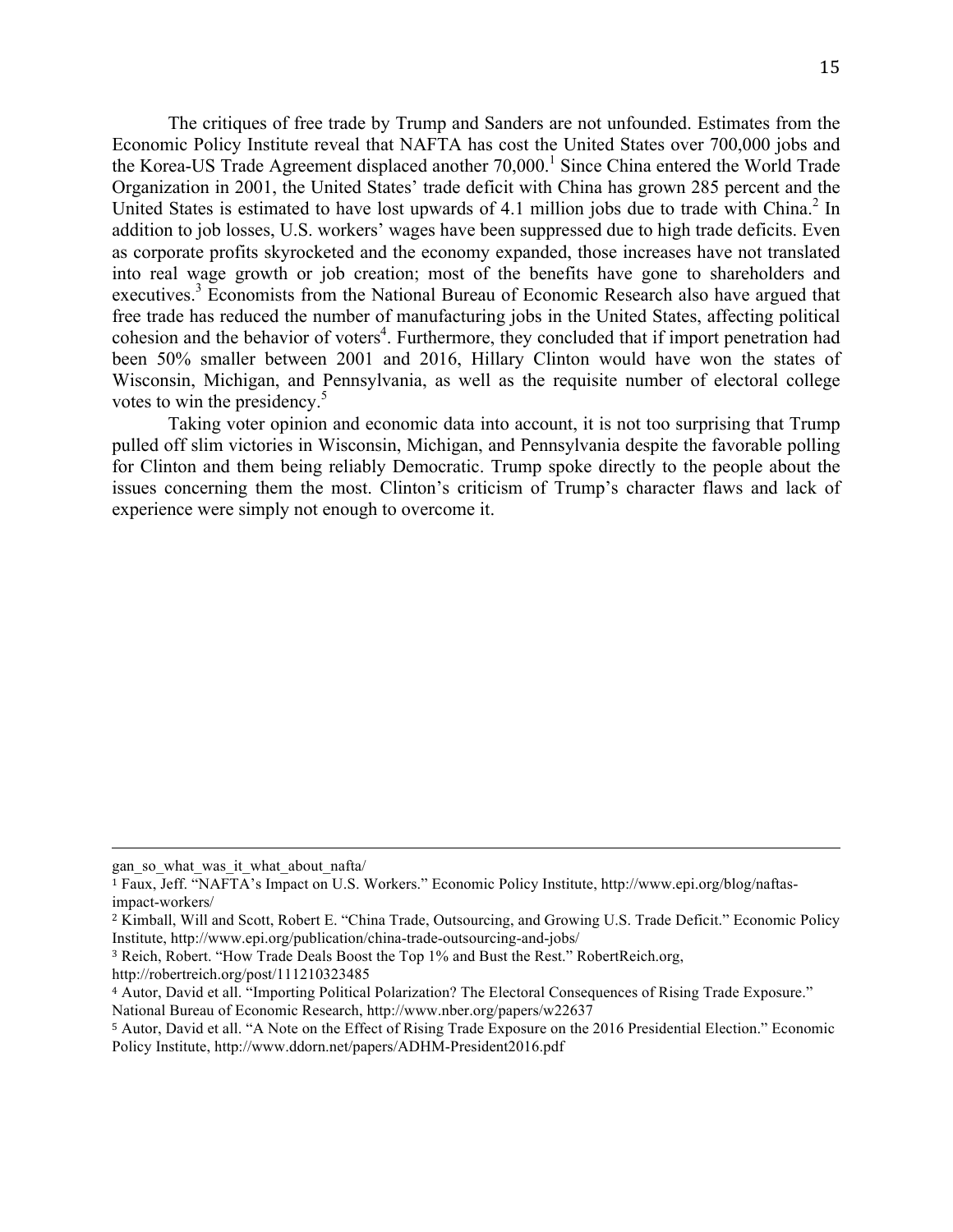# **When Money Rules the World, Is Complete Globalization a Possibility?**

*Mary Vlamis*

 Since ancient times, globalization has caused international mutual benefit from state specialization. Of the classical civilizations, one of the most culturally significant was Ancient Greece. The Greeks had everything from philosophy to geometry, early medicine to modern Greece did not exactly lend itself to agricultural prosperity. In order to avoid becoming a group of starving artists in togas, the Greeks participated in the contemporary trade network that had originated with the Sumerians. Sure, the Greeks had metalwork, honey, olive oil, and pottery, but surrounding Black Sea countries had grain, Turkey had timber, Egypt had Papyrus, and the Phoenicians carried luxury fabrics. Trade during the Hellenistic Age stretched from Spain to scientific ideas, and, of course, democracy. However, the rocky and mountainous geography of Asia, connecting the Old World first by goods, then by ideas.

 These economic ties grew stronger as international bonds became even more important on a political and social level. Ideas spread faster, migration increased, and state relations became more important than they ever did before. States were no longer isolated groups of people whose primary interactions were acts of war. Now, everyone was bound together.

 Although trade brought states together and fostered cooperation, there still existed clear divides among them. There were tariffs in place that made it more expensive to purchase foreign goods than domestic goods. And, yes, states were friendlier and supported each other, but the success and failure of one state did not affect that of the others. The fall of the Roman Empire resulted in the enfeeblement of many land trade routes and other economic downfalls, yet the economies of Eastern Europe, Northern Africa, and Asia continued to be prosperous. Trade continued, as did the flow of ideas and people, however divisions among states were clear.

 As always, history repeats itself. Similar processes carried out with the Islamic Golden Age, Columbian Exchange, and even the modern day. Of course, as humans advance trade and international relations become more and more complex; however, the same pattern continues today. Trade persists and connects us all, but at the end of the day, each country's preservation falls on itself.

 A prime modern day example of this mentality is President Trump's desire to renegotiate the terms of the NAFTA agreement. "The North American Free Trade Agreement is a three- country accord negotiated by the governments of Canada, Mexico, and the United States that January 2008, provided for the elimination of most tariffs on products traded among the three countries." (Council on Foreign Relations)<sup>1</sup>. The goal was to promote mutually beneficial trade, protect intellectual property, and regulate labor and environmental standards. President Trump's general argument for modifying the NAFTA agreement and restricting free trade with Mexico is that Mexico is profiting much more off the agreement and America is suffering for it. He has entered into force in January 1994. NAFTA's terms, which were implemented gradually through

<sup>&</sup>lt;sup>1</sup> James McBride and Mohammed Aly Sergie, Council on Foreign Affairs, "NAFTA's Economic Impact."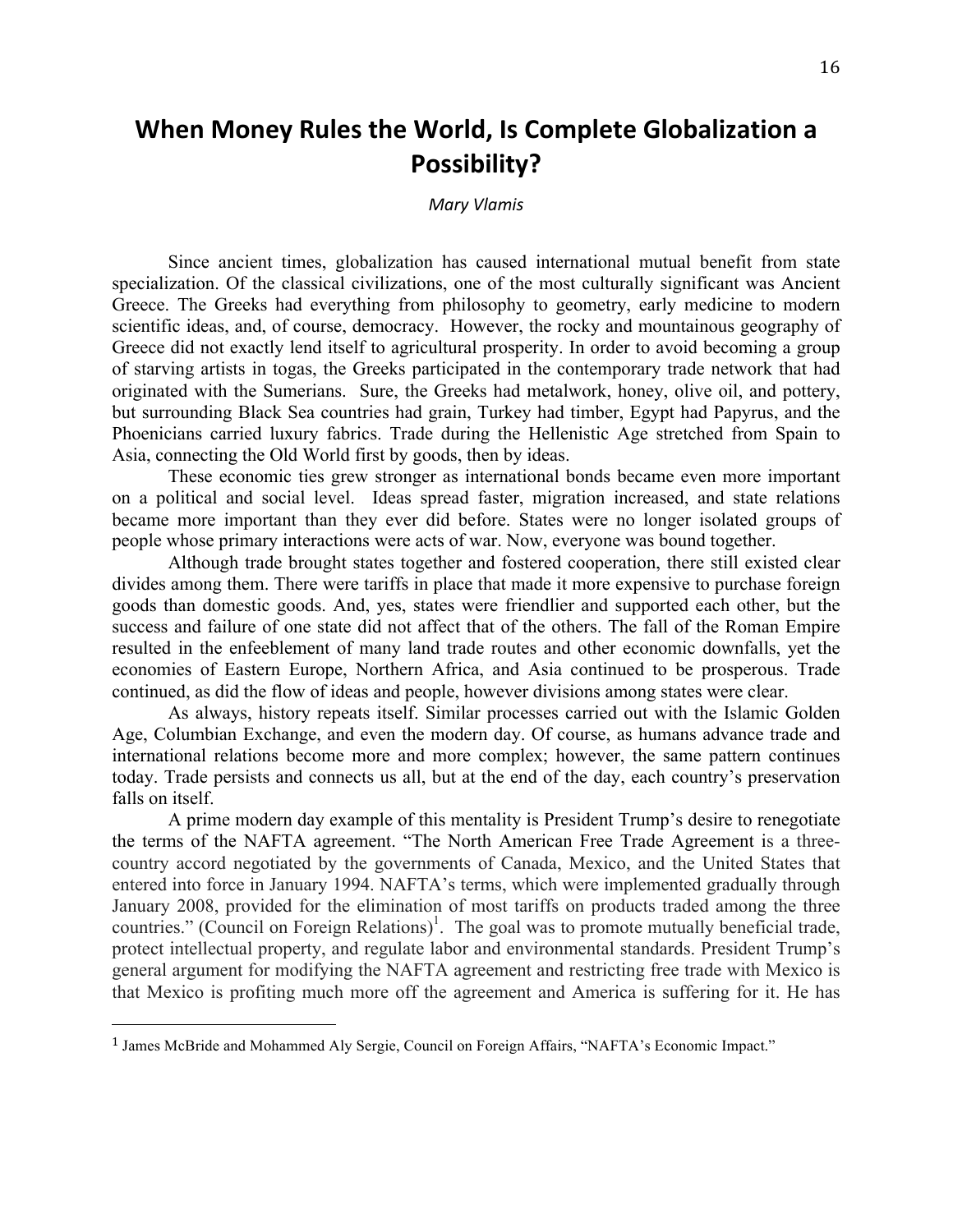declared the NAFTA as the "worst trade deal in history" and blames it for the loss of manufacturing jobs in the South  $(Gillespie)^1$ .

 During his campaign, Trump gained a lot of support in the Southern states that lost the most jobs to the NAFTA agreement. Once major manufacturing companies moved to Mexico for cheaper production, many parts of Southern American went into deep poverty since these companies played a central part in their economies. Many American nationalists see this specific instance as all the reason to restrict trade with Mexico as it is costing American welfare. They see their fellow Americans suffering, 20 million job losses, and higher income inequality, and they do not like it  $(Wallach)<sup>2</sup>$ .

 technology, the things that divide us are simply agreed upon boundaries and different cultures. If this is the case, why did ancient countries create tariffs to protect domestic merchants? And, why in the modern era is there a dispute over who should profit because of nationality? Essentially, why do we tend to favor our country's preservation over that of another? The answer lies in the We are all on one planet, and we are all human. With transportation and communication psychological concept of ingroup bias.

 ingroup bias. Ingroup bias, put simply, is the tendency to favor one's group. "Continued devotion to a group becomes entangled with the way one perceives his or her relations to the world" (Druckman)<sup>3</sup>. Eventually, membership to a group is an integral part of one's self-identity. Preservation of the group, thus becomes preservation of the self. Loyalty and defensiveness of the group develops, and in a political lens, becomes nationalism. People are citizens of the The main factor of social psychology that explain the prevalence of nationalism is United States, France, or Turkey before they are members of planet Earth.

 Additionally, psychologists have found that making decisions that will benefit one's group results in higher self-esteem (Druckman)<sup>4</sup>. As motivated beings, the majority of humans desire to achieve acceptance and pride of one's self. So, if one has the choice of enhancing the welfare of the group over making sacrifices to help another group, the clear choice is to favor his or her group. That is why leaders institute tariffs to benefit domestic merchants, and why most Americans want to help the South flourish again with the presence of the manufacturing industry.

 Furthermore, in a world of majorly democratic or republican institutions, the feelings and beliefs of the majority of people determine the path of the nation. In the United States, a champion of ending such a relationship was elected, but there of plenty of other examples of ingroup basis prevailing around the world. On Thursday June 23, 2016, a referendum vote was held in the UK on the question of whether or not the UK should remain part of the European Union. Frustrated with limitations of the European Union, 51% of the people of the United Kingdom voted to leave  $(Hunt, et al)<sup>4</sup>$ . Additionally, rumors are circulating of a possible

<sup>&</sup>lt;sup>1</sup> Gillespie, Patrick. "NAFTA: What It Is, and Why Trump Hates It." *CNNMoney*. Cable News Network, 15 Nov. 2016. Web. 27 Mar. 2017.

 2 Wallach, Lori. "NAFTA at 20: One Million U.S. Jobs Lost, Higher Income Inequality." *The World Post*. The Huffington Post, 06 Jan. 2014. Web. 27 Mar. 2017.

<sup>&</sup>lt;sup>3</sup> Druckman, Daniel. Mershen International Studies Review, "Nationalism, Patriotism, and Group Loyalty: A Social Psychological Perspective."<br><sup>4</sup> Wheeler, Alex, and Brian Hunt. "Brexit: All you need to know about the UK leaving the EU." *BBC News*. BBC, 30

 Mar. 2017. Web. 31 Mar. 2017.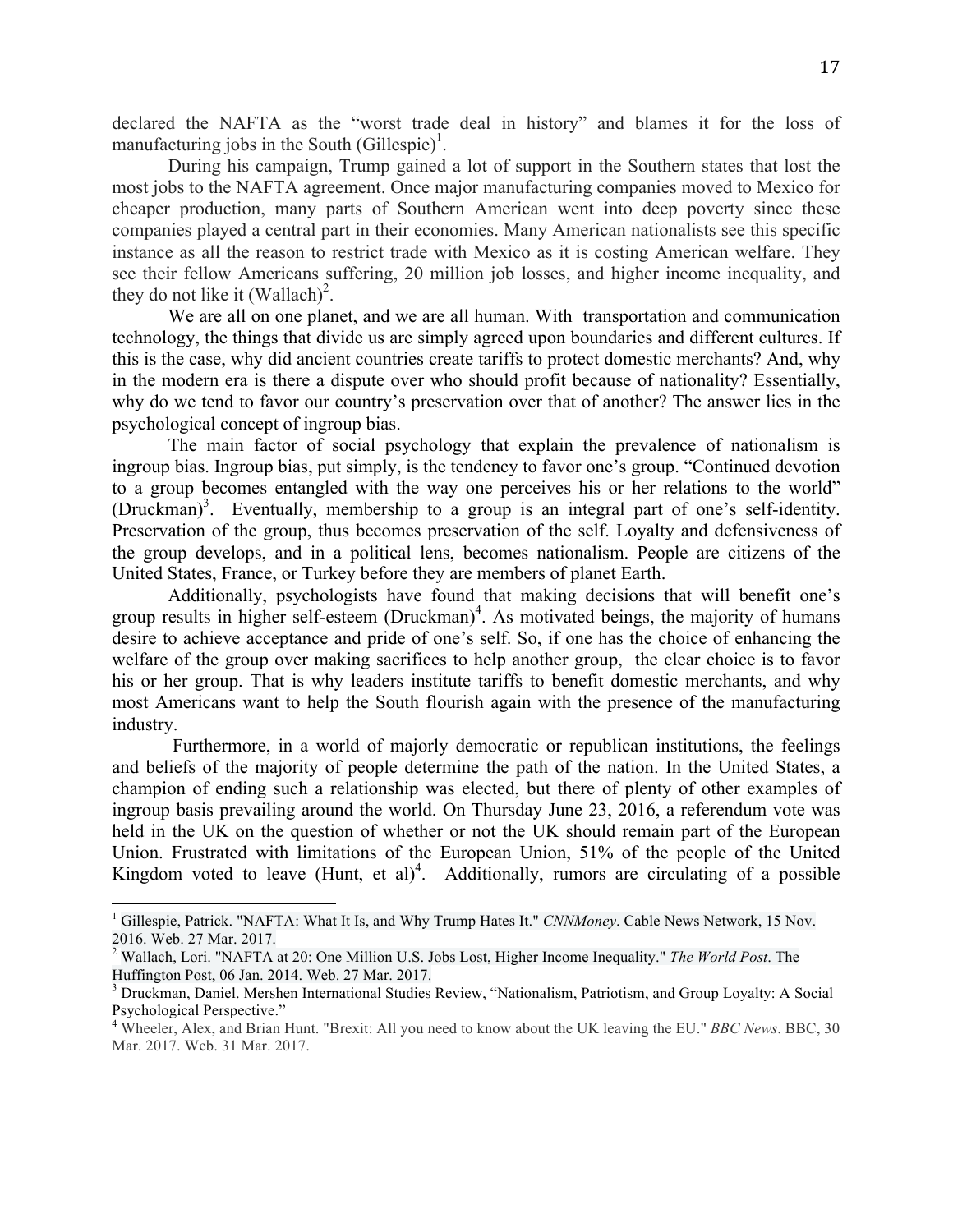"Grexit," a Greek Exit from the European Union as the tension between the nation and the EU regarding Greece's insurmountable debt and high interest rates. If the people feel as though certain international relations are taking advantage of their nation or ingroup, then changes will be made and lines will be drawn.

 There are two major lens to look through when thinking about the future of mankind: psychology and history. After all, human nature and set precedence are the most concrete pieces of evidence when predicting one's behavior, whether that be a powerful individual or entire nation state. Unfortunately, when looking at history, psychology, and recent events it seems as though the idealist dream of a borderless world is only that, a dream.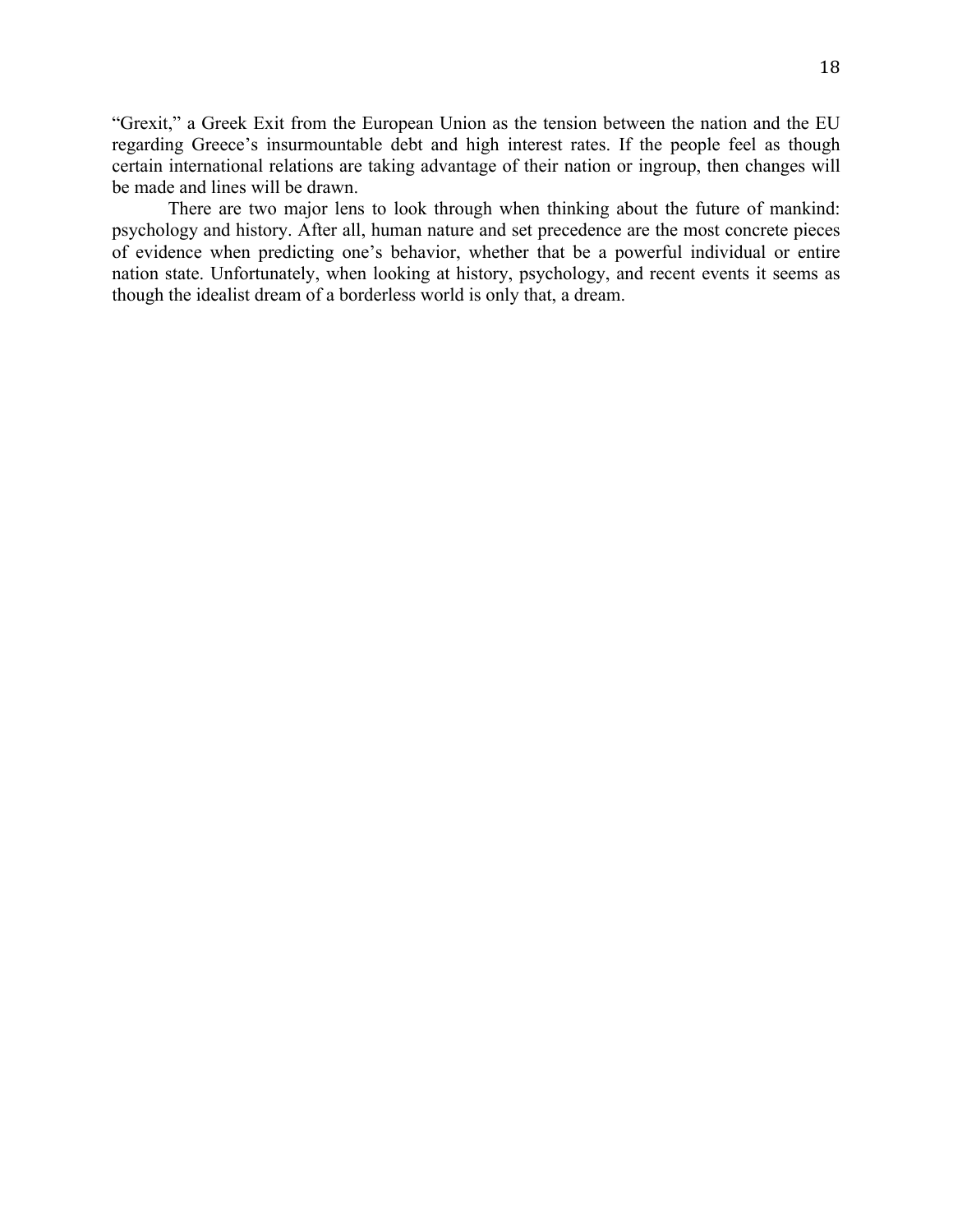### **Neo-Colonialism in the Global Economy**

#### *Will Butler*

 Within the past thirty years, financial globalization has dramatically changed the flow of capital in and out of industrialized nations. This shift has affected developing countries in particular, which have benefited from large inflows of foreign capital. However, in many circumstances the benefits have been substantially outweighed by the debt that those developing countries accrue. Institutions such as the IMF and World Bank have exacerbated the debt in developing countries through structural adjustment programs, which entail new conditional loans. These programs have made it nearly impossible for developing nations to even pay the debt service on their loans. The result has been widespread economic stagnation in developing countries, while wealthy financial institutions profit immensely off their misfortune. This unequal system is predicated on the old system of colonialism, where wealthy, industrialized nations benefited from the primary goods of underdeveloped countries. These industrialized nations rose to become global economic superpowers through exploitive relationships that harmed colonized nations. The international economic hegemony of the colonial period has been preserved through globalization and has reinforced the unequal relationships between former colonizers and former colonies. As a result, developing nations are obstructed from economic growth by neocolonial international economic institutions.

economies and were forced to seek new markets abroad.<sup>1</sup> Imperialists saw the demand for cheap labor and raw materials and maintained tighter control over colonized regions as a result.<sup>1</sup> The economic benefits from this "new imperialism", as it was later coined, were reserved mostly to citizens of industrialized nations, as colonized regions were often too poor to buy the goods.<sup>1</sup> Colonized regions were also beneficial for military strategy during this period. The concept of nationalism and border security led nations like Britain to set up Navy harbors across their colonized lands.<sup>1</sup> The effects of colonization were disproportionately injurious to colonized regions, whose native culture and natural wealth were stripped away.<sup>1</sup> The practice impeded the By the late-nineteenth century, industrialized nations had overwhelmed their domestic regions from developing their own industry and led to underdevelopment in the post-colonial era.

 The unequal power dynamics that catapulted industrialized nations to economic superiority during the colonial period continues to plague underdeveloped countries today. This is reinforced by the Dependency Theory, which explains that economic success in wealthier nations does not translate into prosperity for poor nations.<sup>2</sup> These countries have undergone an economic reorganization that commits them to the production of primary goods for industrialized nations.<sup>2</sup> The Dependency Theory serves a response to the modernization theory, which asserts that modern ideas and technological change will diffuse from wealthier nations to poor nations.<sup>2</sup> The modernization theory assumes that non-western countries can follow the same path as industrialized nations, but this does not take into account the competition that these nations face in the global economy. Developing nations must compete with giant industrialized economies as

Ì

<sup>&</sup>lt;sup>1</sup> "The Age of Imperialism (1870-1914)." (n.d.): n. pag. *Tamaqua*. Web.<br><sup>2</sup> Ferraro, Vincent. "Dependency Theory." *Encyclopedia of Geography* (n.d.): n. pag. July 1996. Web.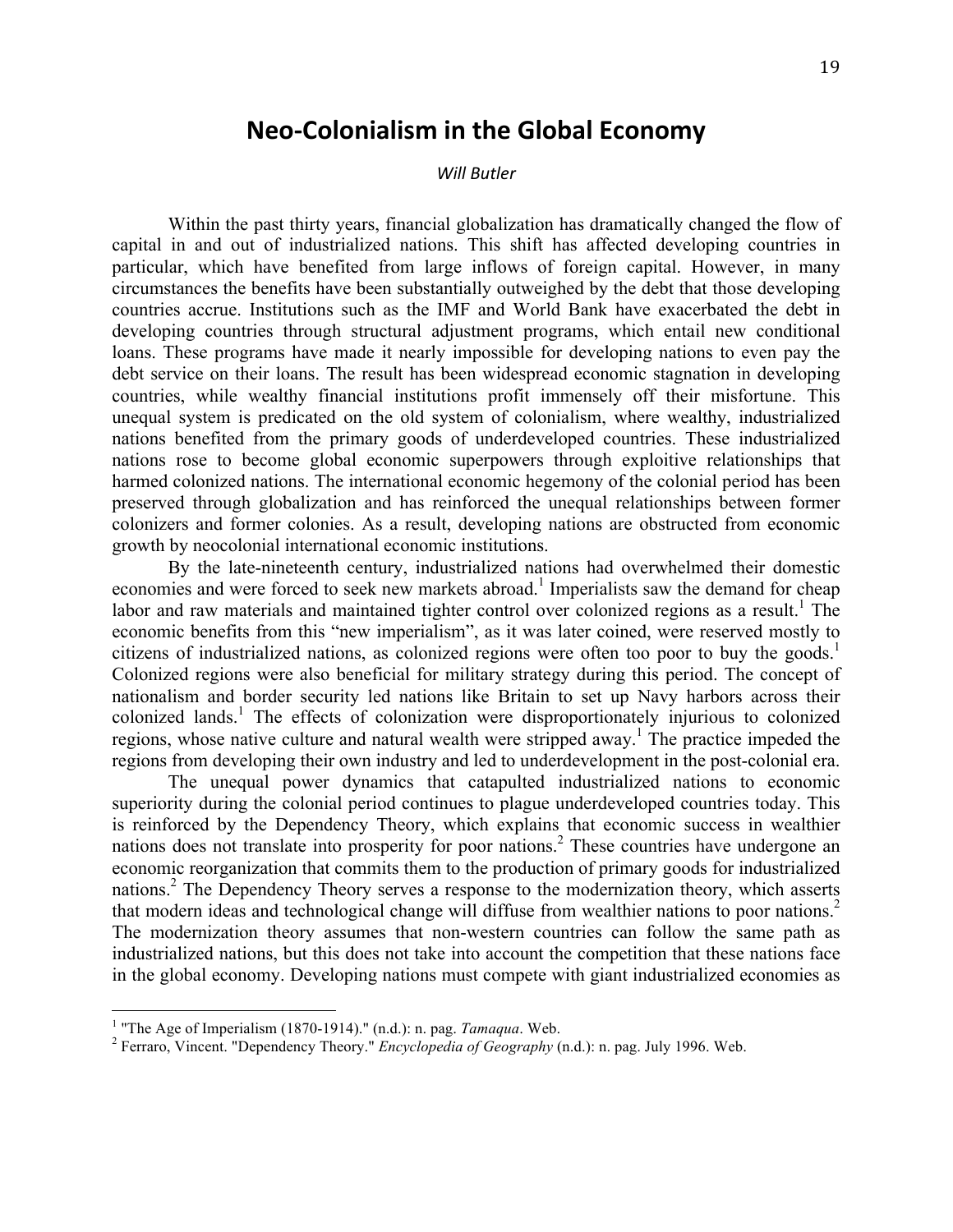well as multinational corporations. A pertinent example that supports the dependency theory is the nation of Nigeria, which has enjoyed an abundance of resources and a fast growing economy since its independence in  $1960<sup>1</sup>$  During the early period after its independence, Nigeria was wealthy enough to finance its 30- month civil war without taking out a single foreign loan.<sup>3</sup> By the early 1980's, Nigeria had begun to take out foreign loans to maintain economic growth and soon became intertwined in a debilitating foreign debt crisis.<sup>3</sup> The crisis negatively impacted the nation's economic progress and political stability and forced the nation to reschedule its debt in exchange for complying with new economic reforms that would liberalize the economy and make it more open for private participation.<sup>3</sup> As of 2006, Nigeria had paid more than \$16 billion on the initial \$5 billion it borrowed and still owes another \$32 billion.<sup>2</sup> It is important to note that African nations spend roughly \$1.51 on debt services for every \$1 received in foreign aid.<sup>4</sup> With most of the payments by these countries going towards servicing the interest on the debt, it seems unlikely that repayment will ever be achieved.

 The amount of debt developing countries accrue from foreign capital constitutes perhaps the largest factor suppressing their growth. Developing countries receive capital through mainly two sources: foreign aid and private capital flows. Institutions such as the World Bank (IBRD) or industrialized countries like the United States provide the majority of foreign aid.<sup>3</sup> Private Capital is transferred through commercial banks based in industrialized countries, which lend to developing countries as well as through bonds that can be bought and sold in developing countries. Multinational corporations also supply capital each time they decide to build in developing countries.<sup>5</sup>

 Foreign capital is extremely attractive to developing nations because it results in higher investment for the country. An inflow of capital can fuel greater economic development within the country. While foreign capital is not an automatic remedy for economic stagnation, it can provide new opportunities to fund various domestic development projects.<sup>5</sup> The issue with this method of receiving capital is that it often leads to over-borrowing and large deficits for developing nations. The deficits produced by over borrowing hinder economic development and lead developing nations to rely on the IMF and World Bank for Structural Adjustment Programs, which further the problem.<sup>5</sup>

 The solution to the debt crisis in developing nations has come to be known as the Washington Consensus.<sup>4</sup> Under this system, Washington based institutions such as the World Bank and International Monetary Fund (IMF) seek to reshape the debt of developing countries by eliminating the indebted government's role and promoting a market-based system instead.<sup>6</sup> The goal is to lessen the large deficits accrued by developing nations by instituting structural adjustment programs that give IMF programs, the World Bank, and commercial banks control over development.<sup>6</sup> Countries under structural adjustment programs are given conditional loans to promote private sector operations and solve monetary issues such as inflation. While the IMF

<sup>&</sup>lt;sup>1</sup> Aluko, Funso, and Dare Arowolo. "Foreign Aid, the Third World's Debt Crisis and the Implication for Economic Development: The Nigerian Experience." N.p., 8 Mar. 2010. Web.

<sup>&</sup>lt;sup>2</sup> Iheke, George. *You Can Avoid Debt Now*. N.p.: n.p., n.d. Print.

<sup>&</sup>lt;sup>3</sup> Oatley, Thomas. *International Political Economy*. N.p.: n.p., 2015. Print.

<sup>&</sup>lt;sup>2</sup> Iheke, George. *You Can Avoid Debt Now. N.p.: n.p., n.d. Print.*<br><sup>3</sup> Oatley, Thomas. *International Political Economy*. N.p.: n.p., 2015. Print.<br><sup>4</sup> Ranis, Gustav, James Raymond. Vreeland, and Stephen Kosack. *Globaliz the IMF and the World Bank*. London: Routledge, 2006. Web.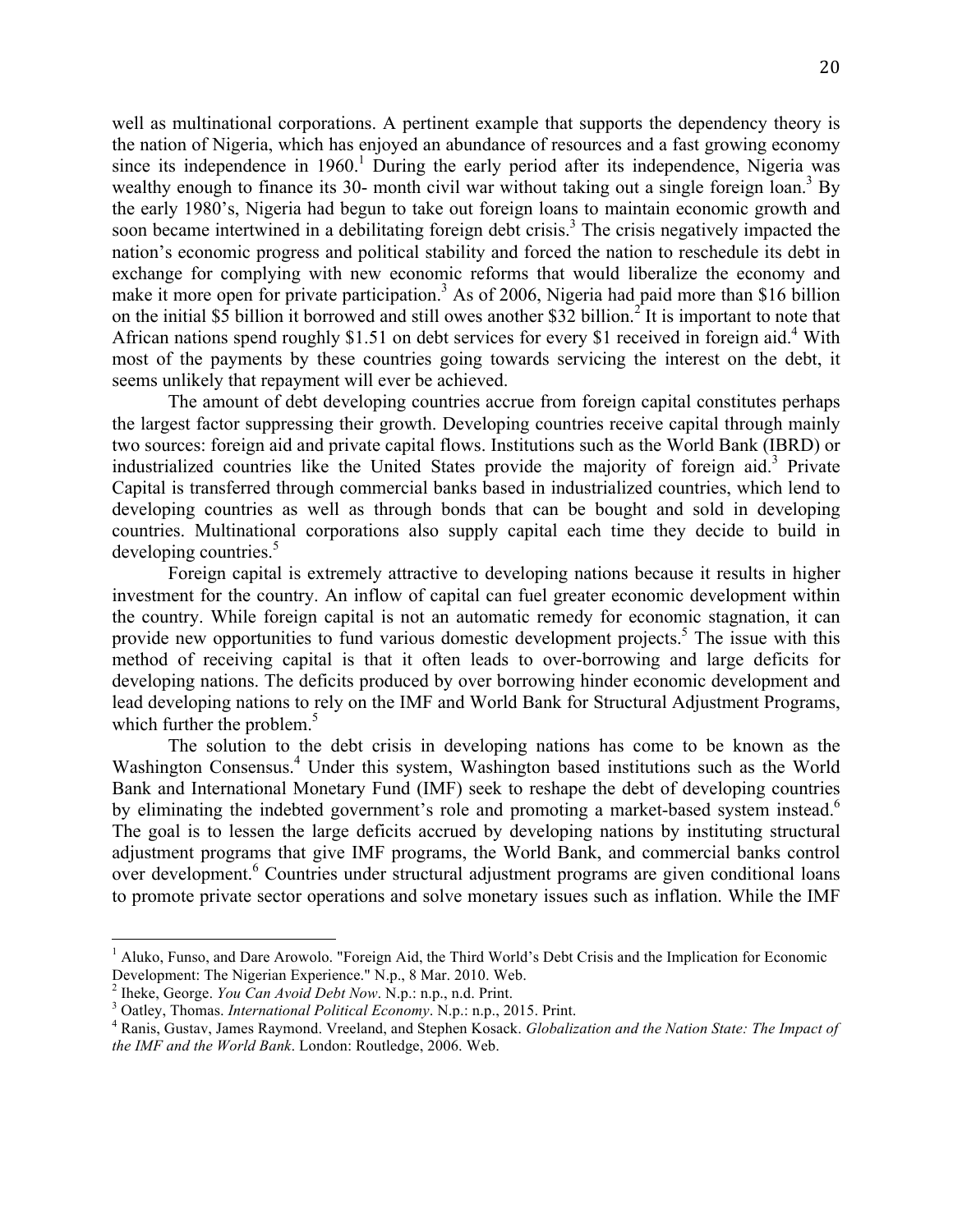and World Bank have lauded Ghana as being successful in their implementation of Structural programs: poverty alleviation.<sup>1</sup> After the Structural Adjustment Programs, poverty in Ghana was actually higher than before. Despite a 75% increase in the minimum wage, most people in Ghana never felt the effect because of a surge in prices for food and social services.<sup>7</sup> Furthermore, the programs failed to address the regional inequalities that have shaped poverty in Ghana. Nearly 80% of Ghana's poor live in rural regions where farmers sell food locally instead of participating in the countries export market.<sup>7</sup> Because these regions are lacking in resources, they failed to benefit from the structural adjustment program. The IMF and World Bank argue that focusing resources on urban farmers is an inefficient way of alleviating poverty. However, evidence shows that rural farms maintain higher productivity than larger farms because they use their own labor as opposed to larger farms, which are likely to use more capital-intensive modes of production.<sup>7</sup> The structural adjustment program employed in Ghana actually perpetuated poverty instead of alleviating it. The programs also contributed significantly to the country's high unemployment by requiring the government to cut back on public sector jobs. Unemployment went from 10% in 1980 to nearly 21% in 1993 with job losses affecting primarily uneducated citizens.7 The rapid economic liberalization of Ghana by the IMF and World Bank appear to have worsened poverty and increased the debt owed by the nation. The result of these programs has been catastrophic because of their basis on questionable comparative advantage aimed solely at primary commodities. Countries under the control of structural adjustment programs lack economic diversification and rely on a small number of primary goods to export.<sup>2</sup> The programs serve as unequal exchange tools to sell primary goods from developing countries for next to nothing compared to western nations.<sup>8</sup> This is evidence of the unequal power dynamics that have been reinforced since the early period of colonialism. Structural dependency, a system created by colonialism, was designed to put industrialized nations at a considerable advantage when Adjustment Programs, they fail to acknowledge their primary object in instituting these purchasing goods.

 Structural Adjustment Programs are undemocratic because they give decision-making powers within the country to foreign actors who have their own economic agenda. Kwame Nkrumah, the former President of Ghana, described neo-colonialism and its tools as a system where the state's social and political systems are controlled from the outside. $8$  The programs primarily enrich the trading classes in these developing nations while the poor are largely left behind. Because women make up the majority of the poor in these countries, the programs have contributed significantly to the wage gap between the genders.<sup>3</sup> The creation of Special Economic Zones within developing nations has also worked to exploit the female workforce.<sup>9</sup> These zones exist outside the policies of the particular country, allowing companies to hire and exploit cheap labor. Women often work in the lowest paid positions and are forced to work long hours with little benefits. Many are forced to work night shifts where sexual harassment from

<sup>&</sup>lt;sup>1</sup> Odutayo, Aramide. "Conditional Development: Ghana Crippled by Structural Adjustment Programmes." E-*International Relations*. N.p., Mar. 2015. Web. 03 Apr. 2017.<br><sup>2</sup> Nkrumah, Kwame. "Neo-Colonialism, the Last Stage of Imperialism." *Neo-Colonialism, the Last Stage of* 

Imperialism by Kwame Nkrumah. N.p., 1965. Web. 03 Apr. 2017.

*Imperialism by Kwame Nkrumah*. N.p., 1965. Web. 03 Apr. 2017.<br><sup>3</sup> Paul, Saine. "Special Economic Zones and the Exploitation Underneath." *By Saine Paul :: SSRN*. N.p., 26 Feb. 2014. Web. 03 Apr. 2017.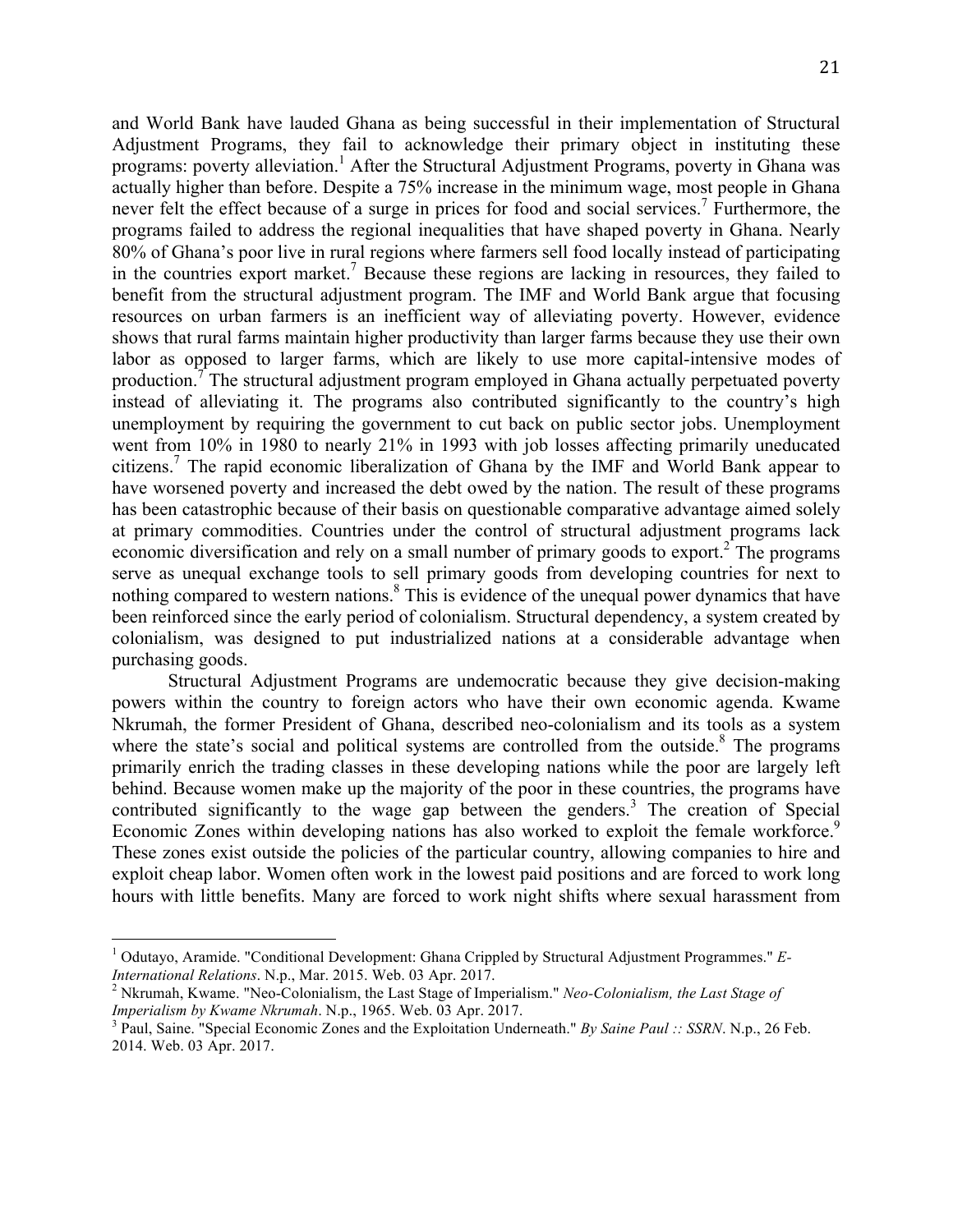male employees is common.<sup>9</sup> The profit driven system of Special Economic Zones is yet another neo-colonial tool to enrich industrial nations through the exploitation of the global poor.

 People in the developing world do not see globalization as a positive process. To these people it has become a framework for plundering the resources of the third for the benefit of wealthy, western nations. Indeed, international economic institutions that work to maintain the hegemony of industrialized nations are fueling globalization. In order to solve underdevelopment, developing nations are going to need to find ways to relieve their debt burden. One solution might be to adopt no strings attached foreign investments, which would free developing nations from the commercializing economic programs put forward by the IMF and World Bank. Perhaps these investments can come from oil rich nations or the BRIC nations, a term describing the five major emerging economies of Brazil, Russia, India, China, and South Africa. This would provide foreign capitol to developing nations without having to rely on capital from former colonizers. Ultimately, the neo-colonial model that has reinforced the unequal power system will have to be dismantled in order for developing nations to achieve significant economic development.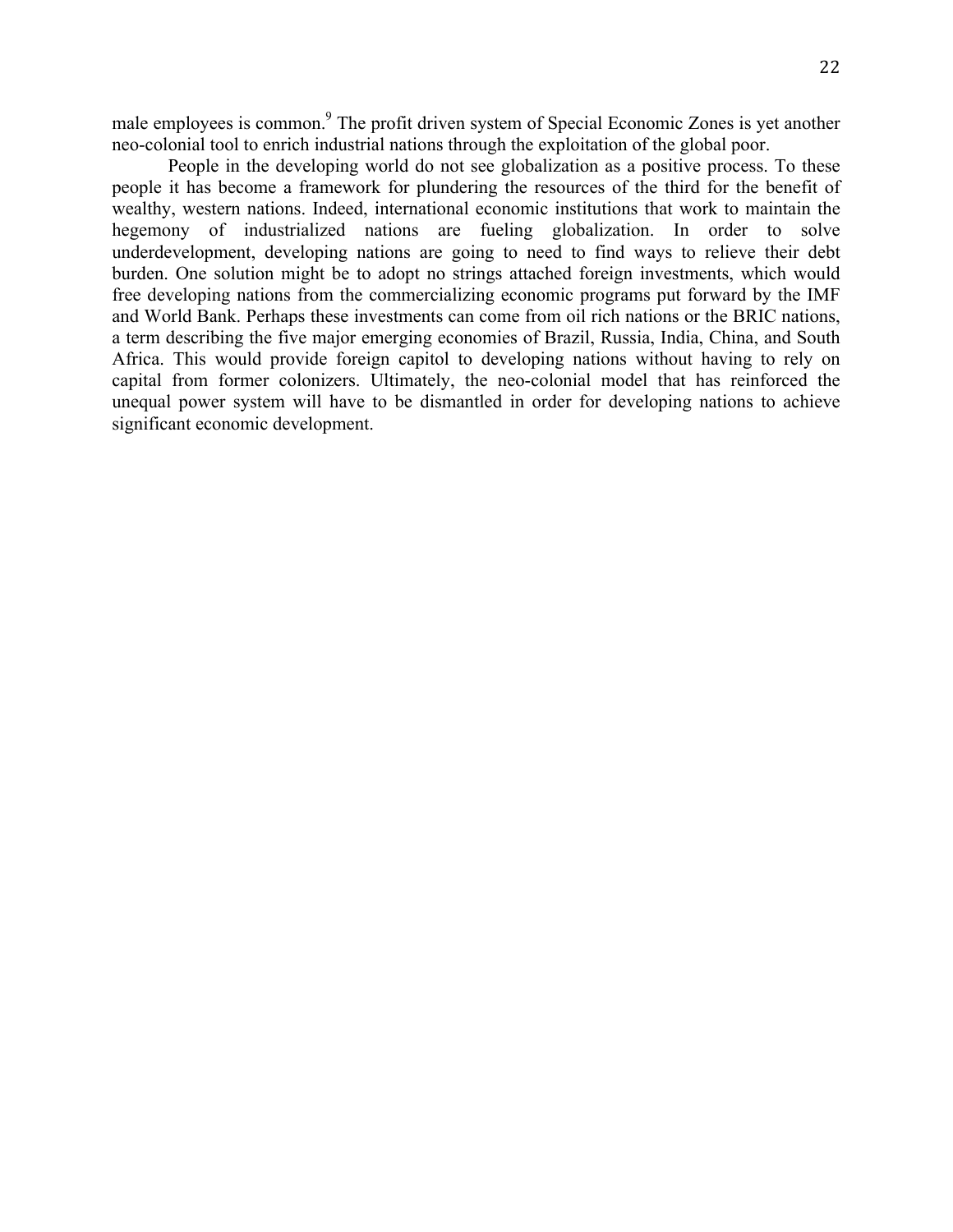# **The China-Angola Model: An Alternative to Neocolonial Globalization**

#### *Cailin McHugh-Roohr*

 In discussions of the implications of globalization, China has been accused, at times, of imposing neocolonial relationships on African nations. In these cases, the relationship between China and Angola emerges often as a primary example onto which conclusions about the general nature of Sino-African relations are projected. Western scholars have called China's role in Angola a sort of "new imperialism,"<sup>1</sup> and some have gone so far as to say that China is "colonizing" African nations.<sup>2</sup> Such characterizations demonstrate a lack of understanding of the complex historical context in which Sino-Angolan relations operate. On the other hand, official Chinese sources describe a "strategic partnership,"3 with economic and political ties constituting a "win-win" for both nations.<sup>4</sup> While the official Chinese assessment is perhaps optimistic, China's real relationship with Angola is neither purely exploitative, nor strictly benign.

 In order to contextualize the relationship between China and Angola, it is important to note that although their formal diplomatic relationship began in  $1983$ , upon Angola's independence from Portugal, the Chinese government had been involved in Angola during the first period of that country's anti-colonial liberation struggle, which began in 1961. In the first three years of the Angolan liberation movement, China offered mostly rhetorical support, formally framing the Angolan conflict as similar to China's Communist Revolution because of its anti-imperialist motivations.<sup>6</sup>

 After 1963, as Sino-Soviet relations became more adversarial, China began to try to Angola.<sup>7</sup> In the mid 1960's, as China experienced its Cultural Revolution domestically, its foreign policy became more ideologically driven, and it gradually came to provide increased arms and monetary support primarily to liberation groups in Angola that openly espoused Maoism.<sup>8</sup> sophistication of liberation forces, China prioritized its own regional ideological interests over the successful liberation of Angola. This was true until Chinese diplomacy shifted away from being primarily driven by ideology towards the end of the Cultural Revolution. At the end of 1973, China began to support one of the liberation factions with which it had not been strongly aligned before, the FNLA (Frente Nacional de Libertação de Angola), not only because it opposed Soviet-backed groups, but because China received advice to do so from regional establish independently favorable relationships with non-aligned nations in Africa, including By providing support based on ideological purity rather than the size and

<sup>&</sup>lt;sup>1</sup> Marques de Morais, "The New Imperialism, China in Angola."

<sup>&</sup>lt;sup>2</sup> Aidoo, "China and Angola: The True Dynamic Duo in Sino-African Relations."

 <sup>3</sup> "China and Angola," *Ministry of Foreign Affairs, People's Republic of China.* 

 <sup>4</sup> Huaxia, "Xi Urges More Momentum for China-Angola Common Development."

 <sup>5</sup> "China and Angola," *Ministry of Foreign Affairs, People's Republic of China.* 

 <sup>6</sup> Jackson, "China's Third World Foreign Policy: The Case of Angola and Mozambique, 1961-93," 393.

<sup>7</sup> Ibid. 395.

<sup>8</sup> Ibid. 396.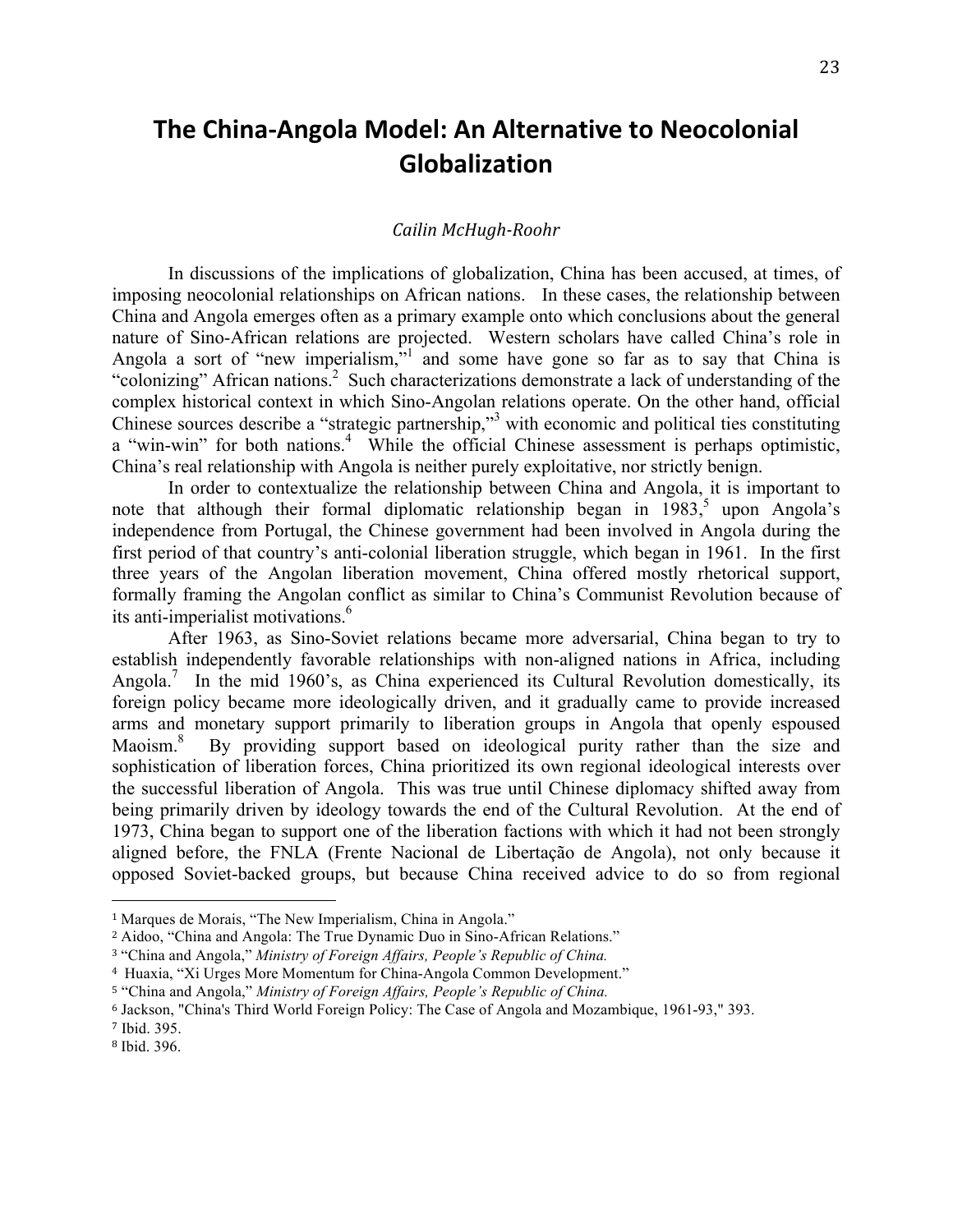diplomatic partner, President Julius Nyerere of Tanzania.<sup>1</sup> This foreign policy shift on the part of China, while not disadvantageous for China, did demonstrate a recalculation of priorities that better accounted for Angolan popular interests.

 groups during the anti-colonial liberation movement in the 1960's and early 1970's, China expected to receive political support in the United Nations and other international organizations.<sup>2</sup> Although Angolan liberation fighters may not have been in a position to plausibly turn down Chinese assistance, the political support they offered in return was not coerced. Depictions of Sino-Angolan relations as colonial rarely acknowledge this initial peaceful partnership as a meaningful starting point for the relationship between these two nations. However, from both Angolan and Chinese diplomatic perspectives, these initial exchanges set the tone for the In return for the material, monetary, and expertise-based assistance given to Angolan increasingly close economic ties established later.

 While China and Angola have had political ties dating back to the Angolan liberation movement, their significant economic partnership largely developed, at a rapid rate, in the early 2000's.<sup>3</sup> A Joint Economic and Trade Commission between the two countries in 1988 lay relatively dormant until after Angolan President José Eduardo dos Santos visited China in 1998.<sup>4</sup> It is difficult to assess the impact of official state aid from China, as some of that information is not released by the state;<sup>5</sup> however, decisions to facilitate trade certainly corresponded with increasing trade between the two countries. According to records from the International Monetary Fund, Angola's trade with China totalled \$706 million in 2001, numbered at over \$6 billion in 2005, and had reached \$22 billion in 2010.<sup>6</sup> In addition to providing direct economic aid, China has assisted Angola through multi-billion dollar loans since 2004, with credit backed based on Chinese access to Angolan oil.<sup>7</sup>

 It is partially the manner in which China receives so much oil and other natural resources from Angola that some observers make the accusation of colonialism. In 2016, Angola became China's top source for oil imports, overtaking Iraq, Saudi Arabia, and even Russia, a neighbour of China's.<sup>8</sup> Some of these oil imports are derived from agreements through what has been termed "the Angola model" within Chinese diplomacy, wherein in exchange for Angolan oil and other resources, China provides funds for infrastructure development.<sup>9</sup> In some cases, loans are considered conditional to some degree, often stipulating that a Chinese enterprise is to be used for the development project, and that 50% or more of necessary equipment or services are

<sup>1</sup> Ibid. 401-402.

 <sup>2</sup> Jackson, "China's Third World Foreign Policy: The Case of Angola and Mozambique, 1961-93,"401.

 <sup>3</sup> Hseuh, Hseuh, and Byron, "How China is Impacting Business-State Relations in Africa: The Cases of Angola and Nigeria," 10.

<sup>4</sup> Ibid. 13.

 <sup>5</sup> Brautigam, *The Dragon's Gift*, 3.

 <sup>6</sup> Hseuh, Hseuh, and Byron, "How China is Impacting Business-State Relations in Africa: The Cases of Angola and Nigeria," 8.

 <sup>7</sup> Hseuh, Hseuh, and Byron, "How China is Impacting Business-State Relations in Africa: The Cases of Angola and Nigeria," 13.

<sup>&</sup>lt;sup>8</sup> Meng and Aizhu, "Update 1-Angola Becomes China's Biggest Oil Supplier In Sept."

 <sup>9</sup> "China in Africa." *Institute of Developing Economies: Japan External Trade Organization.*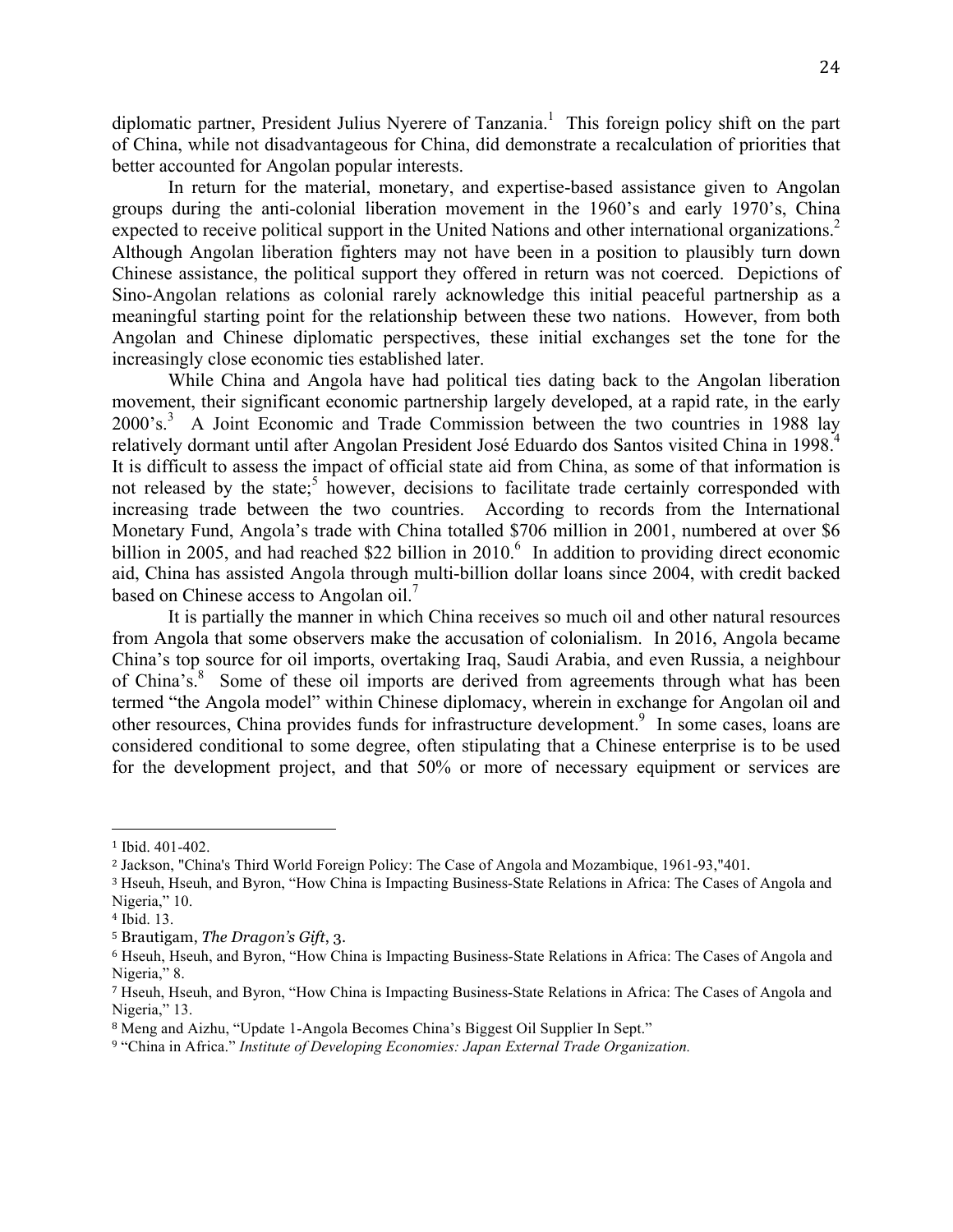sourced from China.<sup>1</sup> Estimates from 2011 have put the number of Chinese nationals living and presumably working on these development projects in Angola from  $60-70,000$ .<sup>2</sup> These deals are seen by some scholars in the West as the Chinese government taking advantage of an underdeveloped Angola, exploitation akin to colonialism as Chinese settlers move in and natural resources move out.

 It is important, when assessing the Sino-Angolan relationship, to take into account not only the economic and political might of China, but also the agency and intent of the Angolan government as well. something that happened to Angola, rather than treating Angola as an active participant, is to ignore major trends in Angolan diplomacy. Infrastructure development has been a keen interest of the Angolan government, which experienced a decades-long internal conflict after achieving independence in 1983, and which had inherited little infrastructure from departing Portuguese colonizers.3 To treat the current economic and political partnership with China as

 In its efforts to receive the monetary aid needed to develop, Angola has been able to lend not only from China, but from other national and international institutions as well, such as the International Monetary Fund (IMF). In 2009, for example, the IMF "made provisions for a standby loan of \$1.4 billion for Angola, 300 per cent of Angola's drawing quota."<sup>4</sup> One of the reasons that Angola has so often chosen to lend from China is because other countries and bodies like the IMF, rather than following the "Angola Model" of backing loans with resources, stipulate that they will provide funds only if Angola agreed to meet certain conditions to restructure their government. In the early 2000's, Angola was actively seeking to secure large IMF loans, but grew reluctant due to the required Staff Monitoring Program, which would minimize the political power of Sonangol, the state-owned enterprise overseeing domestic oil and natural gas production.<sup>5</sup> Chinese lending, though resource-expensive, provided a means of development without restrictive programs that would alter how the Angolan government ran the country. While Angola remains free to trade and borrow money from other partners, China is the partner of choice because its non-interventionist foreign policy aligns with Angolan national interests.<sup>6</sup>

 Ultimately, it is a mistake to characterize the albeit unequal relationship between China and Angola as neocolonial or imperialist. Chinese foreign policy largely adheres to its strong non-interventionist ideals and is motivated by Chinese economic expansion, but those principles are not inherently threatening to Angolan interests. In fact, Angola finds in China a very compatible global partner, one that will assist Angola in profiting off of its natural resources while providing much-needed infrastructure for development, and one that will not seek to fundamentally change the Angolan political system in the process. Rather than behaving as an imperial power, China provides Angola with an alternative to working with proven neocolonial international bodies. It remains to be seen whether the Sino-Angolan partnership will provide a

 <sup>1</sup> Ibid.

 <sup>2</sup> Power and Alves, "A Strategic Partnership?" 77.

 <sup>3</sup> De Oliveira, Ricardo Soares. "Illiberal Peacebuilding in Angola," 16.

 <sup>4</sup> Corkin, "Angolan Political Elites' Management of Chinese Credit Lines," 57.

 <sup>5</sup> "China in Africa." *Institute of Developing Economies: Japan External Trade Organization.* 

 <sup>6</sup> De Oliveira, Ricardo Soares. "Illiberal Peacebuilding in Angola," 16.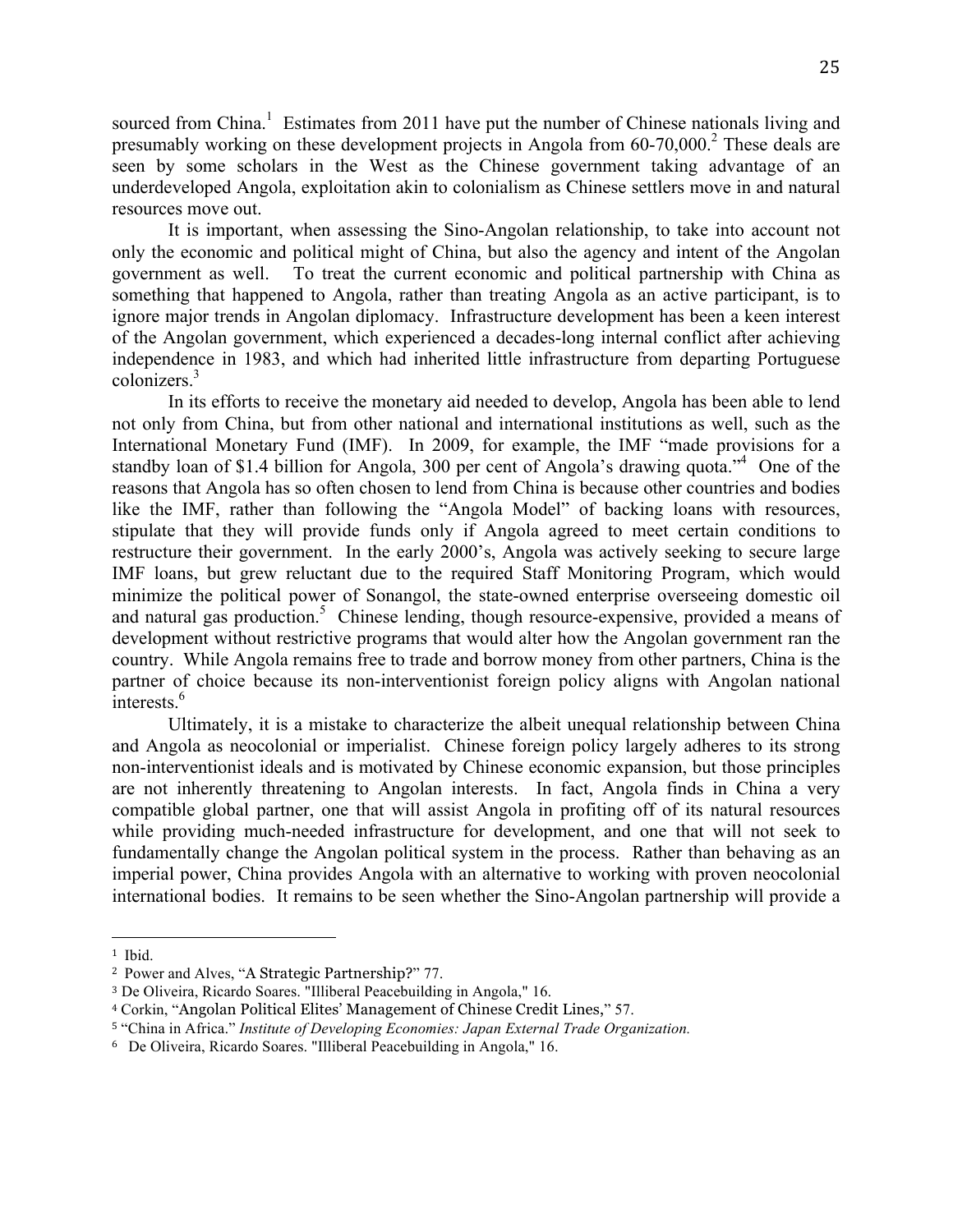model for Sino-African relations more generally, and whether such a partnership would be possible between former colonies and former colonial powers.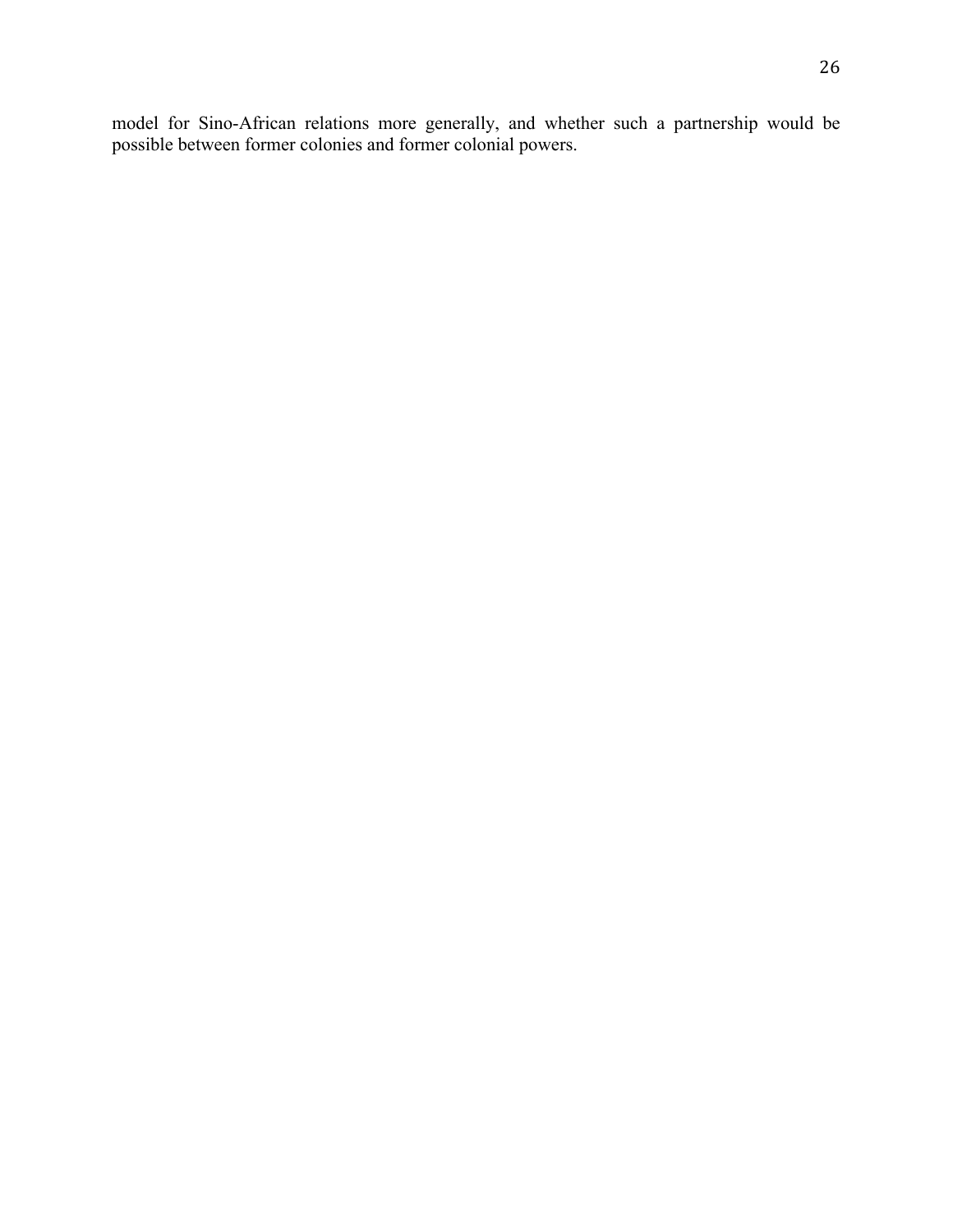# **On the Question of Ends: U.S.-Iran Relations through a Kantian Vista**

### *Samuel Rostow*

 Diplomatic relations between the United States and the Islamic Republic of Iran disintegrated in 1980 after the Khomeini-led overthrow of the Shah. Recently, however, the nature of the relationship between our two countries has changed both dramatically and abruptly. President Obama's presidency was characterized by a new diplomatic engagement with Iran. President Obama's objective pertaining to ends represents an appallingly low expectation. He stated, "My goal, when I came into office, was to make sure Iran did not get a nuclear weapon" and went on to say, "We can't bank on the nature of the regime changing".<sup>1</sup> Obviously, something can't be "banked" upon if one makes no effort to *do* something. In this instance, the former President exhibited a basic understanding of the law of inertia.

 One key reason why many believe that the Iranian regime must be changed is due to their nefarious activities within the region. As noted by the U.S. State Department's annual "Country Reports on Terrorism" released in 2016, Iran continues to be designated as the world's foremost state-sponsor of terror. The Islamic Revolutionary Guard Corps-Qods Force (IRGC-QF) is the primary vehicle that the Iranian regime utilizes to wreak havoc across the region and within its own borders. Specifically, the State Department's report notes that "Iran has also provided weapons, funding, and training to Shi'a militants in Bahrain. In 2015, the Government of transfers, and militants. This includes the Bahraini government's discovery of a bomb-making facility with 1.5 tons of high-grade explosives in September."<sup>2</sup> Other terrorist groups that Tehran has provided material support for include Hamas and Palestine Islamic Jihad (PIJ). Originally created in 1981, the PIJ is committed to the destruction of Israel via military means and opposes Bahrain raided, interdicted, and rounded up numerous Iran-sponsored weapons caches, arms Palestinian factions that attempt to solve the conflict diplomatically.<sup>3</sup>

 Another key reason why many believe the Iranian regime must be changed is the domestic human rights record. Large numbers of homosexuals have been executed, human rights activists have been targeted, and women are treated as chattel. Former United Nations Secretary- General Ban Ki-moon documented the vast oppression perpetrated by the Iranian government. Two-thirds of women are subject to domestic violence. Specifically, he also noted the large amount of child marriages of girls under the age of ten. He explained that child marriage puts girls at risk of physical psychological, economic, and sexual violence and can lead to a range of poor health and other negative outcomes, including early pregnancy and high rates of maternal

 <sup>1</sup> Obama, Barack. "Transcript: President Obama's Full NPR Interview on Iran Nuclear Deal." *National Public Radio*, 7 Apr. 2015, www.npr.org/2015/04/07/397933577/transcript-president-obamas-full-npr-interview-on-irannuclear-deal. Interview.

 <sup>2</sup> Bureau of Counterterrorism and Countering Violent Extremism. *Country Reports on Terrorism 2015*. 2 June  2016. *United States Department of State*, www.state.gov/documents/organization/258249.pdf.

 <sup>3</sup> Fletcher, Holly. "Palestinian Islamic Jihad." *Council on Foreign Relations*, www.cfr.org/israel/palestinian-islamicjihad/p15984.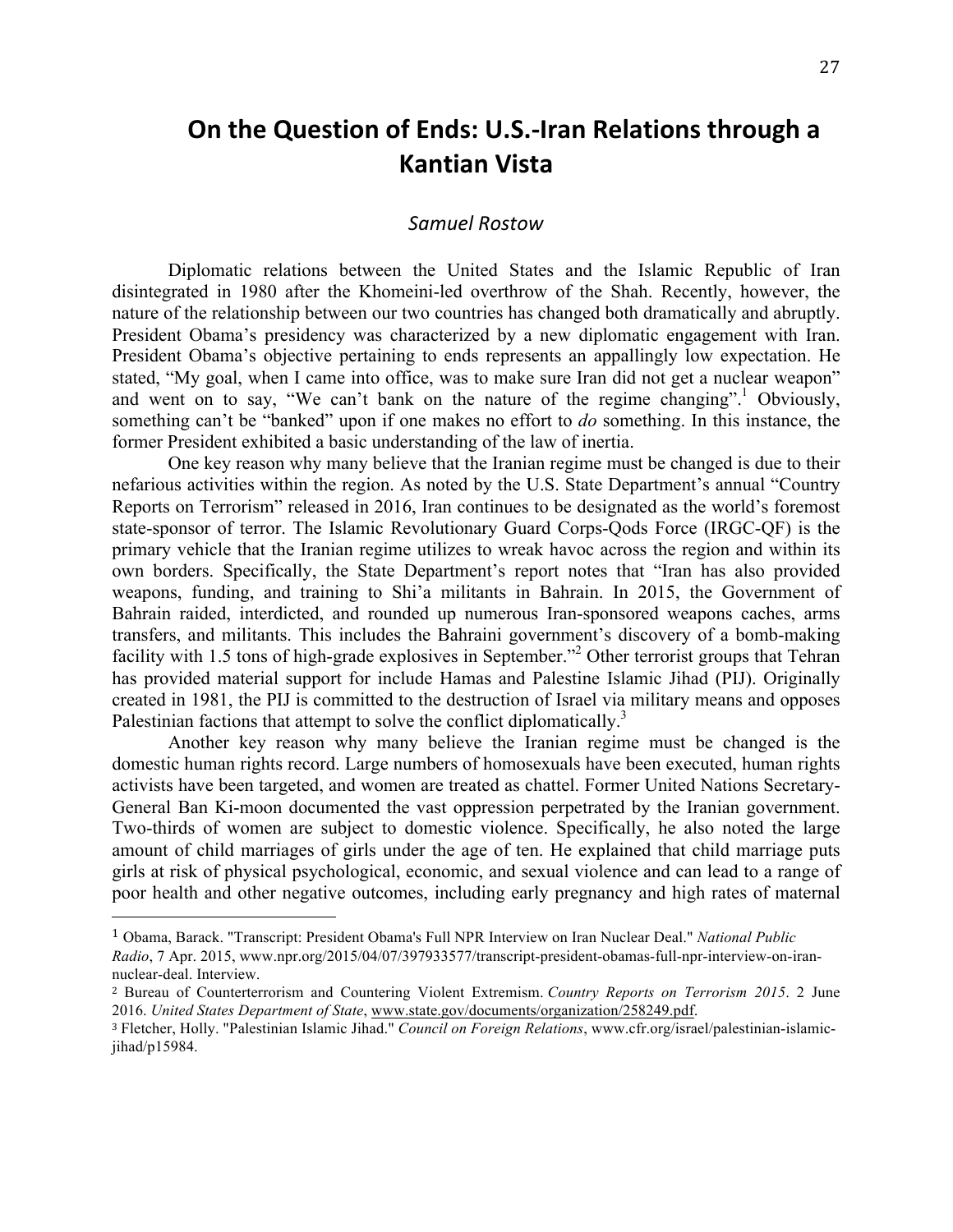and infant morbidity and mortality.<sup>1</sup>

 In 2009, the United States had a unique chance to change the Iranian regime in a manner that could have utilized Iranian dissidents that were part of the Green Revolution. Jay Solomon, the chief foreign affairs correspondent for the Wall Street Journal, documented the Obama administration's policy in his book, *The Iran Wars*. In it, he noted that the CIA always has contingency plans for supporting democratic uprisings anywhere in the world. This includes providing dissidents with communications, money, and in extreme cases even arms. However, the Obama administration ordered the CIA to stand down.<sup>2</sup> The problems with the Iranian regime persist today.

 Turning to the future, President Trump's statements are indicative of a so-called "realist" foreign policy that has manifested itself historically as disastrous, leading to the support of brutal dictators such as Saddam Hussein and Mobutu Sese Seko. This version is an outdated, immoral, and unsustainable foreign policy. As Dr. Robert Kagan and William Kristol once noted, "For conservatives to preach the importance of upholding the core elements of the Western tradition at home, but to profess indifference to the fate of American principles abroad, is an inconsistency that cannot help but gnaw at the heart of conservatism."<sup>3</sup>

 switch course with the help of good advisers. Although the White House has rejected experts such as Elliott Abrams, there is hope in officials such as Ambassador Nikki Haley and National Security Advisor Herbert Raymond McMaster. McMaster is a decorated veteran who has worked As it is early in the administration, this does not mean that President Trump cannot closely with General David Petraeus in the past several decades.

 international affairs experts have noted for years. It is that there is no viable alternative to the United States as an actor to protect the free world and transition those that are not part of it. Douglas Feith, the former Under Secretary of Defense for Policy, recently wrote about the overall importance of America's role abroad, noting, "Since the sun set on the British Empire, the United States has been instrumental in keeping the world's seas open to commerce. Without The hard truth that Americans must come to grips with is something that countless open lines of communication, much of the world's trade would cease to flow."4

 What the United States desperately needs is an educated internationalist such as Tony Blair, who was instrumental in finally convincing the Clinton White House to stop Serbian President Milosevic's genocidal campaign in the Balkans. In a famous 1999 speech in Chicago, Blair laid out what is now referred to as the Blair Doctrine that entails a globalist action for human rights. Speaking of the gross indifference of Prussian statesman Otto von Bismarck, Prime Minister Blair stated, "Bismarck famously said the Balkans were not worth the bones of one Pomeranian

 <sup>1</sup> Ki-moon, Ban. *Situation of Human Rights in the Islamic Republic of Iran*. United Nations, 20 Feb. 2015. *United Nations Office of the High Commissioner and Secretary-General*,

www.un.org/en/ga/search/view\_doc.asp?symbol=A/HRC/28/26.

 <sup>2</sup> Solomon, Jay. *The Iran Wars: Spy Games, Bank Battles, and the Secret Deals That Reshaped the Middle East*. New York, Penguin Random House, 2016.

 <sup>3</sup> Kagan, Robert, and William Kristol. "Toward a Neo-Reaganite Foreign Policy." *Foreign Affairs*, July 1996, carnegieendowment.org/publications/index.cfm?fa=view&id=276. Accessed 20 Mar. 2017.

 <sup>4</sup> Feith, Douglas, and Shaul Chorev. "Middle East Problems -- Isolationism Wouldn't Protect the U.S. from Them." *Hudson Institute*, 5 Sept. 2016, www.hudson.org/research/12807-middle-east-problems-isolationismwouldn-t-protect-the-u-s-from-them.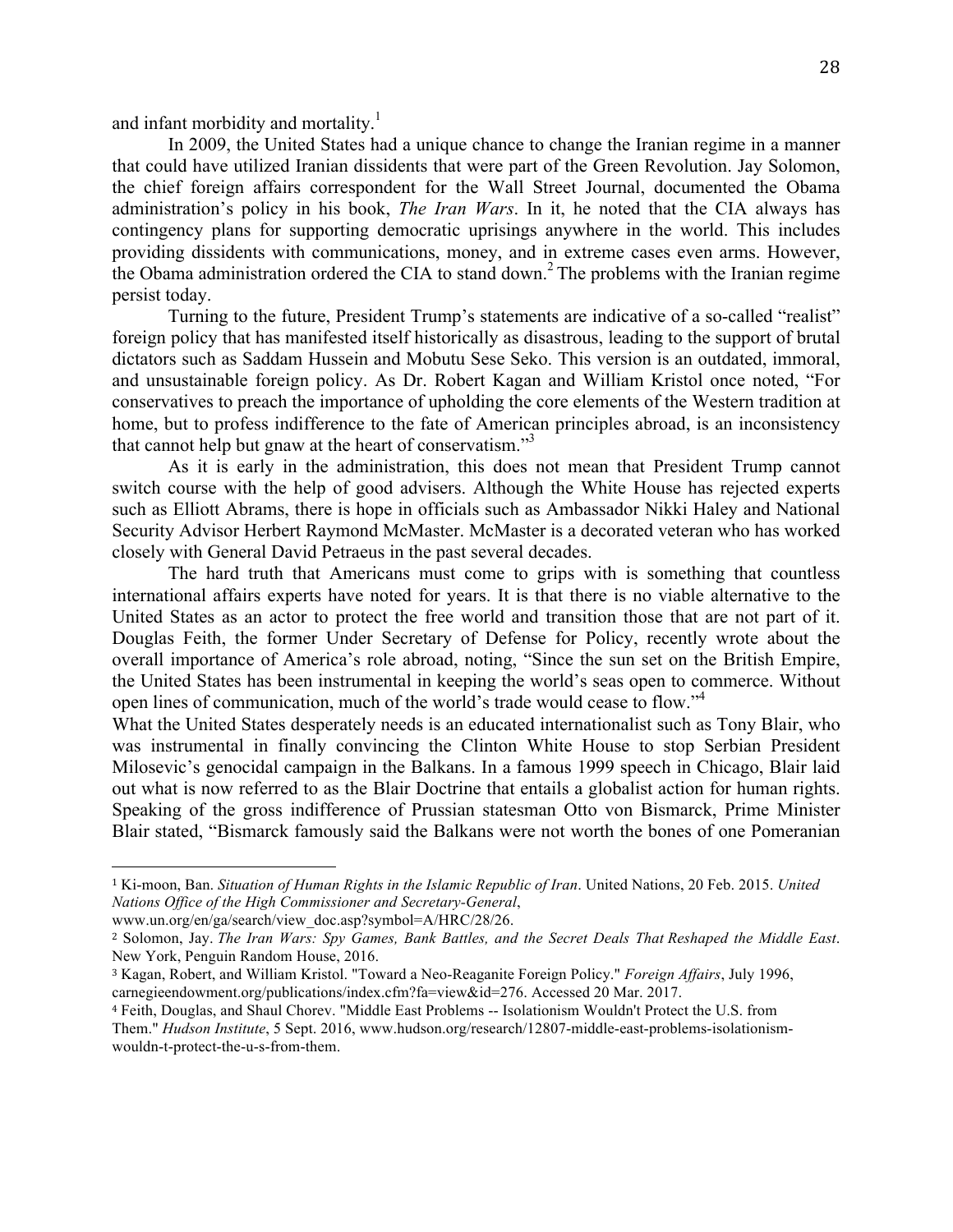Grenadier. Anyone who has seen the tear stained faces of the hundreds of thousands of refugees streaming across the border, heard their heart-rending tales of cruelty or contemplated the unknown fates of those left behind, knows that Bismarck was wrong."

 Some of this universalist thought dates back to Immanuel Kant. In 1795, Kant, the leading scholar and proponent of cosmopolitan philosophy, was in his final phase of teaching at the University of Königsberg. This was also the year in which he published one of his greatest  works, entitled *Perpetual Peace: A Philosophical Sketch*. In it, Kant touches upon two crucial points germane to the discussion of diplomatic relations between the Islamic Republic of Iran and the United States. Since recent U.S. policy towards Iran has been dominated by the mere prevention of nuclear development, the larger cosmopolitan concern of Iranian liberation (entailing domestic human rights and regional freedom from subversive proxies) has been unashamedly disregarded.

 ideology that the human race is part of one community and is based on shared moral values. For Kant, this entails an eventual federation of all states (which are all free). The constitutions of these states should be based upon the law of world citizenship, or *ius cosmopoliticum*. 1 As for the criteria, the respective constitutions must specifically be established "Firstly, by principles of the freedom of the members of a society (as men); secondly, by principles of dependence of all upon a single common legislation (as subjects); and, thirdly, by the law of their equality (as citizens)."<sup>2</sup> It is the responsibility of enlightened individuals, whether they are in the form of philosophers or The first relevant Kantian concept is cosmopolitanism itself. Cosmopolitanism is the government officials, to take any feasible steps toward the realization of these principles.

 treaty. He wrote, "*No Treaty of Peace Shall Be Held Valid in Which There Is Tacitly Reserved Matter for a Future War*...Otherwise a treaty would be only a truce, a suspension of hostilities but not peace, which means the end of all hostilities."<sup>3</sup> The distinction of the mere suspension of hostilities from a true, perpetual peace is key in understanding the contextual situation of current diplomatic relations. A so-called peace treaty that fails to address the prospect of the conflict itself is a masquerade, inhibiting the chances of a just resolution. As Ambassadors Dennis Ross and James Jeffrey noted in their policy analysis discussing the Joint Comprehensive Plan of Action (JCPOA), Iran is allowed to increase the size and enhance the capability of its nuclear enrichment infrastructure after the year 2026.<sup>4</sup> The threat has not been seriously mitigated due to The second relevant concept Kant provides insight into is the definition of a valid peace this so-called sunset clauses.

 <sup>1</sup> Blair, Tony. Speech. Chicago Economic Club, 24 Apr. 1999, Chicago.

 <sup>2</sup> Kant, Immanuel. "Perpetual Peace: A Philosophical Sketch." 1795.

 <sup>3</sup> Ibid.

 <sup>4</sup> Ross, Dennis, and James F. Jeffrey. *General Principles to Guide U.S. Middle East Policy*. Jan. 2017. *The Washington Institute for Near East Policy*, www.washingtoninstitute.org/policy-analysis/view/general-principles-toguide-u.s.-middle-east-policy.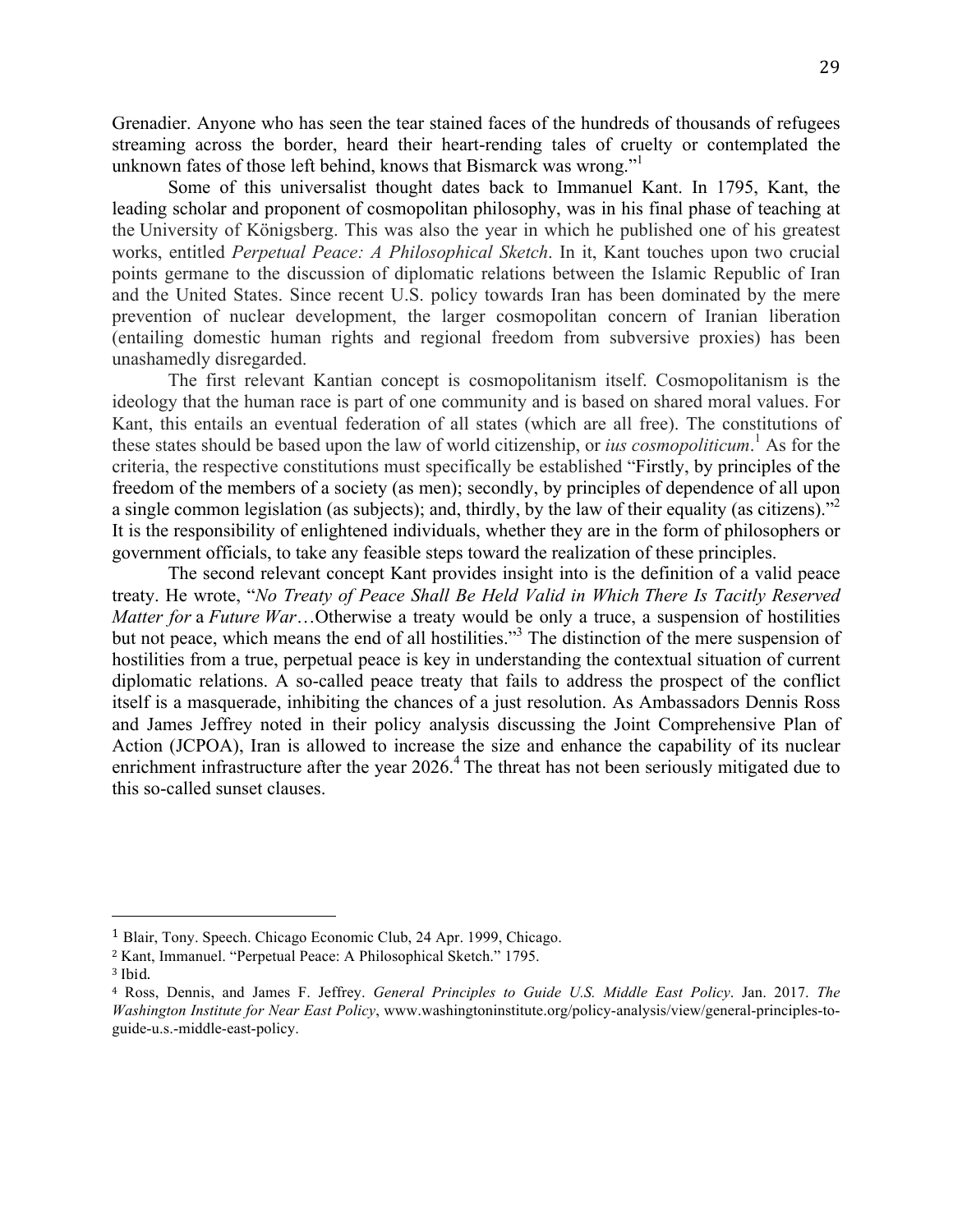### **Globalization and the Fate of the International**

#### *Austin Beaudoin*

 The fundamental tenants and catalysts of any macro socio-economic phenomenon are often subject to frequent debate. Globalization is no exception, existing in the minds of many as an abstract world-shaping concept that has little prescriptive influence beyond the exchange of commerce between foreign markets. To have a meaningful discussion on these colossal mechanisms of global development, globalization must first be given a coherent and operational definition. As the focus of this article will be within the context of globalization as a holistic phenomenon while framing its repercussions largely within the economic, a definition such as the following shall suffice: "Globalization is not just an economic phenomenon, but a political, cultural, military, and environmental one as well."<sup>1</sup> Such an assertion begs the question: if globalization is a set of phenomena changing almost every aspect of global society, who or what is driving this change? Again a subject of controversy, ascribing a specific epoch of history to these processes is difficult to the point of near subjectivity. That concession being made, I conceptualize globalization as a distinctly modern phenomenon born out of the post-Cold War internationalization of previously fragmented regions of the world. Far from putting an end to conflict, the emergence of the United States as the unipolar hegemon in the international system has paradoxically constructed the overarching system of the international while contributing to its negative externalities through its endless pursuit of capital accumulation.<sup>2</sup>

 Globalization is a multi-faceted process of social, political, and economic integration driven by state and non-state actors alike in their pursuit of material gain, unleashing potentially devastating reactionary forces as a byproduct of its inherently uneven development. The resurgence of populism, and to some extent conservatism in the West within the neoliberal global trade system is a simple conclusion to draw from the complicated repercussions that a truly globalized world produces. In its lengthy treatise on the state of global democracy, The Economist acknowledges globalization's role in these changes, arguing "globalisation has changed national politics profoundly. National politicians have surrendered ever more power, for example over trade and financial flows, to global markets and supranational bodies, and may thus find that they are unable to keep promises they have made to voters. International organisations such as the International Monetary Fund, the World Trade Organisation and the European Union have extended their influence."<sup>3</sup>

 What is glaringly missing in this diagnosis is the role of one nation's politicians in diluting the powers of the individual state: the United States of America. In playing a reduced role in the specific development of regions that do not offer inherent economic value, the nation-state and the United States in particular have systemically reinforced the exploitative nature of

<sup>&</sup>lt;sup>1</sup> Daalder, Ivo H. and Lindsay, James M. 2003. "The Globalization of Politics: American Foreign Policy for a New Century". http://www.cfr.org/world/globalization-politics-american-foreign-policy-new-century/p6330.<br><sup>2</sup> Robinson, William. 2007. "Beyond the Theory of Imperialism: Global Capitalism and the Transnational State."

<sup>&</sup>lt;sup>3</sup> The Economist. 2017. "What's Gone Wrong with Democracy?" March 2017.

http://www.economist.com/news/essays/21596796-democracy-was-most-successful-political-idea-20th-centurywhy-has-it-run-trouble-and-what-can-be-do?fsrc=scn%2Ffb%2Fte%2Fbl%2Fed%2Fdemocracy.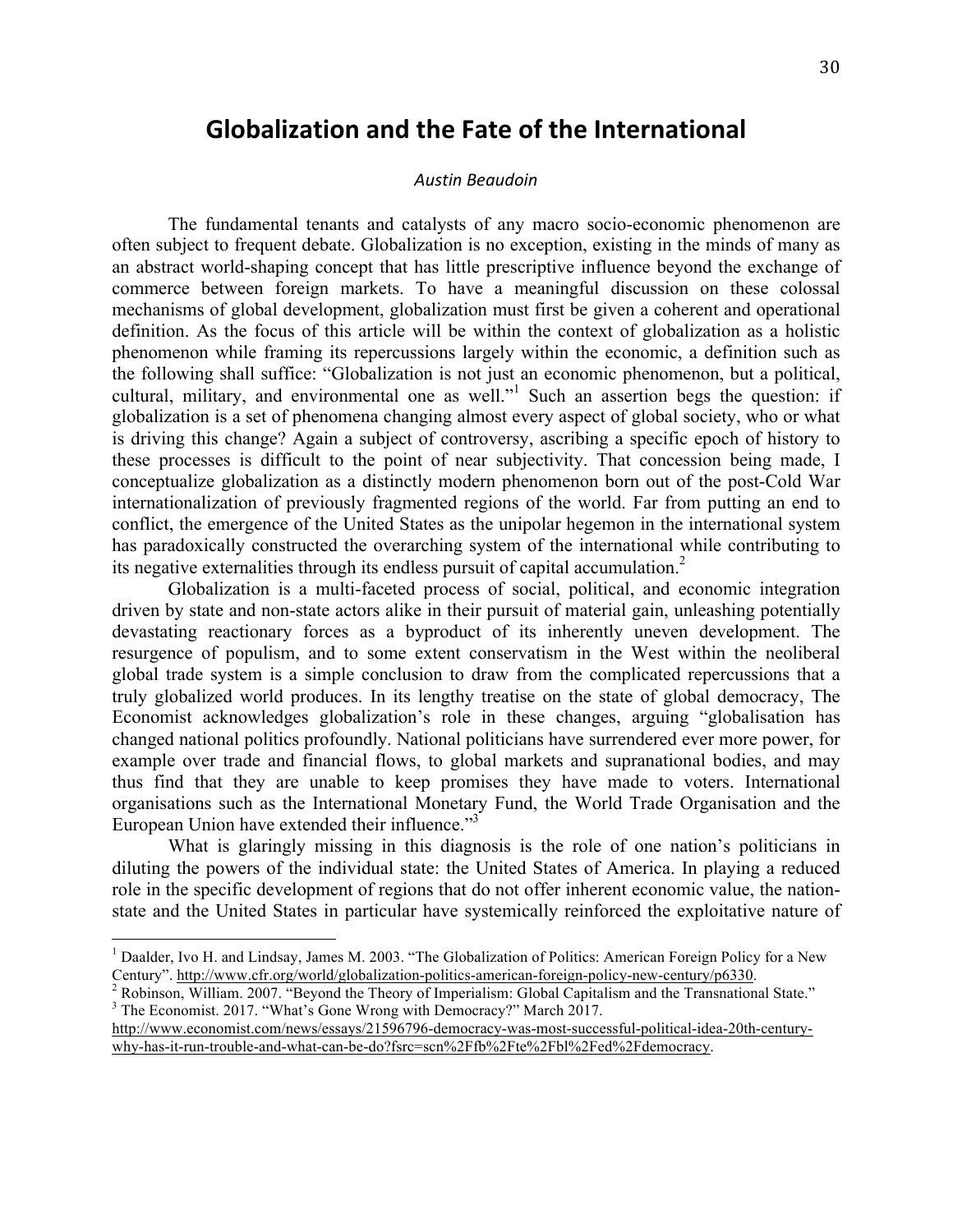North-South relations. The U.S. has 'paved the way' for global integration, but until it acquiesces its global dominance in favor of a truly international body tasked with the responsible integration of global economic integration, globalization will continue to be a force that harnesses a dichotomy of harmonious and chaotic forces of change. Before the negative externalities of these processes can be discussed meaningfully, the distinctive policy goals of the United States in recent years must be taken into consideration.

 The U.S. did not establish itself as the unipolar hegemony in the world system simply through its emergence from World War Two as an industrial juggernaut nor through its ideological and economic victory over communism in the following decades. These defining events rather 'set the stage' for globalization, actualized particularly through the policy actions of the Clinton administration. While Clinton would prefer to be remembered through his support of the international and development of world trade, the true legacy of the administration is found in shaping world institutions to serve the interests of the United States. As Walter LaFeber pointed out somewhat critically, "the actual Clinton Doctrine that will be remembered… [is] the doctrine embodying his policies to batter down barriers to U.S. trade and especially investment. Certainly Clinton was more consistent and successful in maintaining this particular doctrine, notably in his fights to complete the North American Free Trade Act, help establish the World Trade Organization (WTO), and work to bring China into the WTO." These economic successes and resulting homogenization of capital in terms of trade and investment obscured the dangers of the subjective nature of capitalist investment. While the U.S. focused on developing regions such as Southeast Asia, much of Africa and the Middle East that was not oil rich was all but ignored. Embassies and military bases were closed while aid was slowly shuttered to these regions in need of basic infrastructural development in favor of nations that showed more promise, typically defined in terms of political stability.

 Francis Fukuyama's famous essay *The End of History* is a uniquely appropriate example of the promise of the dominance of both the United States and liberal democracy in terms of its potential for bettering the world. While it is often pointed to as overly idealistic in the wake of the considerable reactionary forces to liberalization, Fukuyama's acknowledgement of the potential consequences of ideological dominance on the world stage are as poignant as ever. Mr. Fukuyama writes simply: "The end of history will be a very sad time. The struggle for recognition, the willingness to risk one's life for a purely abstract goal, the worldwide ideological struggle that called forth daring, courage, imagination, and idealism, will be replaced by economic calculation, the endless solving of technical problems, environmental concerns, and the satisfaction of sophisticated consumer demands."<sup>1</sup> The postwar idealism that spawned ambitious world-building efforts such as the Marshall Plan have given way to international agreements like the Trans-Pacific Partnership, ensuring lower rates of interest and exchange vulnerable nations, the new international initiatives are focused around the mutual increase in capital and investment among capitalists. The result is a general disregard for the nations existing on the periphery of capitalist development, lacking either the resources or infrastructural stability while being driven by technocrats. Instead of coordination between allies in order to help to facilitate the exchange of capital.

<sup>&</sup>lt;sup>1</sup> Fukuyama, Francis. 1989. "The End of History?" https://ps321.community.uaf.edu/files/2012/10/Fukuyama-Endof-history-article.pdf.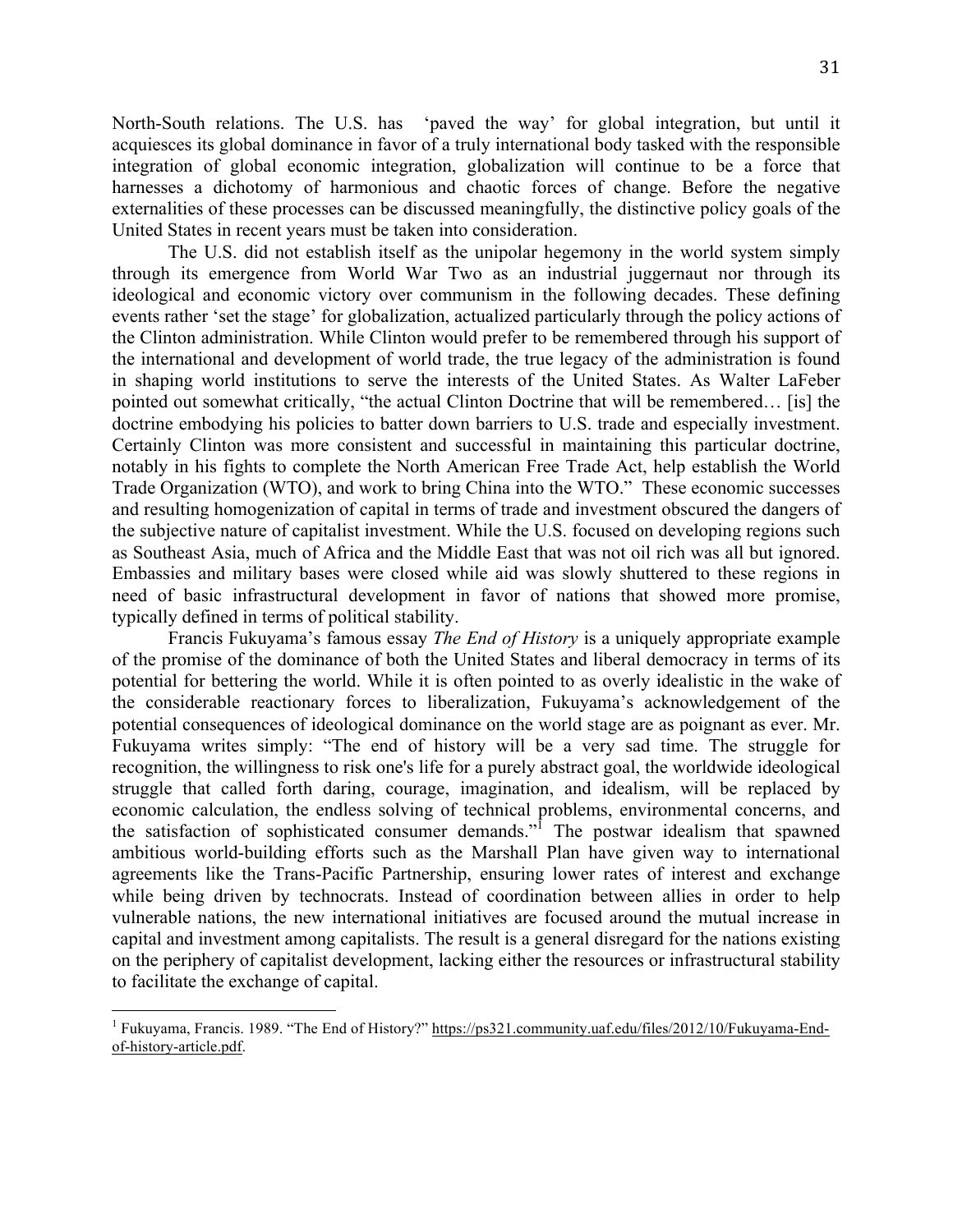In terms of ideology, the relative dominance of neoliberalism as the dominant idea of trade has produced a philosophical resistance to Westernization, particularly in the largely conservative Islamic nations of the world. These very same nations that were ignored as candidates for capital investment on the basis of stability in turn resist the cultural homogenization of globalization, manifesting these economic dislocations through their cultural backlashes against globalizations 'westernizing' tendencies in the form of terrorism. Fukuyama's ideological assertion is very much Western-centric and does not consider largely ignored regions like the Middle East, featuring many nations whose economic and cultural ideologies can often be very different and in a state of conflict. The United States did the same, and in ignoring these nations unleashed a reactionary force in the form of terrorism that exists as a manifestation of globalizations tendency to develop regions unevenly.

 Although international bodies such as the World Trade Organization (WTO) and World Bank have resources allocated to the development of poor nations, their primary operations are still inextricably tied to the will of the United States. These international bodies do far more to regulate the rules of global investment than allow a viable medium for underdeveloped nations to end the miserable cycle of poverty. The United States exerts enormous influence in dictating global affairs through these bodies, a reality evident in its status as the World Bank's largest shareholder and ownership of a highly coveted seat on the United Nations Security Council.<sup>1</sup> Rather than preside over the course of geopolitical affairs from this lofty position, the U.S. has done more to allow individual capitalists and corporations' dictate the flow of capital more than anything else.

 As articulated by the Marxist scholar William Robinson, "transnationally-oriented capitalists, state managers and other elites have in recent years attempted to transform existing international institutions, to create new transnational ones, and to operate through transnational institutional networks to construct a supranational legal and regulatory system for the global economy and to manage the contradictions of global capitalism—efforts that they accelerated in the wake of the late 2008 global financial meltdown."<sup>2</sup> The resulting chaos of a global system predicated on neoliberal systems of commerce perpetuated by a hegemony exhibiting its 'soft power' or influence creates this crisis of capitalism. Transnational capitalists driving the flow of trade and investment hinder the ability of the world to develop evenly and allow the periphery of nations to be ignored, generating violent reactionary forces in the form of terrorism or civil war. In doing so, these nations reinforce the cultural biases engrained through centuries of exploitation in the form of slavery and imperialism. Without a truly impartial international body to regulate these global power structures, the legacy of colonialism and general exploitation of the nations of the global 'South' will continue unabated. $3$ 

 Such a bleak prognosis is not without hope. The United States role as the world's sole hegemony is a unique opportunity to wield its immense influence to the idealism and world- building reminiscent of generations past. Instead of merely facilitating the competition of transnational capitalists, the U.S. must acquiesce crucial levers of power to allow trade to flow

<sup>&</sup>lt;sup>1</sup> Daalder, Ivo H. and Lindsay, James M. 2003. "The Globalization of Politics: American Foreign Policy for a New Century."

 $^{2}$  Robinson, William. 2007. "Beyond the Theory of Imperialism: Global Capitalism and the Transnational State."  $^{3}$  Ibid.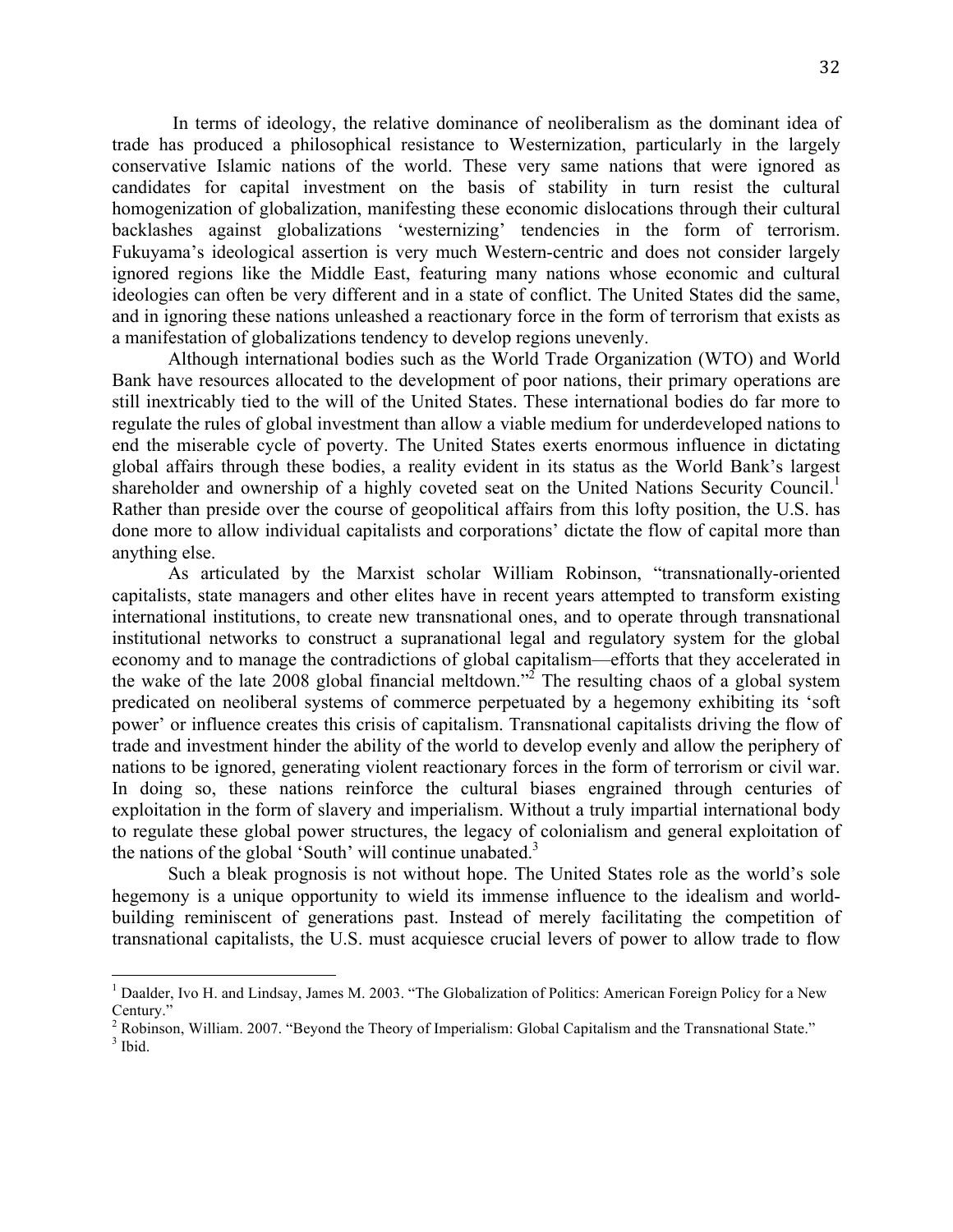free from its undue influence in the form of independent capitalists always taking precedence over developmental concerns. A truly difficult task, such a shift necessitates the United States total commitment, as "…promoting an international order based on market democracies will require the United States to lead as well as listen, to give as well as take…multilateralism can produce a modern day Kellogg-Briand Treaty just as easily as it produces a Gulf War coalition or a World Trade Organization."<sup>1</sup> The U.S. has the infrastructural and technological resources to give aid to the nations that need it most to end their chronic instability and violence at a level disproportionate to the losses it would sustain in the economic realm. For the world to move towards a truly international community, the United States must allow globalizations fundamental processes of modernization to progress in a more organic manner.

<sup>&</sup>lt;sup>1</sup> Daalder, Ivo H. and Lindsay, James M. 2003. "The Globalization of Politics: American Foreign Policy for a New Century."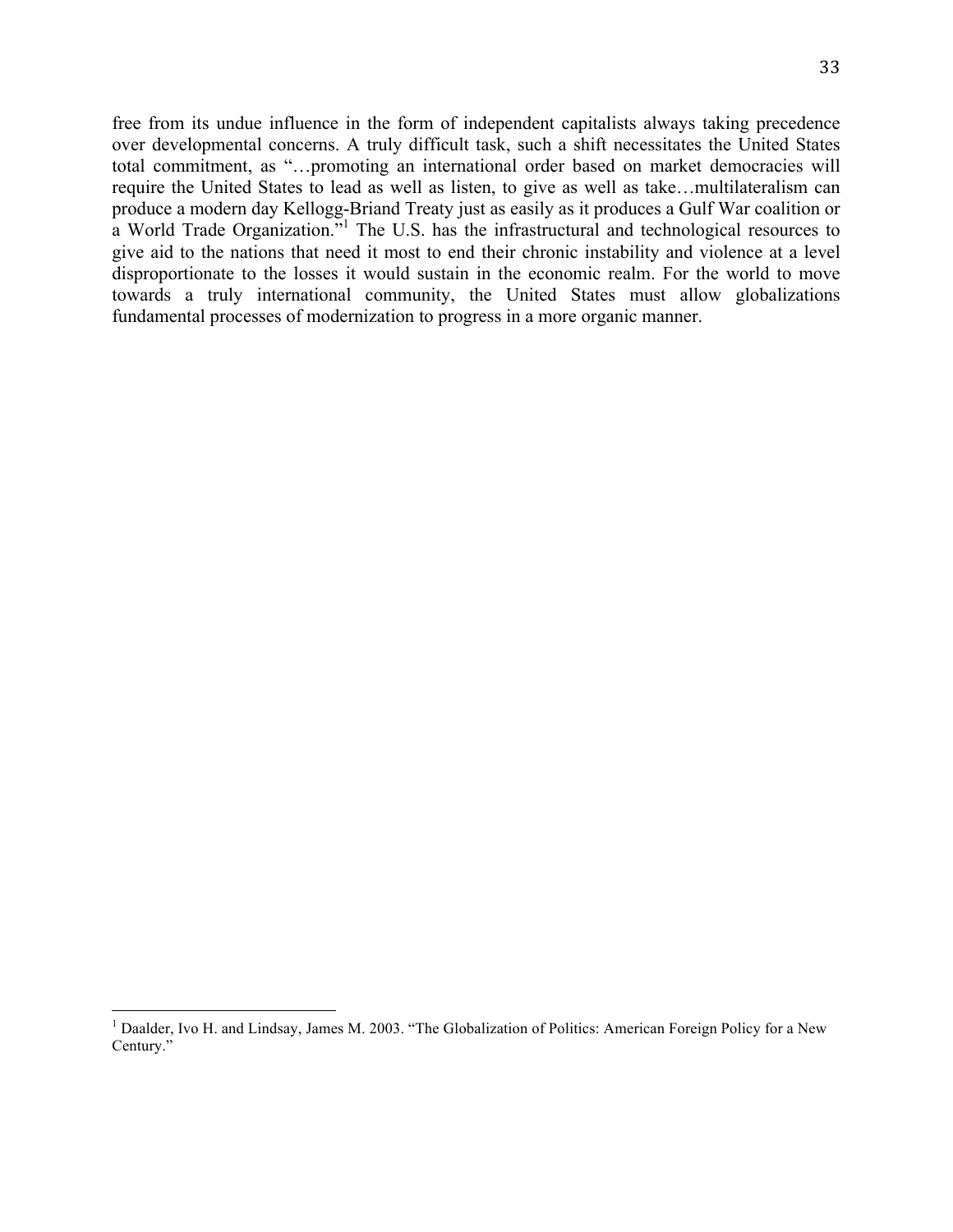### **Frostbite: The Cold War and its Globalizing Effects**

#### *Sahar Iqbal*

 The global political arena had transformed after the end of the Cold War in 1991. Several repercussions of this proxy war ensued, such as economic and territorial border disputes between Russia and its Eastern European counterparts. Countries like Ukraine possess a historical yet frustrating tie with this powerful country, making it difficult to claim independence from Russia. Despite Ukraine's struggle against Russia, the United States, the world's current hegemon, supported its independence after the Soviet Union had dissolved in 1991. The U.S seeks integrate it successfully within the "Euro-Atlantic Structure".<sup>1</sup> Russia, on the other hand, desires to maintain close relations with Ukraine in order to incorporate it within Russian's own version of the Euro-Atlantic Structure. President of the Russian Federation, Vladimir Putin has expressed a strong interest in maintaining relations with Ukraine so that it may be incorporated within the "Eurasian Union".<sup>2</sup> To put it simply, the western demographic of Ukraine, favors that their country be more aligned with Western Europe than maintain a close relationship with Russia<sup>3</sup>. This internal division has sparked a series of violent protests that further contributes to the complexities of Eastern European politics. The United States continuously aids Ukraine in hopes of it blossoming into a strong democratic nation and as a way to combat Russian influence over other countries. The Cold War may be over, but the U.S and Russia continue to play tug-a-war with different countries to maintain their spheres of influence.

 without the effects of globalization. This recent phenomenon allows for countries to be interconnected through the means of the internet by exchanging ideas with ease. Mainstream social media has been a significant platform for these ideas, however, it is also utilized as a means to heighten political conflict through the distribution of propaganda and malicious recent political events. The internet allows news sources are able to upload updated information about events occurring worldwide. The propaganda against communism does not have the same magnitude of effect it once did since the internet can be easily accessible for anyone. The internet encourages the public to think for themselves by allowing there to be a wide variety of resources, however, this does not stop the stigma of communism and the prejudice regarding Russia; the majority of Americans are still shivering from the aftermath of the Cold War. Spheres of influence that were established within the 1960s are clearly still present today since the proxy war between communism and capitalism continue. Russia and the United States The tension between Ukraine, Russia, and the United States would not be made possible hacking. Within the early twentieth century, the American people had limited access to discover continue to carve up the global pie, attempting to add Ukraine as a novelty slice.

both countries. Several czars in the  $19<sup>th</sup>$  century had attempted to crush Ukrainian nationalism by Russia yearns to maintain a relation with Ukraine is related to the historical ties between

<sup>&</sup>lt;sup>1</sup> Menendez, Robert.  $\&$ quot; S.2828 - 113th Congress (2013-2014): Ukraine Freedom Support Act of 2014. $\&$ quot; Congress.gov. N.p., 11 Dec. 2014. Web. 30 Mar. 2017.<br><sup>2</sup> Business Insider

 $3$  NPR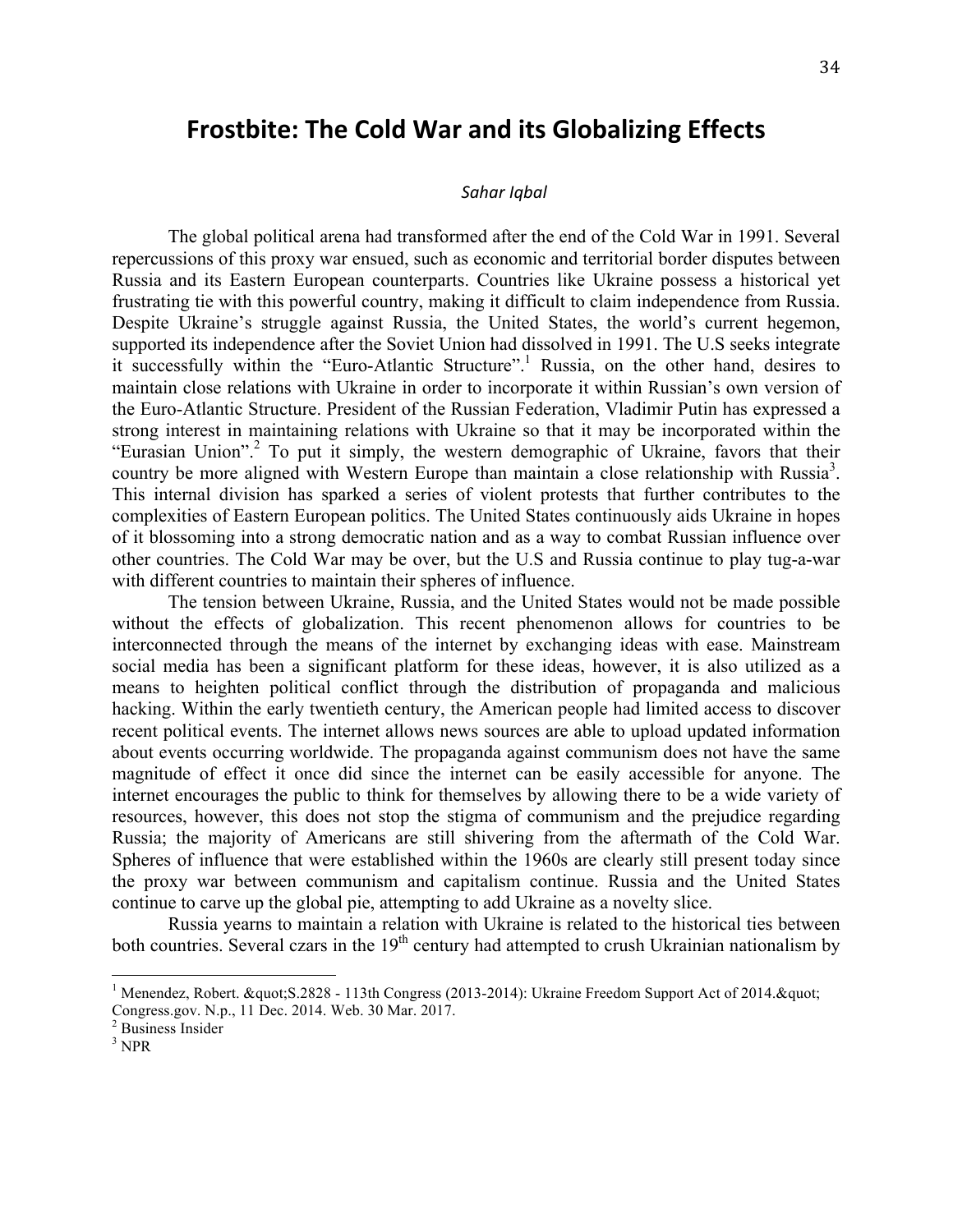referring to this country as "little Russia" and extinguishing any movements that endorsed independence from Russia<sup>1</sup>. It was not until 1991 where 90% of the Ukrainian population had voted to leave the decaying empire that used to be the Soviet Union.  $2$  Unfortunately, the Ukrainians still did not earn their independence due to the political chaotic event of the Orange Revolution. In the aftermath of the 2010 election, Viktor Yushchenko won in which his presidency is most notable for "canceling a trade deal with the European Union" since his candidacy was supported by Russia.<sup>3</sup> This angered the Ukrainian people since entering the EU would enable them to have more involvement with Western European's more "modern and productive economies".<sup>4</sup> Since the early centuries, Ukraine has had a complex and peculiar relationship with Russia where Ukraine is on the brink of gaining independence, however, Russia is persistent in keeping Ukraine in its proximity and sphere of influence. Ukraine was recently yet again in the midst of political turmoil in which the U.S gladly assisted in order to take Ukraine from the firm grasp of Russia.

 financially aid Ukraine during any political hardship. Within 2014, the Ukraine Freedom Support Act was issued, outlining the conditions the U.S will undergo in aiding Ukraine. The main purpose of this act was to "restore [Ukraine's] sovereignty" and to deter Russian aggression from the Senate Foreign Relations Committee issued a statement that outlined the provisions of what this act entailed. Due to the ongoing havoc by "Russian supported forces", the legislation demanded the President should impose a sanction on Russia's energy and financial sector. Senator Menendez strongly urged Obama to "provide Ukraine with the weapons it needs" in order to properly defend itself from Russian intervention.<sup>6</sup> The American public clearly sees the U.S government as a liberating force for Ukraine. The downside of this knowledge is that it reinforces the image of Russia as a "red nation" where the U.S is continuously undermining its power in order to bring forth "freedom" to those oppressed under Russia's strict regime. Although globalization has allowed the majority of people to be educated on both sides of the issues occurring, the stigma against communism is still prominent within the American political The United States has a bilateral economic relationship with Ukraine, vowing to further "destabilizing and invading Ukraine".<sup>5</sup> Senator Robert Menendez, a ranking member of atmosphere.

 The tension between the United States and Russia escalated in 2016 when the U.S continuously imposed more sanctions on Russia. The U.S Department of Treasury had announced that the U.S remains committed to "maintain sanctions until Russia implements its commitments under the Minsk agreement".<sup>7</sup> The sanctions were placed to continue conveying

<sup>&</sup>lt;sup>1</sup> Bates, Theunis. &quot; Ukraine  $\&\#39$ ; Fraught Relationship with Russia: A Brief History. " The Week - All You Need to Know about Everything That Matters. N.p., 08 Mar. 2014.<br><sup>2</sup> Ibid.

 $^{\rm 2}$  Ibid.

 $3$  Ibid.

 $4$  Curran, John. " Russian-Ukrainian Conflict Explained. " The Huffington Post. TheHuffingtonPost.com, 06 Mar. 2014.

<sup>&</sup>lt;sup>5</sup> Menendez, Robert.  $\&$ quot; S.2828 - 113th Congress (2013-2014): Ukraine Freedom Support Act of 2014. $\&$ quot; Congress.gov. N.p., 11 Dec. 2014. Congress.gov. N.p., 11 Dec. 2014.<br><sup>6</sup> Staff. &quot;2015: U.S.-Ukraine Relations: Support at a Time of War.&quot; The Ukrainian Weekly. N.p., 22 Jan.

<sup>2016.</sup> 

 $7$  Press Center. U.S. Department of the Treasury. N.p., 1 Sept. 2016.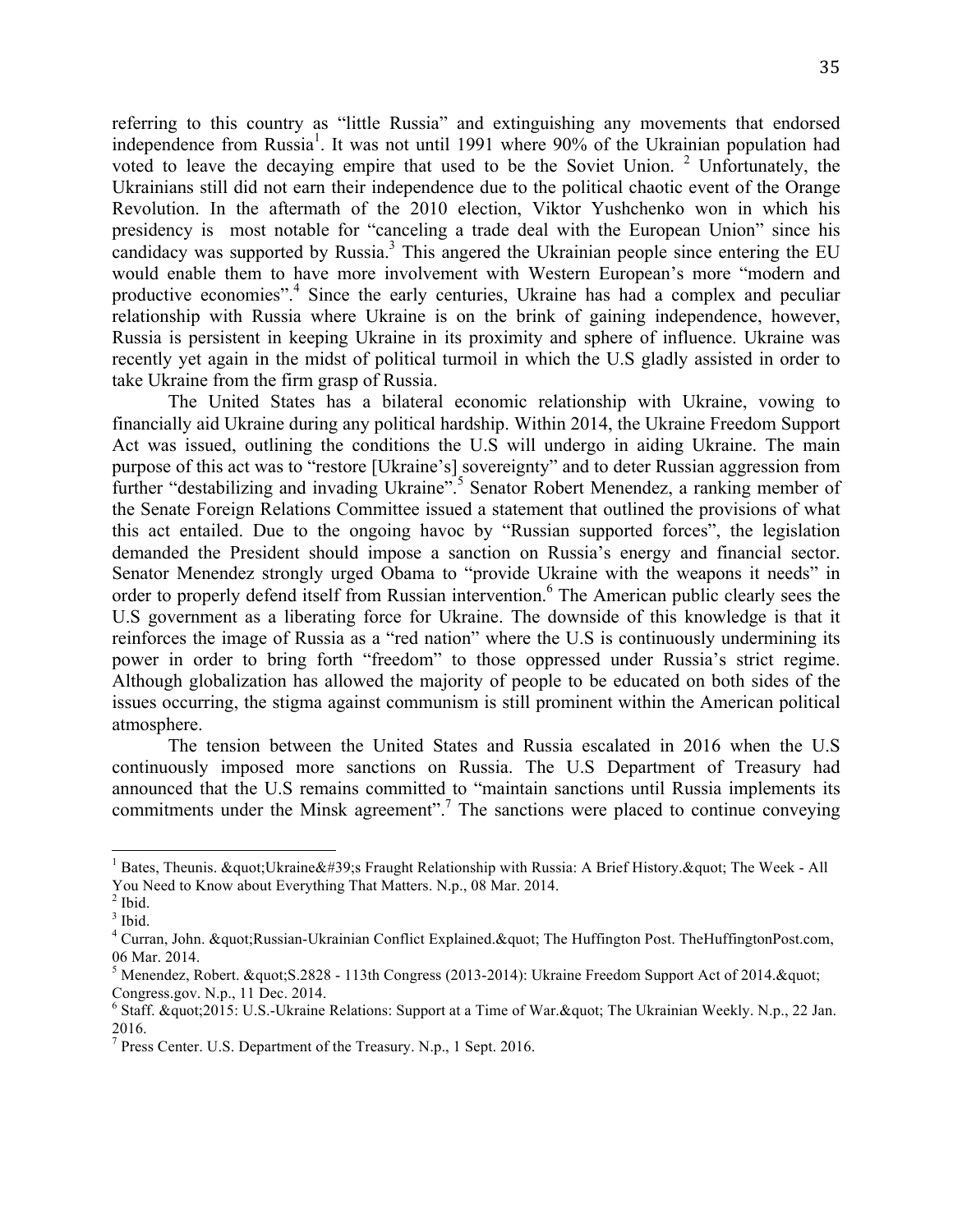America's solidarity with Ukraine in supporting its sovereignty and its "territorial integrity".<sup>1</sup> Even before 2014, former Vice President, Joseph R. Biden Jr., had stated that the U.S will continue to support Ukraine's interest in joining NATO (North Atlantic Trade Organization) despite Russia's objections.<sup>2</sup> The United State's relationship with Russia has proved to be incompatible ever since the Cold War. These two super powers are continuing to compete for territories to place them under their influence.

 The internet has played a significant role in the midst of this political turmoil. Internet users within Russia have utilized the internet as a platform to promote propaganda against Ukraine, manipulating images of their military to make it appear monstrous.<sup>3</sup> Unknown users have intercepted a phone conversation that was between the U.S Assistant Secretary of State as well as the U.S ambassador to Ukraine. The purpose was to "discredit Western policy" and to promote their exploitative power.<sup>4</sup> Technology is a powerful mechanism utilized within the modern era, however, it is highly vulnerable to manipulation. Globalization has allowed for news to spread rapidly, however, like social media posts, it can be heavily manipulated. For instance, there was a false news story perpetuating propaganda, accusing the Ukrainian military for several Russian journalists discovered that the story was fabricated.<sup>5</sup> The internet can be an excellent way to rapidly circulate information, however, the effect of spreading news can fall victim to propaganda and even internet hacking. Having access to this information in order to analyze the relationship between Russia and Ukraine can place the public at an advantageous position. Albeit this knowledge is helpful, the internet can transform the political arena into a game of chess where hacking and the spreading of false news can be spread quicker than ever torturing a 3-year-old boy. This information had circulated on Russian television, however before.

 The effects of the Cold War have left both the United States and Russia stuck in a blizzard. The two spheres of influence such as communism and capitalism have marked their territories and still aim to bring countries under their control. Ukraine, for instance, is a country that has suffered several border disputes, continuously struggling for independence from Russia. The two global spheres of influence continuously promote their ideas of how a society and economy should function, continuously imposing their political agenda onto Ukraine. Social media and the circulation of news plays a vital part in the political arena. Globalization is a significant phenomenon utilized as a way to exchange ideas, however, it can leave each country, such as the U.S, Russia, and Ukraine vulnerable to virtual attacks. The Cold Way may be over, however, a virtual proxy war that utilizes the internet as its battleground.

 $<sup>1</sup>$  Ibid.</sup>

 $^2$  Barry, Ellen. " Biden Says U.S. Still Backs Ukraine in NATO. " The New York Times. The New York Times, 21 July 2009.

<sup>&</sup>lt;sup>3</sup> Ionatamishvili, Elina Lange, and Sanda Svetoka. "Strategic Communications and Social Media in the Russia Ukraine Conflict. & quot; Strategic Communications and Social Media in the Russia Ukraine Conflict | StratCom.

 $<sup>4</sup>$  Ibid.</sup>

 $<sup>5</sup>$  Ibid.</sup>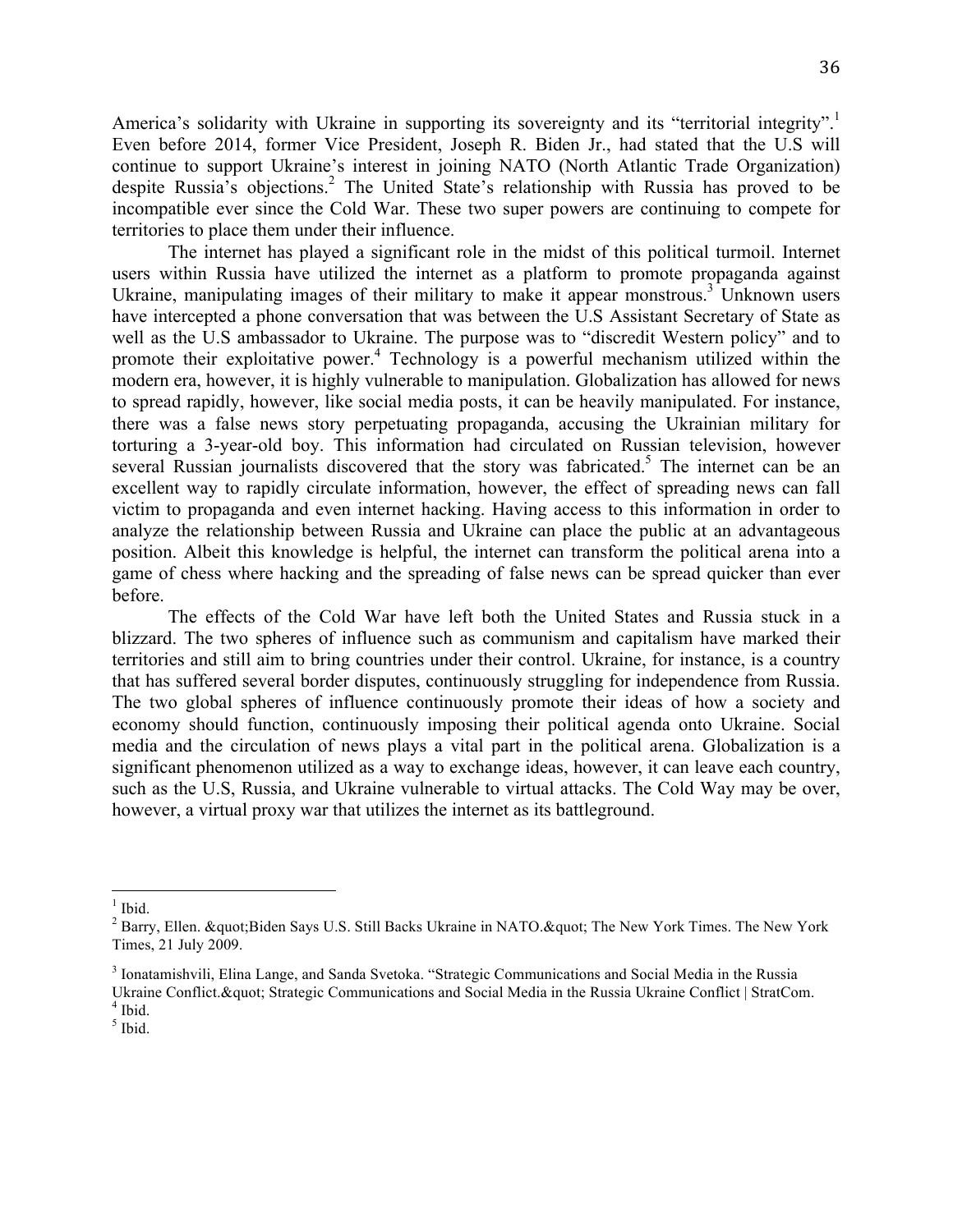### **A Reexamination of Global Media as a Revolutionary Tool**

#### *Jessica Kirchner*

 Globalization has been thought of as the ever-expanding network of connections between tourism to television, and it binds us ever closer to rest of the world. As one of the primary means of globalized communication, social media has played a major role; more than 1 billion people are logged onto Facebook, and sites like Twitter and Snapchat grow worldwide every day. Social media grants people the ability to observe what's happening in the world in real time. However, to paint the role of social media in globalization as entirely positive would be to overlook one of the most tremendous calamities of our time: the Syrian revolution. Although the spread of social media aided the coup in Egypt, in Syria it created unrealistic expectations for the protestors and pressured the Bashar al-Assad to crack down on dissent. The idea of social media as an asset to revolutionaries during the Arab Spring was not much more than a myth in the Syrian context, and in fact persists as an element that perpetuates the ongoing conflict in Syria countries, through which trade, culture, and information travel. It's propelled by everything from today.

streets in a statement of opposition to Assad.<sup>1</sup> After seeing dictators in Tunisia and Egypt step down after civilian pressure, dissidents in Syria saw an opportunity to push back against the authoritarian Assad regime.<sup>2</sup> Activists within the country shared videos of Assad's repression, and used sites like Facebook to organize mass protests. The country plunged into chaos, and is now a fragmented battleground hosting a number of different factions fighting for and against the regime. The utter disorder and escalating violence has pushed millions of Syrians out of their homes and into international limbo, and the global community has taken notice. People have changed their profile pictures, shared videos, posted statuses across social media calling attention to the chaos in Syria. However, the same tactics and tools that aided Egyptian protesters have The Arab Spring sprouted in Syria in early 2011, as citizens nonviolently took to the done little for their Syrian counterparts.

 When the Egyptian revolution began in the streets of Cairo, social media was a dependable asset. According to the Pew Research Center, the networks online acted as a haven for free speech in Egypt, and were critical in mobilizing activists.<sup>3</sup> The Muslim Brotherhood and similarly well-organized opposition groups had always been a thorn in the side of Mubarak, so they were able to move quickly once the revolution arrived.<sup>4</sup> The freedom provided by Facebook, Twitter, and other websites allowed Mubarak's opponents to expand their network of dissent, reaching further than before.<sup>5</sup> However, as the United States Institute of Peace has

 <sup>1</sup> Gilsinan, K. (2015, October 29). The Confused Person's Guide to the Syrian Civil War. *The Atlantic*.  $2$  Ibid.

 <sup>3</sup> Rosenstiel, T., & Mitchell, A. (2012, November 28). *Arab-American Media* [Scholarly project]. In *The Pew Research Center*.

 <sup>4</sup> Ibid.

<sup>5</sup> Ibid.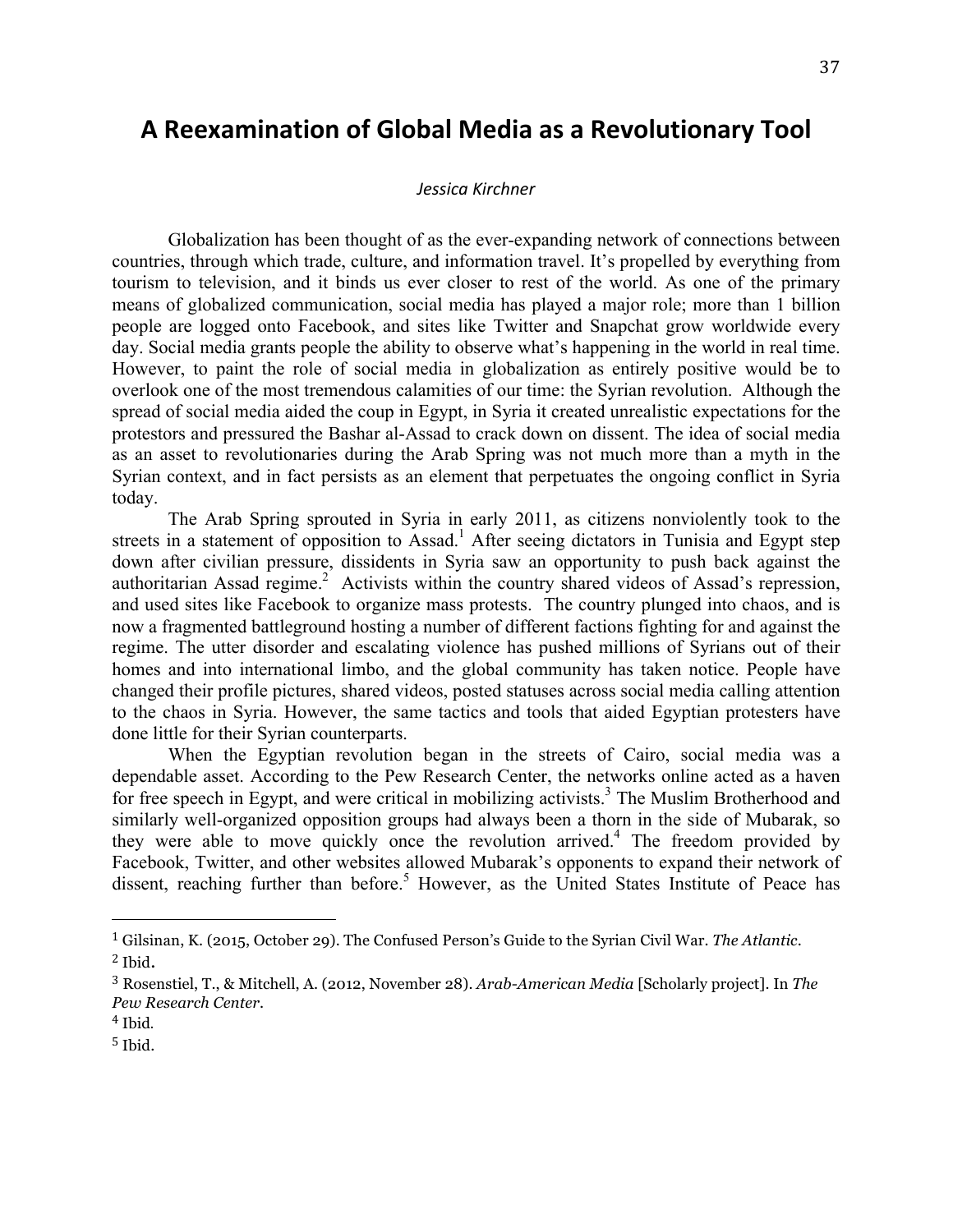pointed out, the main goal of social media in Egypt was to spread information outside of the country's borders.<sup>1</sup> Protestors online were trying to share videos, pictures, and posts to get the attention of outside actors; they were trying to propel their struggles onto the global stage.

 While the activists in Syria were logging onto the same sites as those in Egypt, they had an entirely different experience. Syrians watched from abroad as Egyptian protesters were able to organize and force Mubarak out of office in what seemed to be a matter of months. This was one of the greatest deceptions that social media relayed to the Syrian people—that dictators are easily overcome. The optimistic and simplified narrative in the media pouring out of Egypt gave the Syrian activists a false hope that they could remove Assad from office by sharing videos and going "viral."<sup>2</sup> Bashar al-Assad is one of the most brutal dictators in the contemporary political arena: his father was Hafez al-Assad, the Syrian autocrat behind the massacre of 10,000 civilians in Hama in  $1982$ <sup>3</sup> Assad grew up as the son of a strict dictator, and went on to follow in his any Assad establishment in Syria.<sup>4</sup> Dissent had never been tolerated, and the videos of the revolution in Egypt caused the Syrian people to underestimate the strength of the Assad regime. The Egyptians succeeded—their media spread to neighboring nations, including Syria. father's footsteps. Unlike in Egypt, there had never been an established political opposition to As explained by Erica Chenoweth with Foreign Policy,

 "It was easy for activists in those countries to watch the Arab Spring unfold in Tunisia and Egypt and conclude that, if they assembled masses of people in public squares, they too could topple their dictators in a matter of days." (2016)

 Social media created an Egyptian fairy-tale, and a gravely mistaken Syrian society thought that they could write their own story, as well.

 Not only did online networks paint too optimistic a picture for the Syrian people, social media, and Facebook especially, fostered an environment of "clicktivism." Users across the globe were misled into thinking that their online participation translated into actual impact.<sup>5</sup> The Facebook page "Syrian Revolution" had 10,000 likes, but only 35% of the users were actually Syrians on the ground, and it was run by a man in Sweden.<sup>6</sup> It was this kind of pseudo- mobilization that made social media users feel that there was greater momentum in Syria than what actually existed. There were Facebook events created, with thousands of RSVP's, but when the time came for the protests against Assad to materialize, the streets were left empty. Instead of social media being used to rally the effort for revolution, it diverted dissent towards ineffective means—equating changing a profile picture to showing up for an actual march.

The double-edged sword of social media is that it's almost entirely public, which makes

 $1$  Ibid.

 $2$  Alkousaa, R. (2016, December 04). How Facebook hurt the Syrian Revolution. Al-Jazeera.

<sup>&</sup>lt;sup>3</sup> MacFarquhar, N. (2000, June 11). Hafez al-Assad, Who Turned Syria Into a Power in the Middle East, Dies at 69. *The New York Times* 

 <sup>4</sup> Rosenstiel, T., & Mitchell, A. (2012, November 28). *Arab-American Media* [Scholarly project]. In *The Pew Research Center*.

<sup>&</sup>lt;sup>5</sup> Alkousaa, R. (2016, December 04). How Facebook hurt the Syrian Revolution. Al-Jazeera.  $^6$  Ibid.